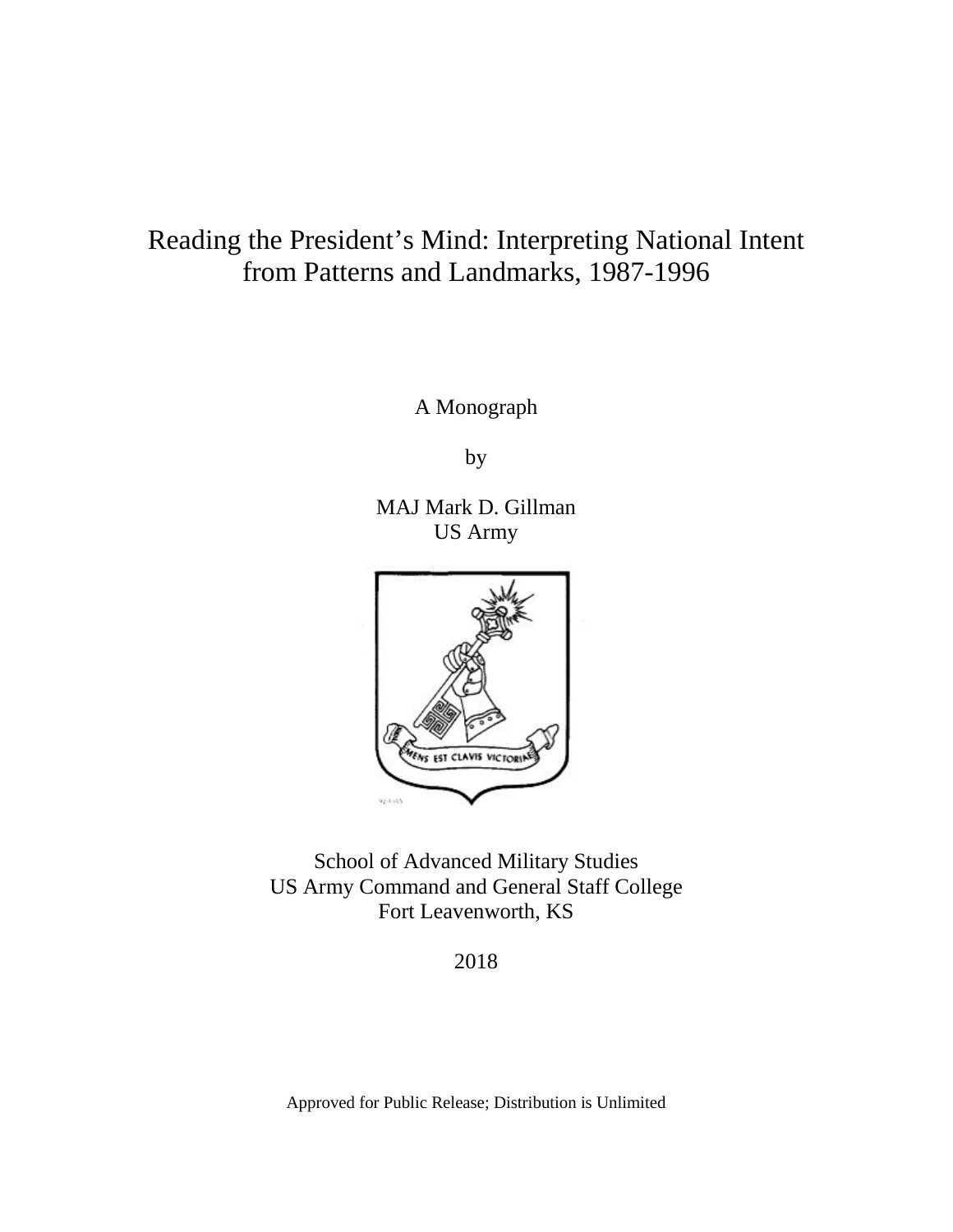| <b>REPORT DOCUMENTATION PAGE</b>                                                                                                                                                                                                                                                                                                                                                                                                                                                                                                                                                                                                                                                                                                                                                                                                                                                                                                                                                                                                                                                                                                                                                                                   |                                                            |                                   |                         |                                   | Form Approved<br>OMB No. 0704-0188                        |  |
|--------------------------------------------------------------------------------------------------------------------------------------------------------------------------------------------------------------------------------------------------------------------------------------------------------------------------------------------------------------------------------------------------------------------------------------------------------------------------------------------------------------------------------------------------------------------------------------------------------------------------------------------------------------------------------------------------------------------------------------------------------------------------------------------------------------------------------------------------------------------------------------------------------------------------------------------------------------------------------------------------------------------------------------------------------------------------------------------------------------------------------------------------------------------------------------------------------------------|------------------------------------------------------------|-----------------------------------|-------------------------|-----------------------------------|-----------------------------------------------------------|--|
| The public reporting burden for this collection of information is estimated to average 1 hour per response, including the time for reviewing instructions, searching existing data sources, gathering and<br>maintaining the data needed, and completing and reviewing the collection of information. Send comments regarding this burden estimate or any other aspect of this collection of information, including<br>suggestions for reducing the burden, to the Department of Defense, Executive Service Directorate (0704-0188). Respondents should be aware that notwithstanding any other provision of law, no<br>person shall be subject to any penalty for failing to comply with a collection of information if it does not display a currently valid OMB control number.<br>PLEASE DO NOT RETURN YOUR FORM TO THE ABOVE ORGANIZATION.                                                                                                                                                                                                                                                                                                                                                                    |                                                            |                                   |                         |                                   |                                                           |  |
| 1. REPORT DATE (DD-MM-YYYY)<br>23-05-2018                                                                                                                                                                                                                                                                                                                                                                                                                                                                                                                                                                                                                                                                                                                                                                                                                                                                                                                                                                                                                                                                                                                                                                          |                                                            | 2. REPORT TYPE<br>Master's Thesis |                         |                                   | 3. DATES COVERED (From - To)<br>JUN 2017 - MAY 2018       |  |
| <b>4. TITLE AND SUBTITLE</b>                                                                                                                                                                                                                                                                                                                                                                                                                                                                                                                                                                                                                                                                                                                                                                                                                                                                                                                                                                                                                                                                                                                                                                                       | Reading the President's Mind: Interpreting National Intent |                                   |                         | <b>5a. CONTRACT NUMBER</b>        |                                                           |  |
| from Patterns and Landmarks, 1987-1996                                                                                                                                                                                                                                                                                                                                                                                                                                                                                                                                                                                                                                                                                                                                                                                                                                                                                                                                                                                                                                                                                                                                                                             |                                                            |                                   | <b>5b. GRANT NUMBER</b> |                                   |                                                           |  |
|                                                                                                                                                                                                                                                                                                                                                                                                                                                                                                                                                                                                                                                                                                                                                                                                                                                                                                                                                                                                                                                                                                                                                                                                                    |                                                            |                                   |                         | <b>5c. PROGRAM ELEMENT NUMBER</b> |                                                           |  |
| 6. AUTHOR(S)                                                                                                                                                                                                                                                                                                                                                                                                                                                                                                                                                                                                                                                                                                                                                                                                                                                                                                                                                                                                                                                                                                                                                                                                       |                                                            |                                   |                         | <b>5d. PROJECT NUMBER</b>         |                                                           |  |
| MAJ Mark D. Gillman                                                                                                                                                                                                                                                                                                                                                                                                                                                                                                                                                                                                                                                                                                                                                                                                                                                                                                                                                                                                                                                                                                                                                                                                |                                                            |                                   |                         | <b>5e. TASK NUMBER</b>            |                                                           |  |
|                                                                                                                                                                                                                                                                                                                                                                                                                                                                                                                                                                                                                                                                                                                                                                                                                                                                                                                                                                                                                                                                                                                                                                                                                    |                                                            |                                   |                         |                                   | <b>5f. WORK UNIT NUMBER</b>                               |  |
| 7. PERFORMING ORGANIZATION NAME(S) AND ADDRESS(ES)<br>U.S. Army Command and General<br>Staff College ATTN: ATZL-SWD-GD<br>Fort Leavenworth, KS 66027-2301                                                                                                                                                                                                                                                                                                                                                                                                                                                                                                                                                                                                                                                                                                                                                                                                                                                                                                                                                                                                                                                          |                                                            |                                   |                         |                                   | <b>8. PERFORMING ORGANIZATION</b><br><b>REPORT NUMBER</b> |  |
| 9. SPONSORING/MONITORING AGENCY NAME(S) AND ADDRESS(ES)                                                                                                                                                                                                                                                                                                                                                                                                                                                                                                                                                                                                                                                                                                                                                                                                                                                                                                                                                                                                                                                                                                                                                            |                                                            |                                   |                         |                                   | 10. SPONSOR/MONITOR'S ACRONYM(S)                          |  |
| <b>Advanced Military Studies Program</b>                                                                                                                                                                                                                                                                                                                                                                                                                                                                                                                                                                                                                                                                                                                                                                                                                                                                                                                                                                                                                                                                                                                                                                           |                                                            |                                   |                         |                                   |                                                           |  |
|                                                                                                                                                                                                                                                                                                                                                                                                                                                                                                                                                                                                                                                                                                                                                                                                                                                                                                                                                                                                                                                                                                                                                                                                                    |                                                            |                                   |                         |                                   | <b>11. SPONSOR/MONITOR'S REPORT</b><br><b>NUMBER(S)</b>   |  |
| <b>12. DISTRIBUTION/AVAILABILITY STATEMENT</b><br>Approved for Public Release; Distribution is Unlimited                                                                                                                                                                                                                                                                                                                                                                                                                                                                                                                                                                                                                                                                                                                                                                                                                                                                                                                                                                                                                                                                                                           |                                                            |                                   |                         |                                   |                                                           |  |
| <b>13. SUPPLEMENTARY NOTES</b>                                                                                                                                                                                                                                                                                                                                                                                                                                                                                                                                                                                                                                                                                                                                                                                                                                                                                                                                                                                                                                                                                                                                                                                     |                                                            |                                   |                         |                                   |                                                           |  |
| <b>14. ABSTRACT</b>                                                                                                                                                                                                                                                                                                                                                                                                                                                                                                                                                                                                                                                                                                                                                                                                                                                                                                                                                                                                                                                                                                                                                                                                |                                                            |                                   |                         |                                   |                                                           |  |
| This monograph identifies signals of national intent during military planning. In times of crisis, national policy is a moving target,<br>especially for military planners trying to anticipate policy and align operations with it. Fortunately, when it comes to committing<br>America's ground forces, there have been observable patterns and useful landmarks on the 'road-to-war' in Panama (1989), the Gulf<br>War (1991), Haiti (1994), and Bosnia (1995). Patterns and landmarks enable planners to interpret what the President wants the<br>military to do and when by providing termination criteria and timeline guidance. The crisis-response pattern of crisis, political<br>response, military planning response, and catalyst, depicts US prerequisites for war. Landmarks like United Nations resolutions,<br>presidential elections, treaties and national agreements, rise above the noise of the hyper-information environment and clarify real<br>policy. Speeches from NCA figures are not reliable landmarks. Politically astute officers, in cooperation with interagency partners<br>and legal counsel, are best suited to identify patterns and landmarks that clarify national intent. |                                                            |                                   |                         |                                   |                                                           |  |
| <b>15. SUBJECT TERMS</b><br>Crisis Action Planning, anticipation, national intent, policy, pattern, landmark, United Nations, treaties, elections,<br>planning                                                                                                                                                                                                                                                                                                                                                                                                                                                                                                                                                                                                                                                                                                                                                                                                                                                                                                                                                                                                                                                     |                                                            |                                   |                         |                                   |                                                           |  |
| <b>18. NUMBER</b><br><b>17. LIMITATION OF</b><br>19a. NAME OF RESPONSIBLE PERSON<br>16. SECURITY CLASSIFICATION OF:<br><b>ABSTRACT</b><br>ΟF<br>MAJ Mark D. Gillman                                                                                                                                                                                                                                                                                                                                                                                                                                                                                                                                                                                                                                                                                                                                                                                                                                                                                                                                                                                                                                                |                                                            |                                   |                         |                                   |                                                           |  |
| a. REPORT<br><b>b. ABSTRACT</b><br>(U)<br>(U)                                                                                                                                                                                                                                                                                                                                                                                                                                                                                                                                                                                                                                                                                                                                                                                                                                                                                                                                                                                                                                                                                                                                                                      | <b>c. THIS PAGE</b><br>(U)                                 | (U)                               | <b>PAGES</b><br>47      |                                   | 19b. TELEPHONE NUMBER (Include area code)                 |  |

**Standard Form 298** (Rev. 8/98) Prescribed by ANSI Std. Z39.18 *Adobe Professional 7.0*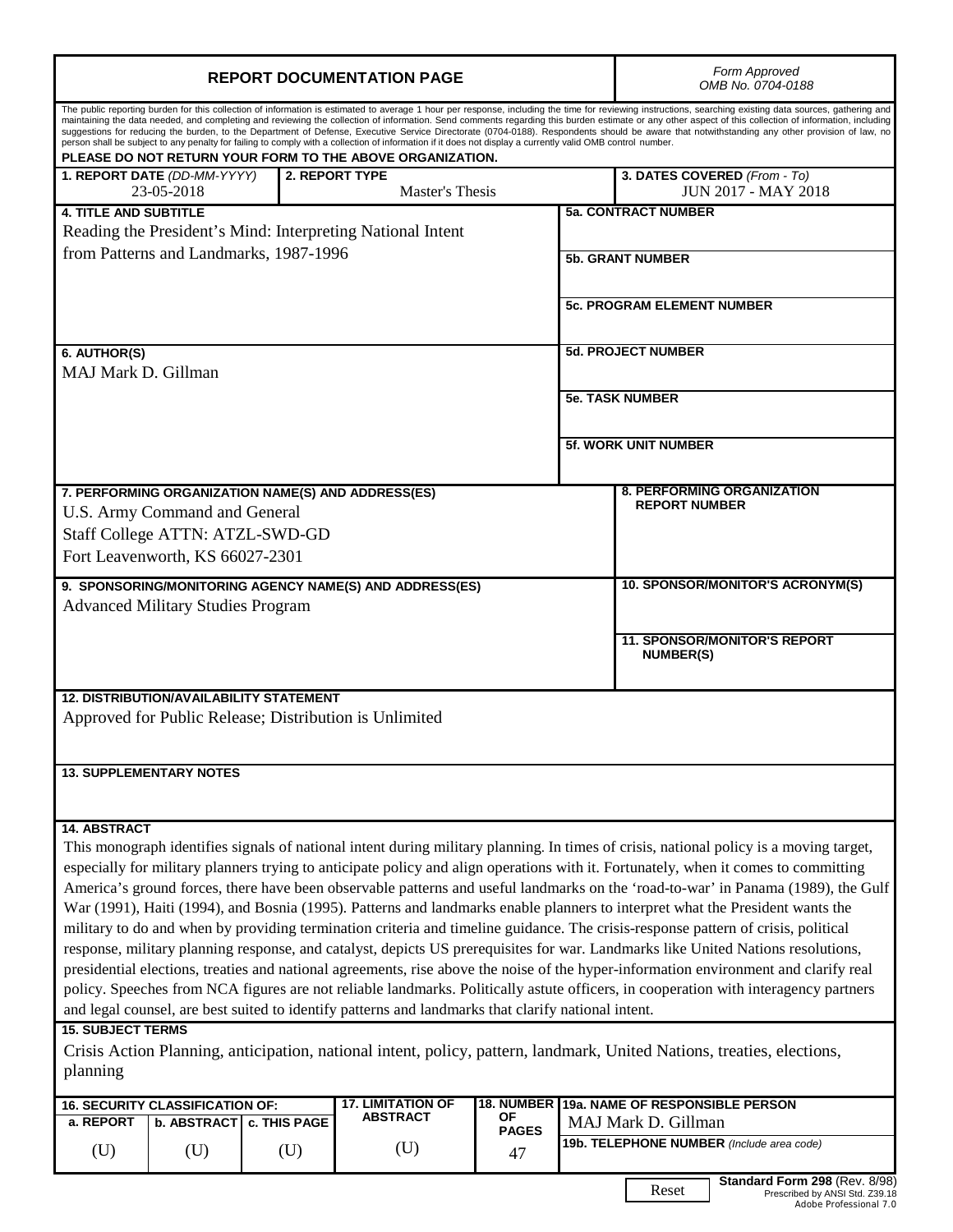## Monograph Approval Page

Name of Candidate: MAJ Mark D. Gillman

Monograph Title: Reading the President's Mind: Interpreting National Intent from Patterns and Landmarks, 1987-1999

Approved by:

\_\_\_\_\_\_\_\_\_\_\_\_\_\_\_\_\_\_\_\_\_\_\_\_\_\_\_\_\_\_\_\_\_\_, Monograph Director Peter J. Schifferle, PhD

\_\_\_\_\_\_\_\_\_\_\_\_\_\_\_\_\_\_\_\_\_\_\_\_\_\_\_\_\_\_\_\_\_\_, Seminar Leader

Richard T. Strickland, COL

\_\_\_\_\_\_\_\_\_\_\_\_\_\_\_\_\_\_\_\_\_\_\_\_\_\_\_\_\_\_\_\_\_\_\_, Director, School of Advanced Military Studies James C. Markert, COL

Accepted this 24th day of April 2018 by:

\_\_\_\_\_\_\_\_\_\_\_\_\_\_\_\_\_\_\_\_\_\_\_\_\_\_\_\_\_\_\_\_\_\_\_, Director, Graduate Degree Programs Robert F. Baumann, PhD

The opinions and conclusions expressed herein are those of the student author and do not necessarily represent the views of the US Army Command and General Staff College or any other government agency. (References to this study should include the foregoing statement.)

Fair use determination or copyright permission has been obtained for the inclusion of pictures, maps, graphics, and any other works incorporated into this manuscript. A work of the United States Government is not subject to copyright, however further publication or sale of copyrighted images is not permissible.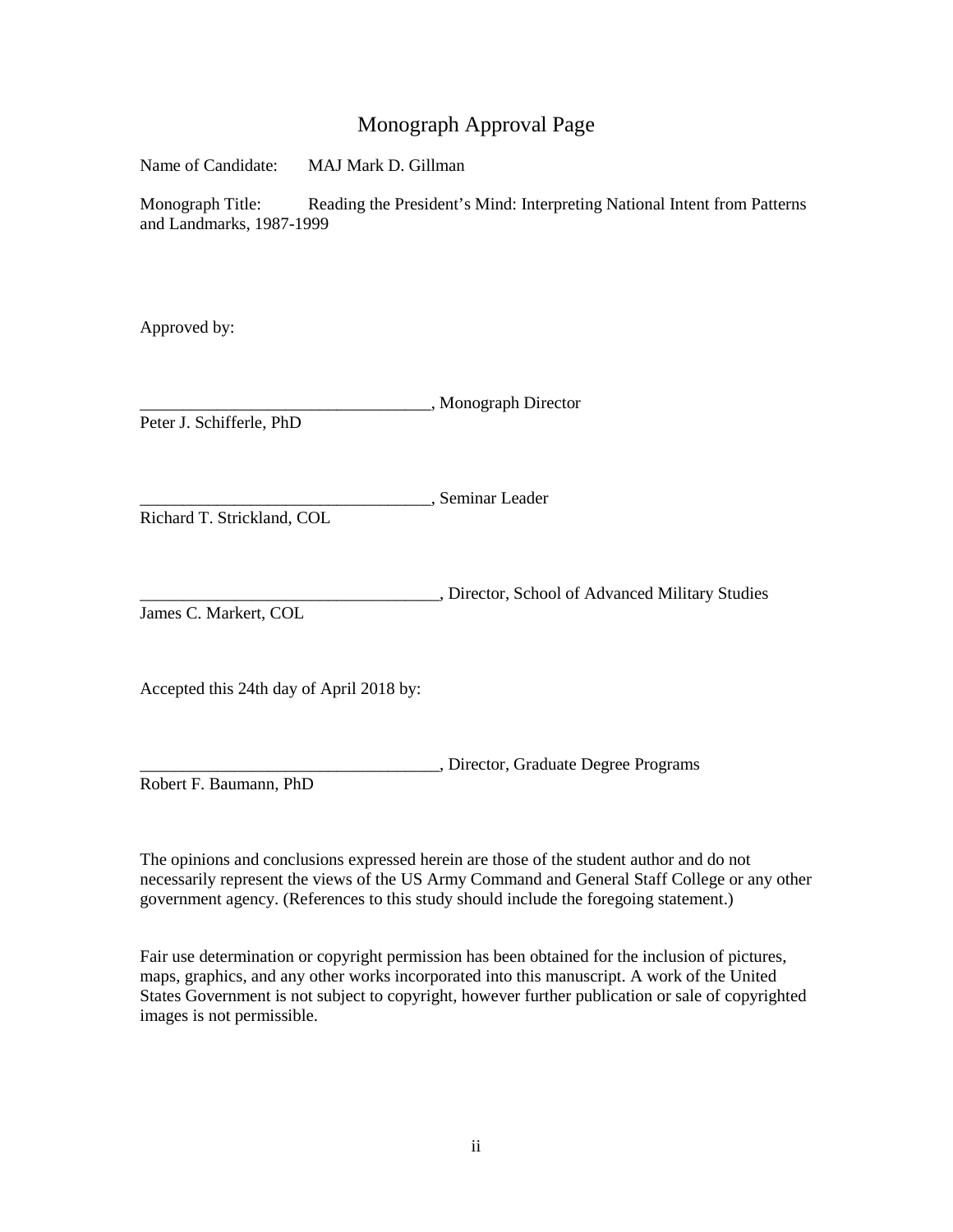## Abstract

<span id="page-3-0"></span>Reading the President's Mind: Interpreting National Intent from Patterns and Landmarks, 1987- 1995, by MAJ Mark D. Gillman, US Army, 44 pages.

This monograph identifies signals of national intent during military planning. In times of crisis, national policy is a moving target, especially for military planners trying to anticipate policy and align operations with it. Fortunately, when it comes to committing America's ground forces, there have been observable patterns and useful landmarks on the 'road-to-war' in Panama (1989), the Gulf War (1991), Haiti (1994), and Bosnia (1995). Patterns and landmarks enable planners to interpret what the President wants the military to do and when by providing termination criteria and timeline guidance. The crisis-response pattern of crisis, political response, military planning response, and catalyst, depicts US prerequisites for war. Landmarks like United Nations resolutions, presidential elections, treaties and national agreements, rise above the noise of the hyper-information environment and clarify real policy. Speeches from NCA figures are not reliable landmarks. Politically astute officers, in cooperation with interagency partners and legal counsel, are best suited to identify patterns and landmarks that clarify national intent.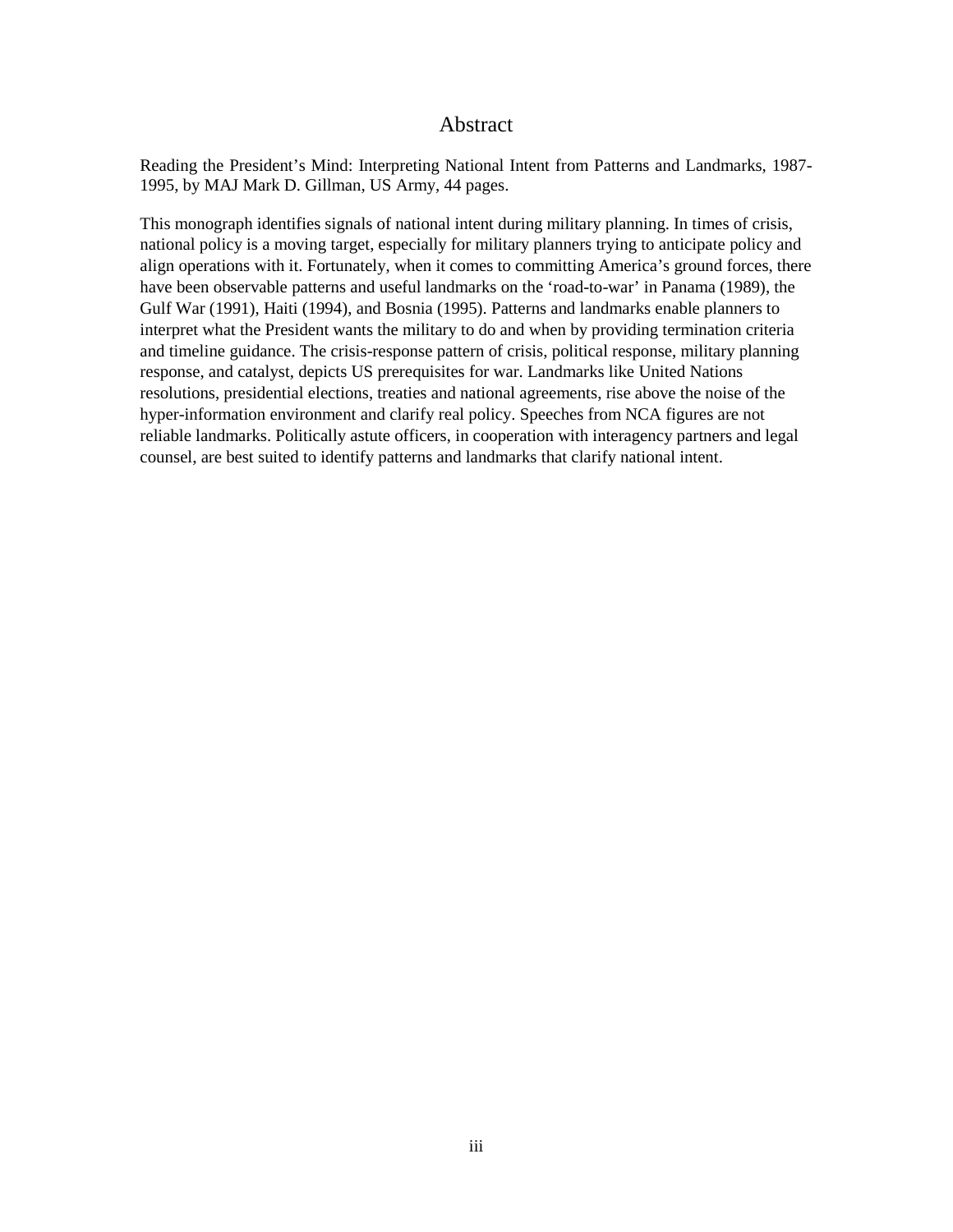## Contents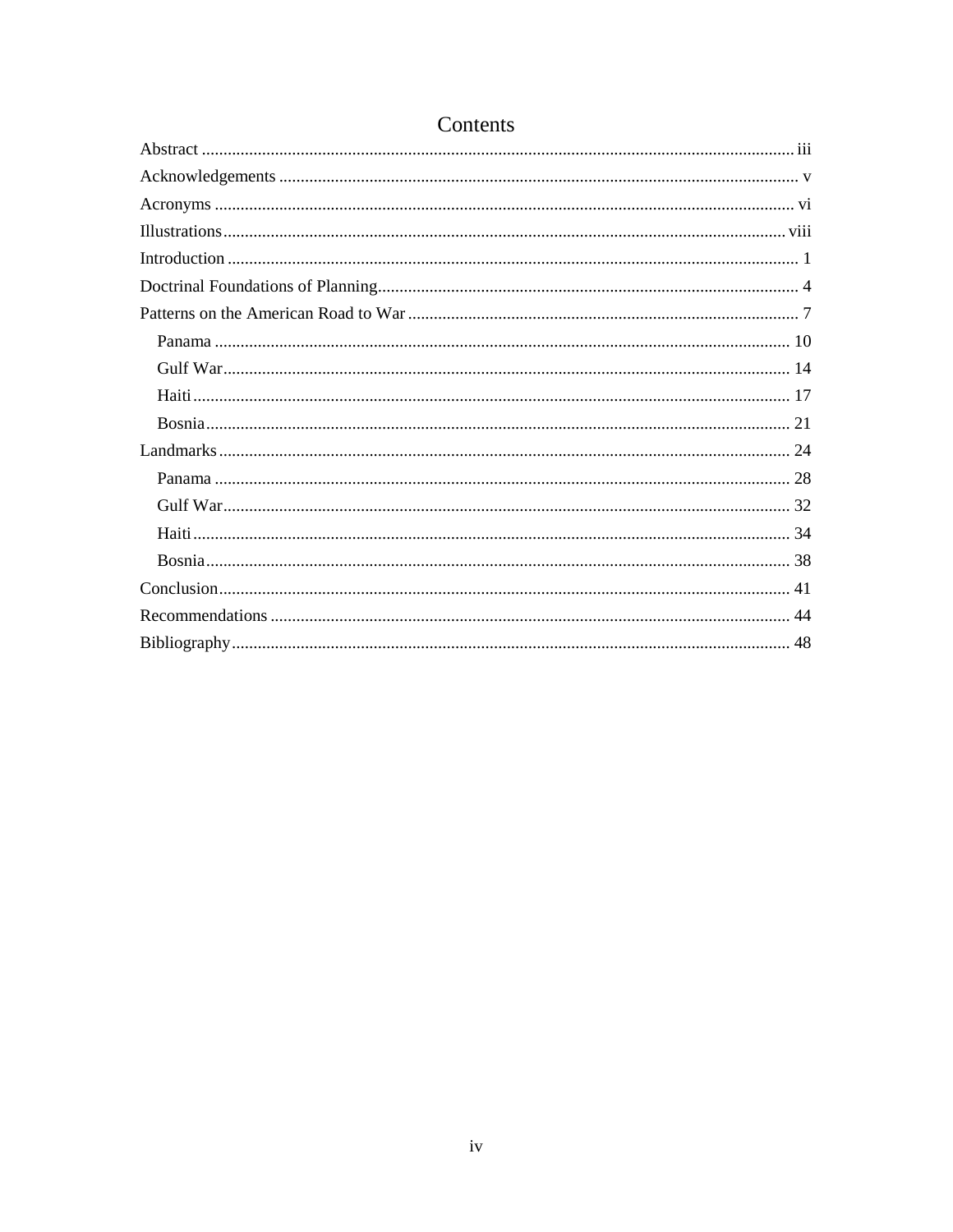## Acknowledgements

<span id="page-5-0"></span>I am indebted to Dr. Schifferle who gave me wide latitude to pursue my interests. I am grateful for my wife who patiently endured my time in the library and my boring discussions of military topics she had no interest in. I am thankful for my syndicate peers, especially John Nimmons, Duke Reim, Phil Denker, and Dan Trost, who read and provided useful feedback on several drafts.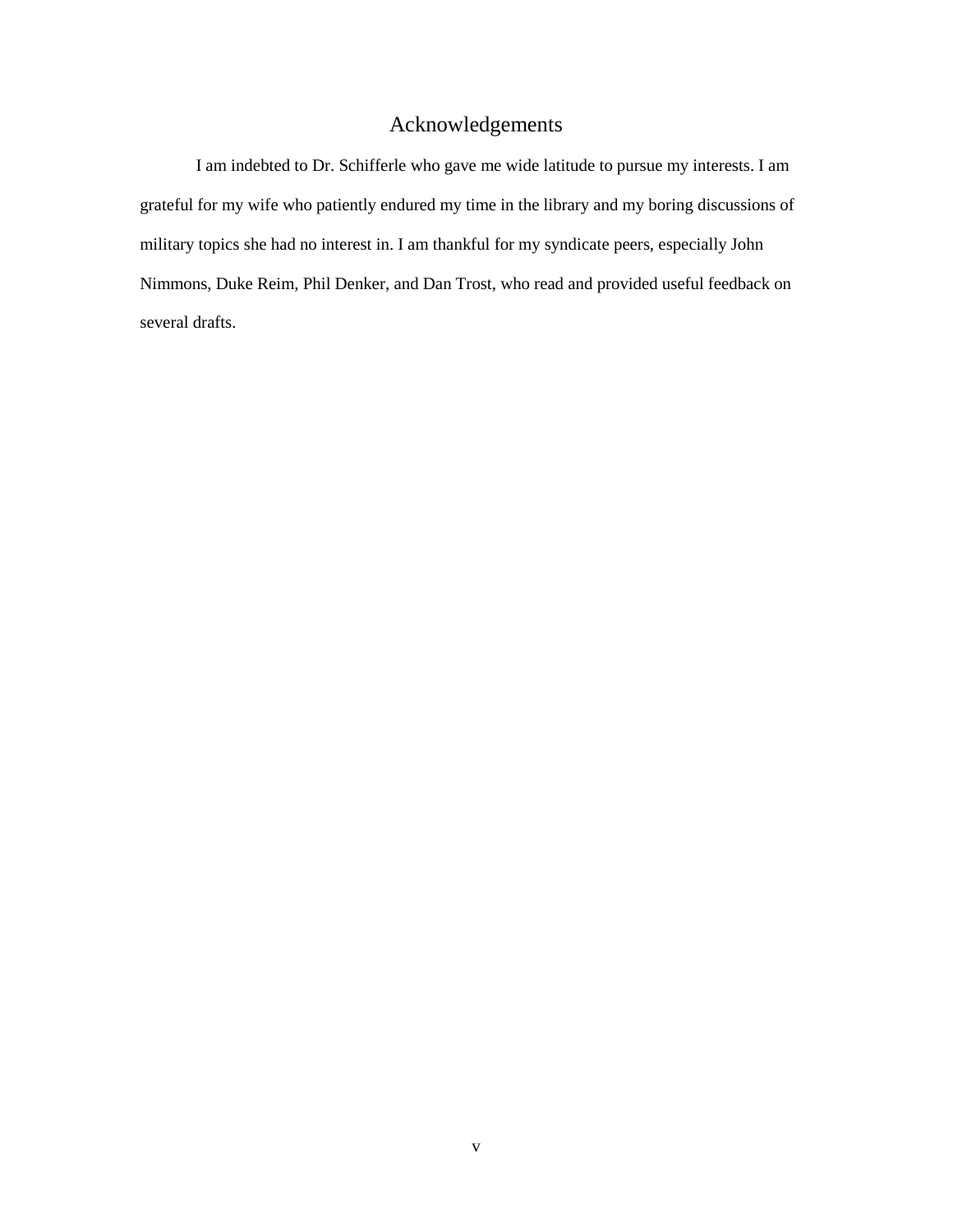# Acronyms

<span id="page-6-0"></span>

| 10 MTN DIV      | 10 <sup>th</sup> Mountain Division              |  |  |
|-----------------|-------------------------------------------------|--|--|
| <b>ABN</b>      | Airborne                                        |  |  |
| <b>AFSOUTH</b>  | Allied Forces Southern Europe                   |  |  |
| <b>ARCENT</b>   | Army Central                                    |  |  |
| <b>BPLAN</b>    | Base Plan (Level II)                            |  |  |
| CAP             | Crisis Action Plan                              |  |  |
| <b>CAT</b>      | Crisis Action Team                              |  |  |
| <b>CINC</b>     | Commander In Chief                              |  |  |
| <b>CENTCOM</b>  | <b>Central Command</b>                          |  |  |
| <b>CJCS</b>     | Chairman of the Joint Chiefs of Staff           |  |  |
| <b>COA</b>      | Course of Action                                |  |  |
| <b>COMCMOTF</b> | Commander, Civil Military Operations Task Force |  |  |
| <b>CONPLAN</b>  | Concept Plan (Level III)                        |  |  |
| DoS             | Department of State                             |  |  |
| <b>DPRK</b>     | Democratic People's Republic of Korea           |  |  |
| <b>EUCOM</b>    | European Command                                |  |  |
| <b>FM</b>       | <b>Field Manual</b>                             |  |  |
| GCC             | Geographic Combatant Command                    |  |  |
| <b>HNP</b>      | <b>Haitian National Police</b>                  |  |  |
| <b>IFOR</b>     | <b>Implementation Force</b>                     |  |  |
| <b>JCS</b>      | Joint Chiefs of Staff                           |  |  |
| <b>JTF</b>      | <b>Joint Task Force</b>                         |  |  |
| <b>JTF HAG</b>  | Joint Task Force Haiti Action Group             |  |  |
| <b>JTFSO</b>    | <b>Joint Task Force South</b>                   |  |  |
| <b>LNO</b>      | Liaison Officer                                 |  |  |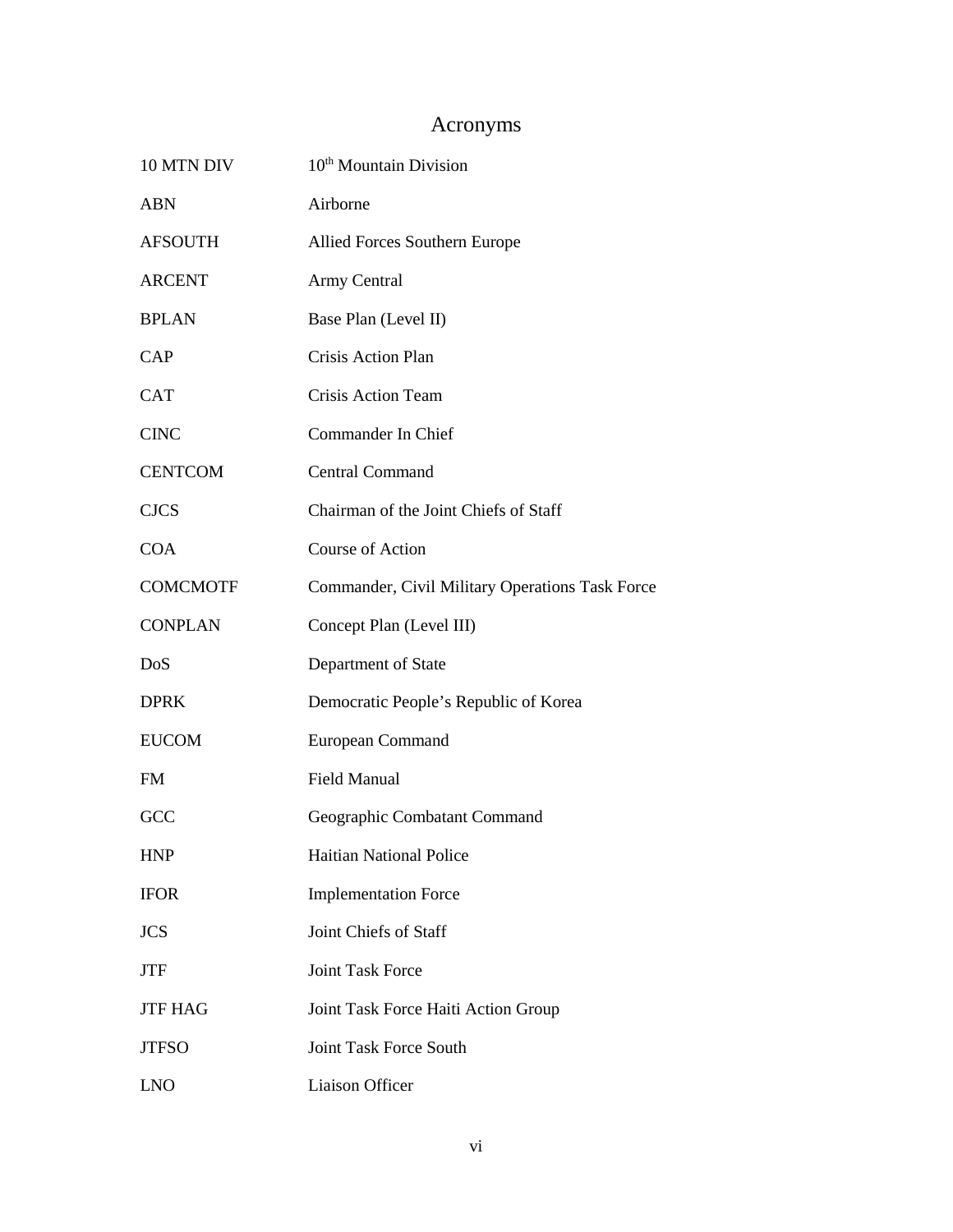| <b>LST</b>      | <b>Tank Landing Ship</b>                   |  |  |
|-----------------|--------------------------------------------|--|--|
| <b>NSS</b>      | <b>National Security Strategy</b>          |  |  |
| <b>NATO</b>     | North Atlantic Treaty Organization         |  |  |
| <b>NCA</b>      | <b>National Command Authority</b>          |  |  |
| <b>NEO</b>      | Non-combatant Evacuation Operation         |  |  |
| <b>NORTHCOM</b> | <b>US Northern Command</b>                 |  |  |
| <b>OAS</b>      | <b>Organization of American States</b>     |  |  |
| <b>OPLAN</b>    | Operations Plan (Level IV)                 |  |  |
| <b>OPORD</b>    | Operations Order (Level IV with dates)     |  |  |
| <b>PDF</b>      | Panamanian Defense Force                   |  |  |
| <b>PLANORD</b>  | Planning Order                             |  |  |
| <b>SJA</b>      | <b>Staff Judge Advocate</b>                |  |  |
| <b>SOUTHCOM</b> | <b>United States Southern Command</b>      |  |  |
| <b>TIF</b>      | <b>Treaties in Force</b>                   |  |  |
| <b>TPFDD</b>    | Time-Phased Force Deployment Data          |  |  |
| <b>USACOM</b>   | <b>United States Atlantic Command</b>      |  |  |
| <b>UN</b>       | <b>United Nations</b>                      |  |  |
| <b>UNMIH</b>    | United Nations Mission in Haiti            |  |  |
| <b>UNPROFOR</b> | <b>United Nations Protective Force</b>     |  |  |
| <b>UNSCR</b>    | United Nations Security Council Resolution |  |  |
| <b>USARSO</b>   | United States Army-Southern                |  |  |
| <b>USAEUR</b>   | <b>United States Army Europe</b>           |  |  |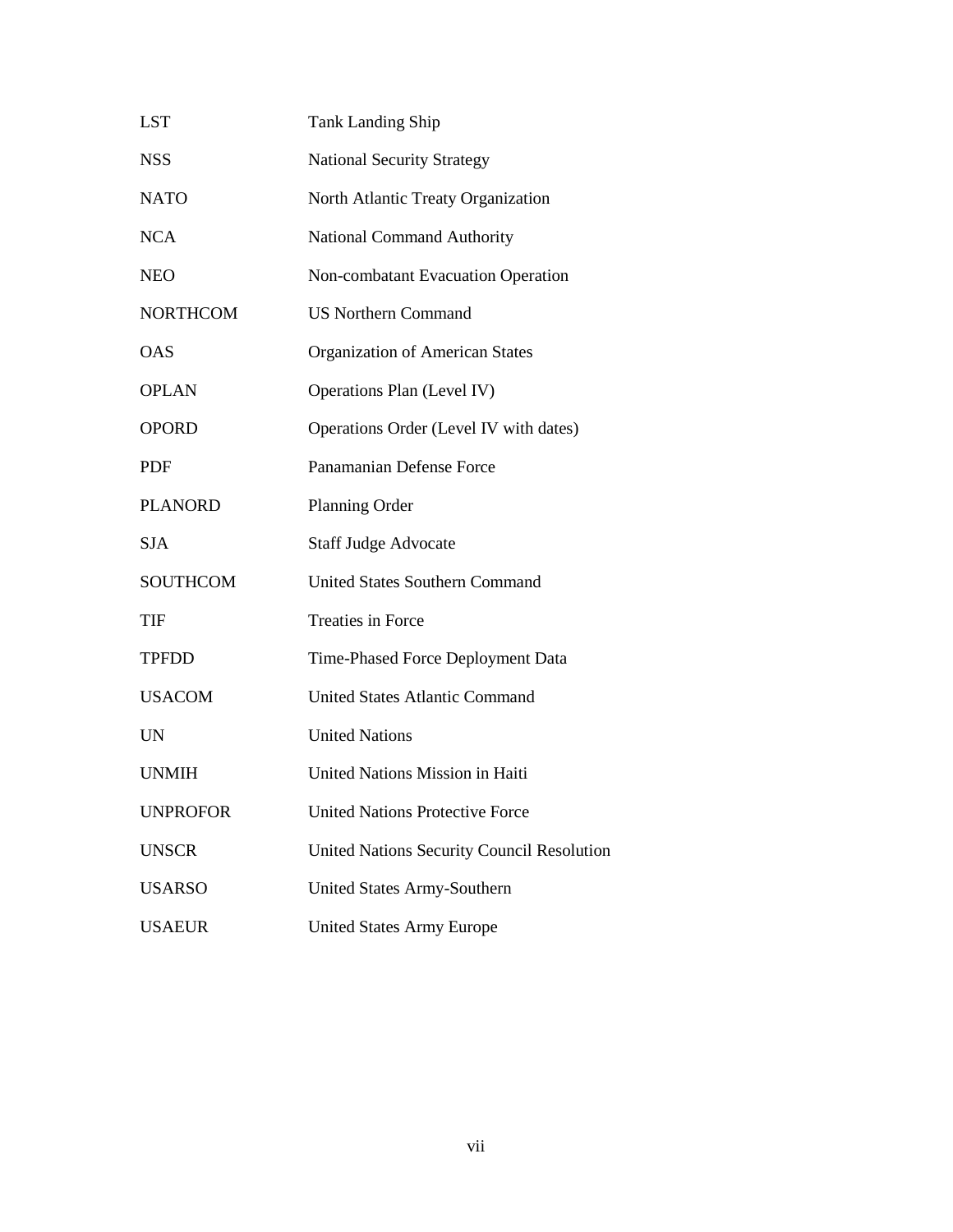## Illustrations

<span id="page-8-0"></span>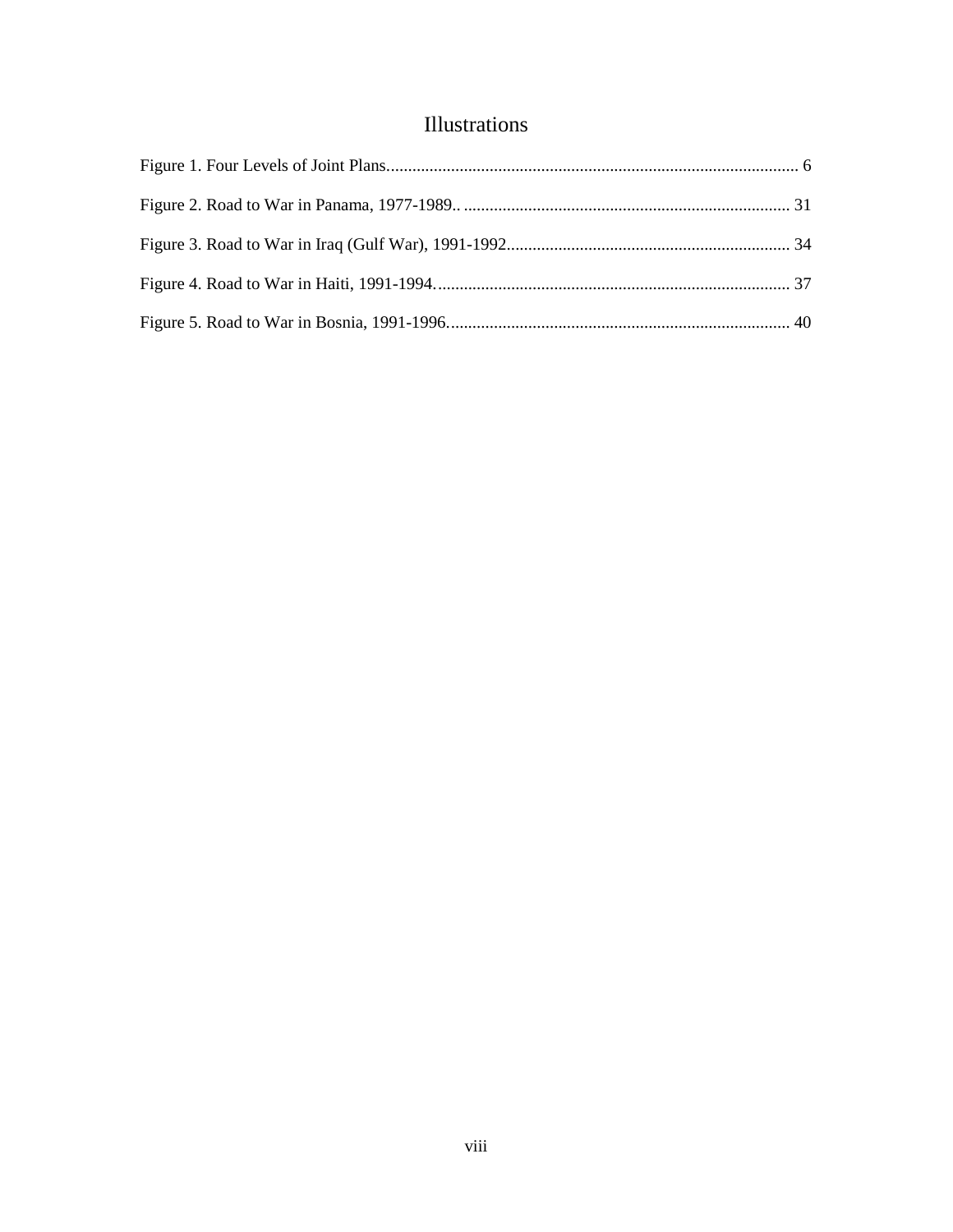## Introduction

<span id="page-9-0"></span>National policy is like that section of highway you hate to drive on—it's always under construction. On August 5, 1990, three days after Iraq invaded Kuwait, President George H. W. Bush told his generals, "This will not stand."[1](#page-9-1) This broad, principled statement exemplifies unfinished policy.<sup>[2](#page-9-2)</sup> President Bush's words could hardly be interpreted as an order to attack, but they did not call for inaction either. In times of crisis, national policy is a moving target, especially for military planners trying to anticipate policy and align operations with it.

Iraq's invasion of their former province was a new wrinkle forcing the President to make a decision. There were many opportunities and risks to consider and many governmental departments considering them. The Department of Agriculture's \$1B food program for Iraq, suspended the previous May, now seemed doomed. The Department of Defense, having seen warning signs, was most concerned about Persian Gulf oil access and defending their key ally, Saudi Arabia.<sup>[3](#page-9-3)</sup> The Department of State sought "diplomatic consensus" on Iraq with many nations, including Russia, who themselves were in the midst of a large arms deal with Iraq.<sup>[4](#page-9-4)</sup> The Cold War had just ended, and this crisis presented an opportunity to exploit the change. There were also regional concerns about human rights issues, nuclear nonproliferation safeguards, and foreign affairs in Lebanon at stake.<sup>[5](#page-9-5)</sup>

<sup>4</sup> James A. Baker III, *The Politics of Diplomacy* (New York: G.P. Putnam's Sons, 1995), 10.

 <sup>1</sup> Colin L. Powell, *My American Journey* (New York: Ballantine Books, 1995), 466.

<span id="page-9-2"></span><span id="page-9-1"></span><sup>&</sup>lt;sup>2</sup> Matthew C. Gaetke, "Certainty is Illusion: The Myth of Strategic Guidance," Monograph, School of Advanced Military Studies, 2015, 34. Gaettke's argument is that we should not expect strategic guidance to be otherwise.

<span id="page-9-3"></span><sup>&</sup>lt;sup>3</sup> George H. W. Bush, "National Security Directive 54, Subject: Responding to Iraqi Aggression in the Gulf," George Bush Presidential Library and Museum, January 15, 1991, accessed February 1, 2017, https://bush41library.tamu.edu/files/nsd/nsd54.pdf.

<span id="page-9-5"></span><span id="page-9-4"></span><sup>5</sup> George H. W. Bush, "National Security Directive 26, Subject: US Policy Towards the Persian Gulf," George Bush Presidential Library and Museum, October 2, 1989, accessed February 1, 2017, https://bush41library.tamu.edu/files/nsd/nsd26.pdf.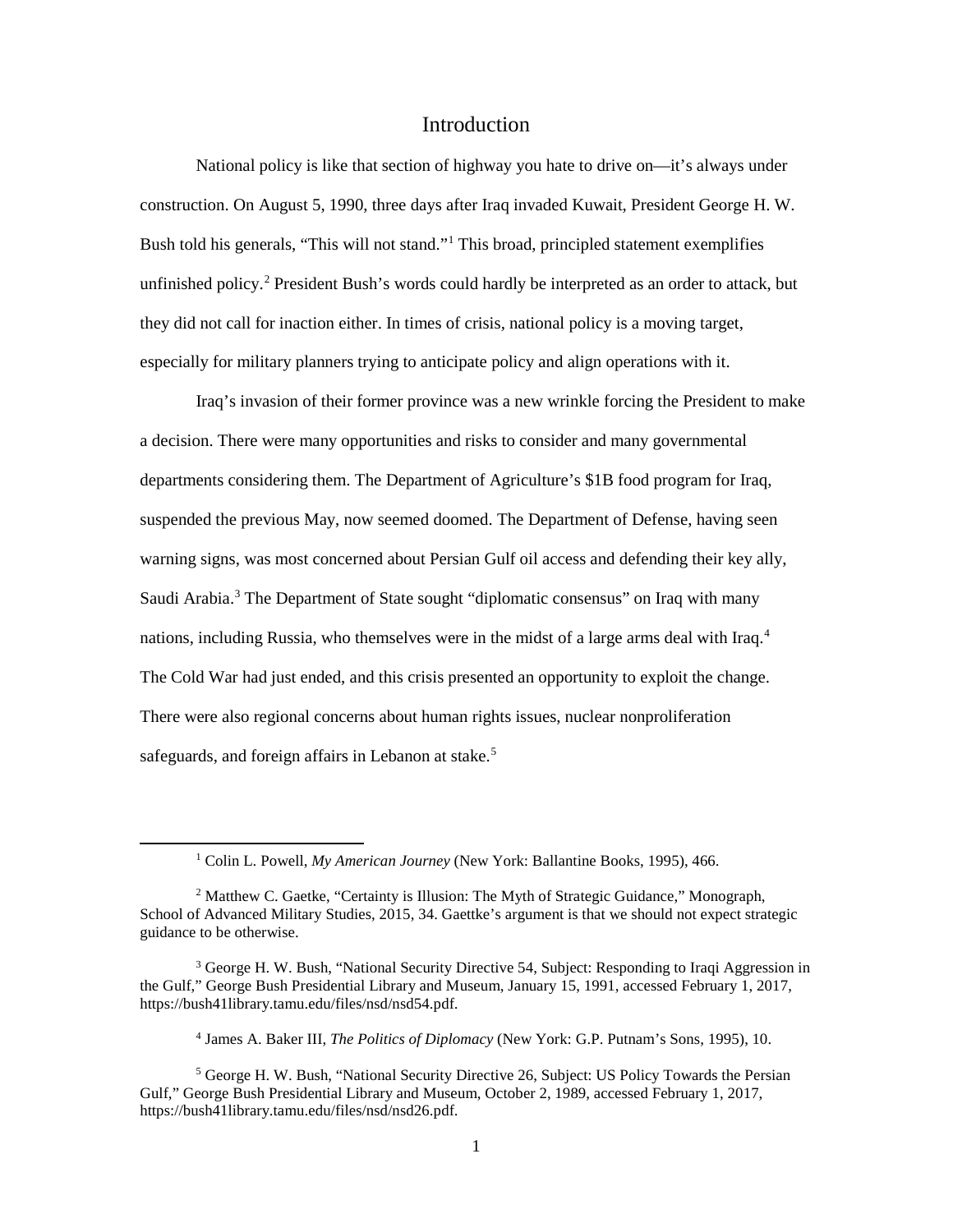Military planners often draft war plans during crises, when the 'military option' is still only an option, and when national policy is still under development. For planners, accurately aligning military operations with political objectives requires knowing what those objectives are. Crisis planning presents an environment where the fundamental questions of political termination criteria and timeline are unknowns.<sup>[6](#page-10-0)</sup> The military does not yet know if they will be involved, nor when, nor what mission they will assume. From available guidance, planners must deduce answers to these fundamental questions along the way, making assumptions about the 'what' and the 'when' from policy that is still in flux.

This monograph identifies signals of national intent during military planning, especially during crises. When it comes to committing America's ground forces over the last thirty years, there have been observable patterns and useful landmarks on the 'road-to-war' in Panama (1989), the Gulf War (1991), Haiti (1994), and Bosnia (1995). These patterns contain four distinct phases that precede large-scale commitment: a crisis event, some political response, military war planning, and some catalyst triggering troop deployment. Road-to-war patterns are punctuated with a series of events and key decisions, collectively called landmarks. The best examples of landmarks are United Nations Security Council resolutions (UNSCR), presidential elections, and national agreements such as treaties. These patterns and landmarks provide pivotal details regarding the 'what' and 'when' of potential military operations. Recognizing patterns and landmarks on the road to war can assist planners at every echelon to more rapidly align military operations with often elusive national aims.

The boundaries of this study frame the applicability of patterns and landmarks. The findings of this paper are most relevant to new theater, large-scale ground war planning. New theaters are geographic locations where the military is not already actively conducting large-scale ground operations. For example, at the present time, Iraq and Afghanistan are not considered new

<span id="page-10-0"></span> <sup>6</sup> US Joint Staff, JP 5-0, *Joint Planning*, xxii. Termination criteria "describe the conditions that must exist…at the cessation of military operations." They are the political objectives of war.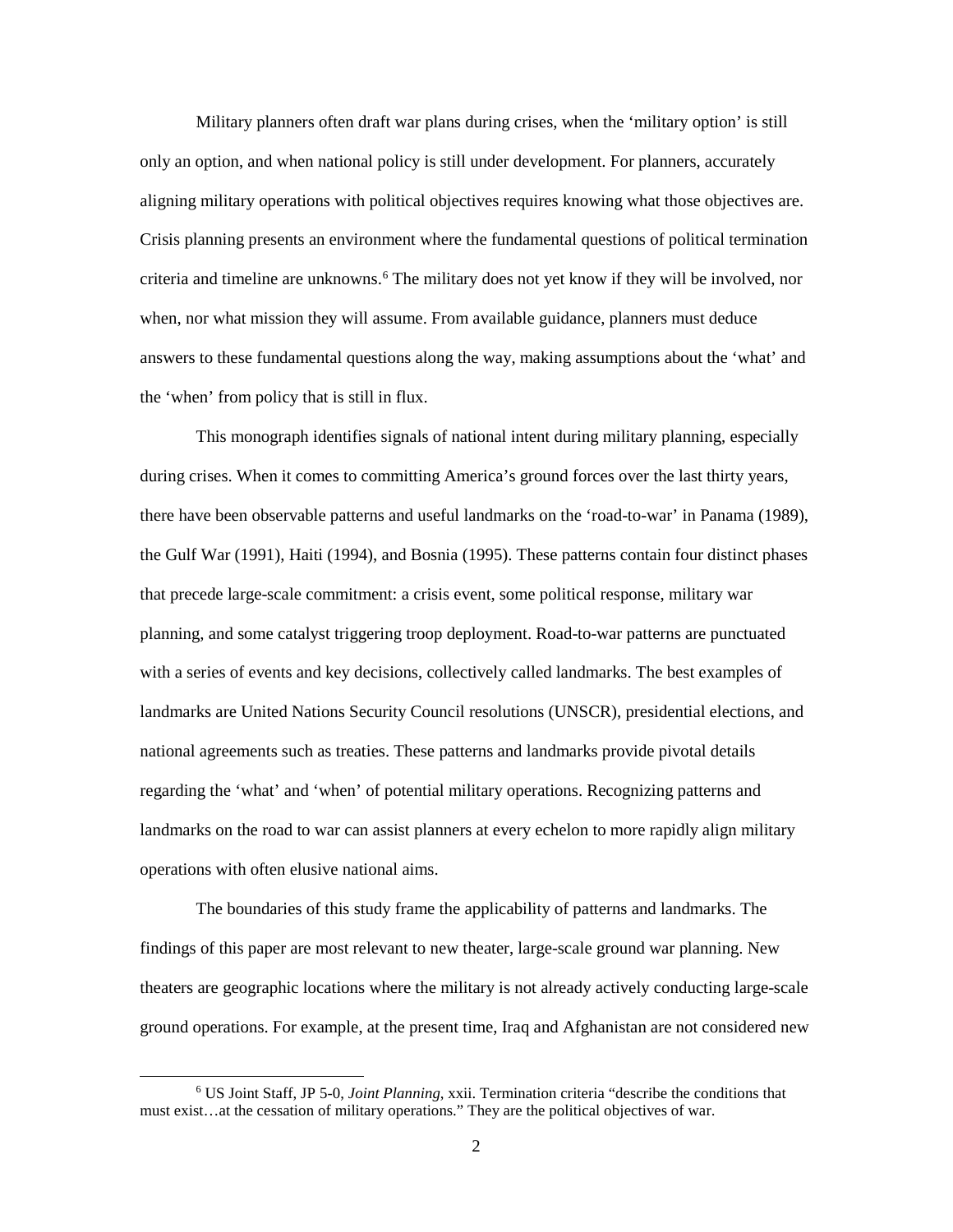theaters. The following case studies only consider the planning environment for operations that actually happened, specifically "war plans" that were ultimately executed.[7](#page-11-0) War, in this case, is "whatever the military does" to further political aims. $8$  The 'road to war' implies the lead-up to any new-theater military crisis within the range of military operations. This study applies to the first four operations post Goldwater-Nichols Act, which legislated the contemporary command structure of joint operations. Finally, the scope is limited to wars involving large-scale ground forces, which doctrinally means a division-sized element or more.<sup>[9](#page-11-2)</sup> From the patterns and landmarks on the road to war in Panama, the Persian Gulf, Haiti, and Bosnia show that these signals help interpret the President's intentions about what the military will do and when.

This paper is organized in three sections. The first section of this paper explains the doctrinal context of military planning including planning responsibilities, types of plans, and levels of planning detail. The second section describes the crisis-response pattern on the road to war, discussing key events and decisions leading up to four wars and their impact on military planning. The third section identifies and explains the landmarks for the same four wars and how they help planners anticipate national policy.

<span id="page-11-0"></span> <sup>7</sup> Robert A. Gleckler, "Why War Plans, Really?" *Joint Force Quarterly* 79 (4th QTR 2015): 75. LTC Gleckler describes the type of plans discussed in this paper. "War plans are developed in response to direction from the highest levels. They are designed to meet real threats in the near term, are developed by the responsible regional combatant command, formally staffed for comment, and reviewed by the Secretary of Defense or Under Secretary of Defense for Policy."

<span id="page-11-1"></span><sup>8</sup> Rosa Brooks, *How Everything Became War and the Military Became Everything: Tales from the Pentagon* (New York: Simon and Schuster, 2016), 260; Carl von Clausewitz, *On War*. Translated and edited by Michael Howard and Peter Paret (Princeton: Princeton University Press, 1984), 75. Quotation from Brooks, who argues that the common definition of war has taken on new meaning during the US experience with counterinsurgency operations. Clausewitz's historical definition still applies, that war is "politics by other means."

<span id="page-11-2"></span><sup>9</sup> US Department of the Army, Field Manual (FM) 3-0 C1, O*perations* (Washington, DC: Government Printing Office, 2016), 5-3. Not to be confused with Large-Scale Combat Operations, this term only references the size of the ground force committed to a conflict.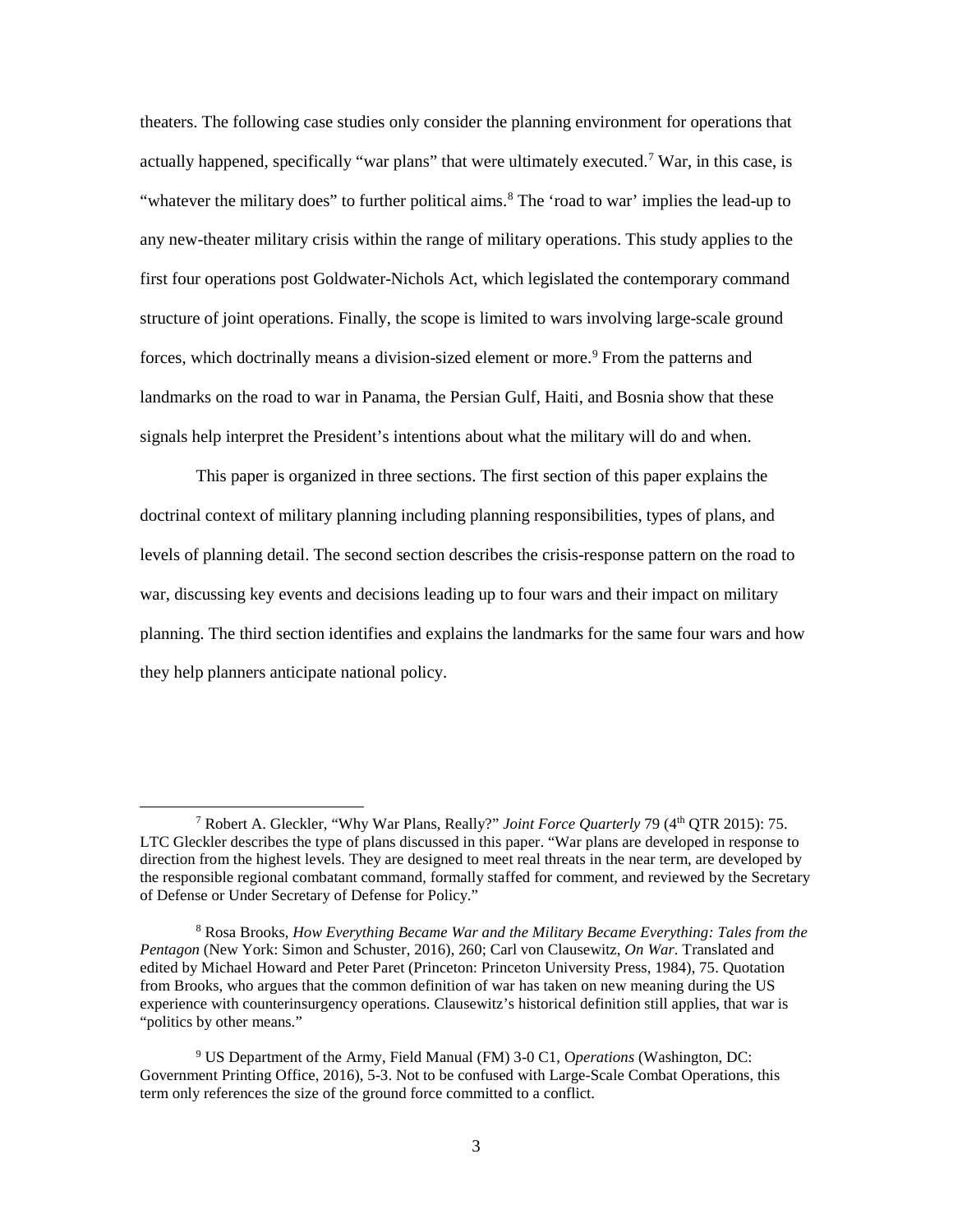## Doctrinal Foundations of Planning

<span id="page-12-0"></span>Planning doctrine is not the focus here, but rather the context within which planners use doctrine to plan operations aligned with national policy. This section will explain the doctrinal context of planning responsibilities, types of plans, and levels of detail. The recommendations section will further comment on shortcomings of joint and army manuals JP 5-0 and FM 6-0.

The commander of each Geographic Combatant Command (GCC), with the assistance of their staff, is responsible for military plans for operations within their boundaries.<sup>[10](#page-12-1)</sup> There are six such commands that cover the globe.<sup>[11](#page-12-2)</sup> GCC staffs prepare ready-made plans for anticipated situations, known as contingency plans.<sup>[12](#page-12-3)</sup> The NCA directs planning priorities, but a GCC may also self-identify contingencies and create plans for them.[13](#page-12-4) Planning in non-time constrained environments is called deliberate planning. General Tommy Franks, Commander-in-Chief (CINC) of CENTCOM during initial operations in Afghanistan (2001) and Iraq (2003), stated he had "more than a dozen" such plans on the shelf before the September 11, 2001 crisis.<sup>[14](#page-12-5)</sup>

For unforeseen situations, GCC staffs create crisis action plans (CAP) under severe time constraints. Within the staff, Joint Publication 5-0 says that "generally" the plans directorate (J-5) drafts deliberate contingency plans and that the operations directorate (J-3) prepares CAP.<sup>[15](#page-12-6)</sup> During the case study period of 1987-1996, plans were the purview of the J-3, and the J-5 was the

<span id="page-12-6"></span><sup>15</sup> US Joint Staff, JP 5-0, *Joint Planning*, V-31.

<span id="page-12-1"></span> <sup>10</sup> US Department of Defense, Joint Staff, Joint Publication (JP) 5-0, *Joint Planning* (Washington, DC: Government Printing Office, 2017), E-4.

<span id="page-12-2"></span><sup>&</sup>lt;sup>11</sup> The six GCCs are Northern Command (NORTHCOM), Southern Command (SOUTHCOM), Africa Command (AFRICOM), Europe Command (EUCOM), Central Command (CENTCOM), and Pacific Command (PACOM).

<span id="page-12-5"></span><span id="page-12-4"></span><span id="page-12-3"></span><sup>12</sup> US Joint Staff, JP 5-0, *Joint Planning*, GL-7. Definition from the glossary. "Contingency Plan: A branch of a campaign plan that is planned based on hypothetical situations for designated threats, catastrophic events, and contingent missions outside of crisis conditions."

<sup>13</sup> US Joint Staff, JP 5-0, *Joint Planning*, V-4.

<sup>14</sup> Tommy R. Franks, *American Soldier* (New York: Harper Collins Publishers, Inc., 2004), 251.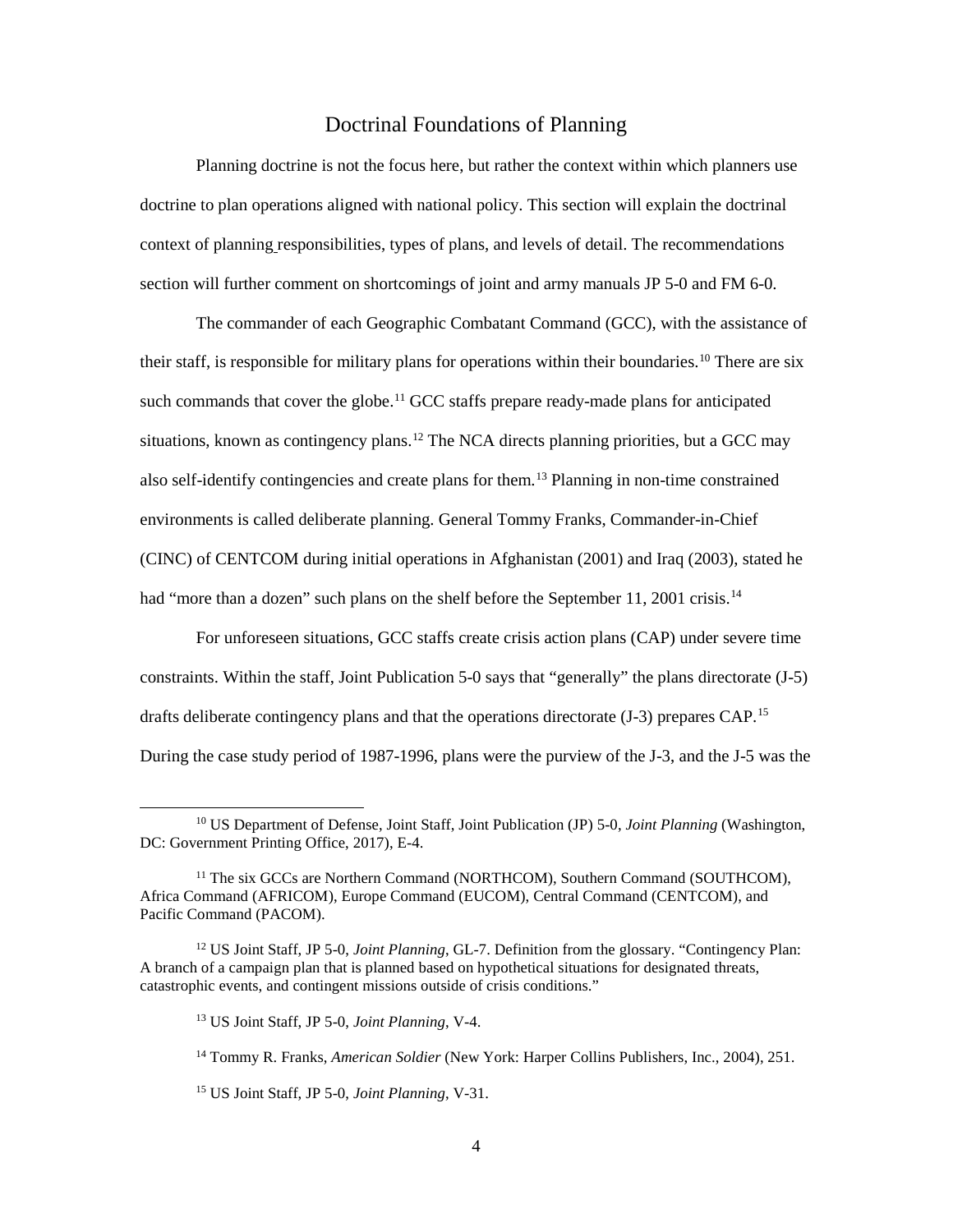policy, strategy, and programs directorate. At some point prior to execution, a GCC will generally delegate responsibility for more detailed planning and execution to a Joint Task Force (JTF) or a component command, as appropriate.

Joint plans contain varying levels of detail (see Figure 1). Level one plans are known as commander's estimates and contain the least detail. They generally include courses of action and a list of required forces. Level two plans, or base plans (BPLAN), further include a detailed concept of the operation, timeline, and a concept of support. Level three concept plans (CONPLAN) have more detail still, to include a proposed task organization, aspects relating to interagency coordination, and detailed troop information such as identifying specific types of units and their proposed deployment sequence. This information is called the Time-Phased Force Deployment Data (TPFDD). Franks used the words "hypothetical environment," "options," "concept," and "theory" to describe the level one, two, and three 'plans' his staff prepared for Operation Iraqi Freedom, which he considered 'non-plans' because they lacked sufficient detail.[16](#page-13-0) Level 4 operations plans (OPLAN) are complete and detailed descriptions of the intended operation. When ready to execute, these plans are converted into Operations Orders (OPORD) with actual dates.<sup>[17](#page-13-1)</sup> Level four plans like "OPORD 1003v," Franks remarked, are "something we could execute."[18](#page-13-2)

<span id="page-13-0"></span> <sup>16</sup> Franks, *American Soldier*, 425.

<span id="page-13-1"></span><sup>17</sup> US Joint Staff, JP 5-0, *Joint Planning*, II-23-24.

<span id="page-13-2"></span><sup>18</sup> Franks, *American Soldier*, 425.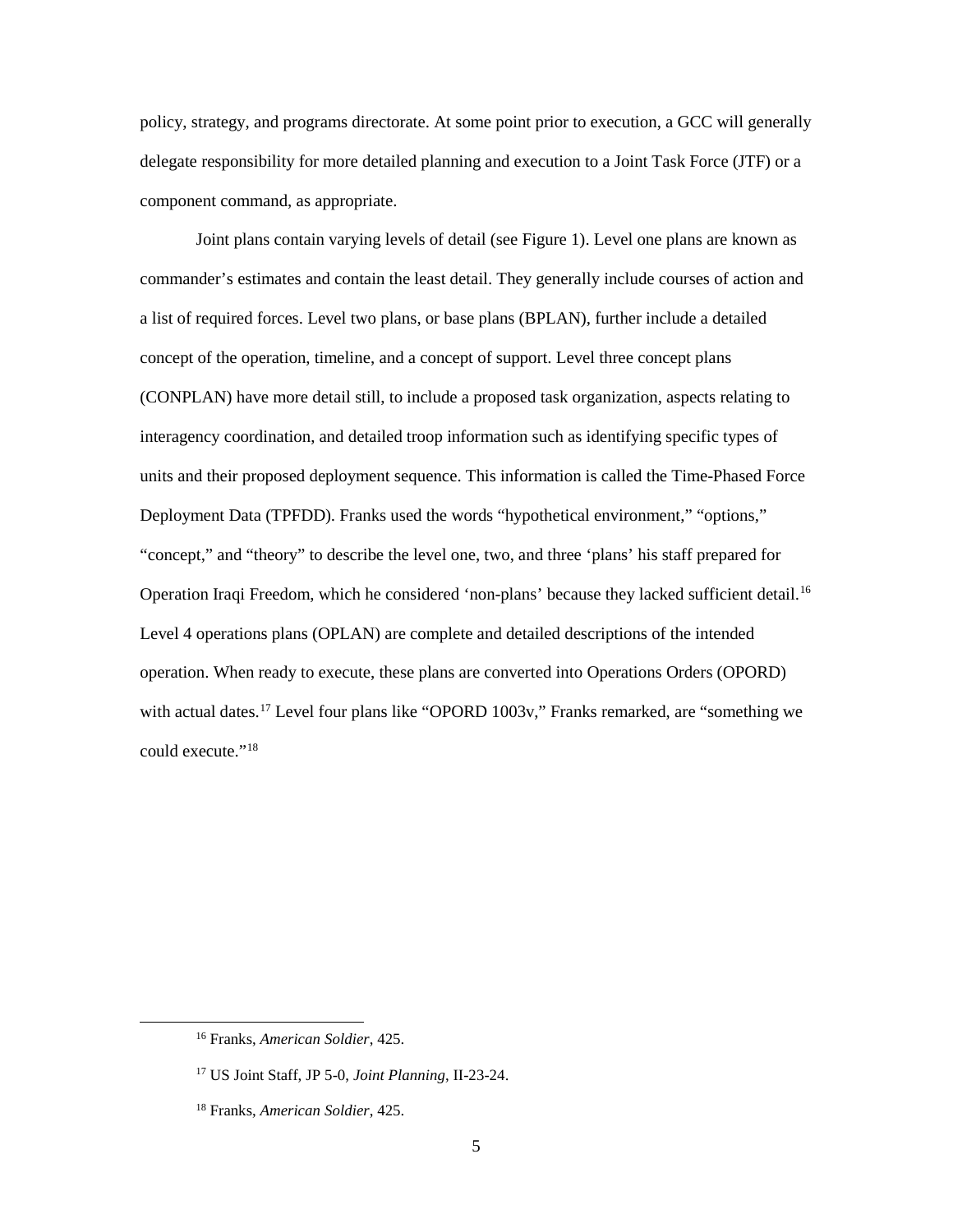| <b>Detail</b>                                                                                                                                       |                                                                                                                                           |                                              |                                                                                                                                    |  |  |  |  |
|-----------------------------------------------------------------------------------------------------------------------------------------------------|-------------------------------------------------------------------------------------------------------------------------------------------|----------------------------------------------|------------------------------------------------------------------------------------------------------------------------------------|--|--|--|--|
| Less                                                                                                                                                |                                                                                                                                           |                                              | More                                                                                                                               |  |  |  |  |
| Level 1: COA's                                                                                                                                      | Level 2: BPLAN                                                                                                                            | Level 3: CONPLAN                             | Level 4: OPLAN                                                                                                                     |  |  |  |  |
| Format:<br>Memo<br><b>CDR's Estimate</b><br><b>COA Briefing</b><br>$\bullet$<br>CDR's directive<br>Acronyms:                                        | Format:<br><b>CONOP</b><br>٠<br>Forces<br>$\bullet$<br>Concept of<br>$\bullet$<br>Support<br>Timeline<br>$\bullet$<br>SF - Special Forces | Format:<br>Abbreviated OPLAN<br><b>TPFDD</b> | Format:<br><b>CONOP</b><br>٠<br>Annex's<br>$\bullet$<br><b>TPFDD</b><br>٠<br>SF<br>$\bullet$<br><b>Functional Spt</b><br>Resources |  |  |  |  |
| COA - Course of Action<br>CDR - Commander<br>CONPLAN - Concept Plan<br><b>OPLAN</b> - Operational Plan<br>TPFDD – Time-Phased Force Deployment Data | Closure Plan                                                                                                                              |                                              |                                                                                                                                    |  |  |  |  |

<span id="page-14-0"></span>Figure 1. Four Levels of Joint Plans. Created by author, adapted from US Department of Defense, Joint Staff, Joint Publication (JP) 5-0, *Joint Planning* (Washington, DC: Government Printing Office, 2017), II-23-24.

It is important to note that the headquarters that develops initial plans is often not the headquarters that executes them. This raises the need for close coordination between headquarters, as well as operational security to protect the information that is being shared. Field Manual (FM) 101-5, the controlling army planning manual from 1987-1996, stressed the importance of coordination and security during the planning process. Coordination "requires personal initiative, a spirit of cooperation, and the genuine interest of each staff member in achieving a unified effort."<sup>[19](#page-14-1)</sup> This is difficult to achieve when the various headquarters elements are not co-located. One doctrinal solution is the liaison officer (LNO), a transplanted representative from one command residing permanently in another, who "must always be mindful of his commander's need for information to complete planning and coordination."[20](#page-14-2)

<span id="page-14-1"></span> <sup>19</sup> US Department of the Army, Field Manual (FM) 101-5, *Staff Organization and Operations* (Washington, DC: Government Printing Office, 1985), 4-4; US Department of the Army, Field Manual (FM) 101-5, *Staff Organization and Operations* (Washington, DC: Government Printing Office, 1997), 4-6.

<span id="page-14-2"></span><sup>20</sup> US Army, FM 101-5, *Staff Organization and Operations* (1985), 2-5; US Army, FM 101-5, *Staff Organization and Operations* (1997), 4-27, L-4.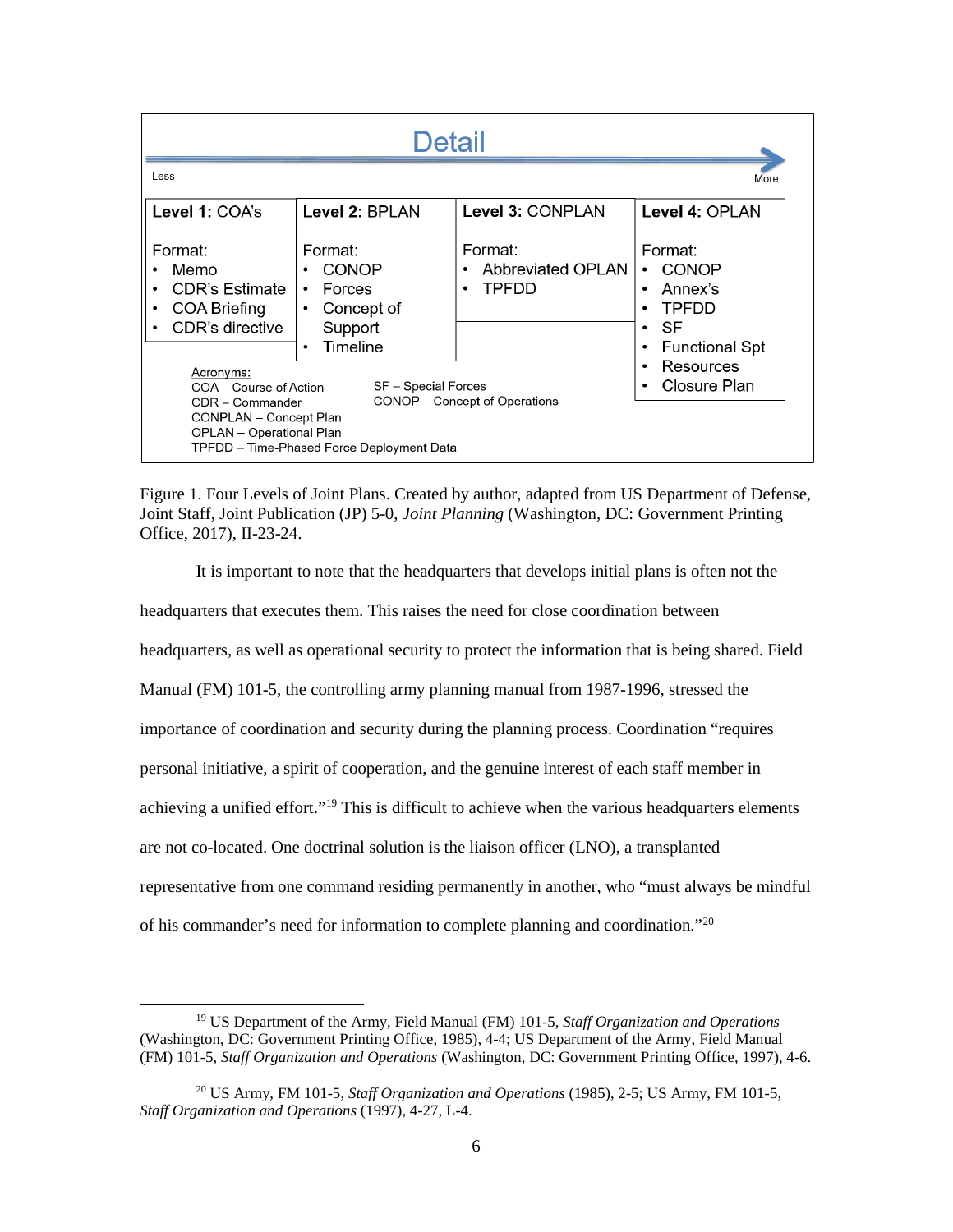When crises occur, political decisions take time to formulate. A planner's duty is to rapidly make sense of the situation and develop viable solutions.[21](#page-15-1) In practice, this is difficult to do without firm guidance. Given this environment, planners initial activities include dusting off existing contingency plans and making necessary modifications, or, more likely, starting from scratch to produce actionable orders within as little as a week. While the NCA orients to the unanticipated situation and clarifies their proposed response, planners must fill in the blanks and press forward along the road to possible war. Fortunately, there are patterns of events that can guide planners through this uncertainty.

## Patterns on the American Road to War

<span id="page-15-0"></span>As military planners, we tend to focus our timelines on certain operational success measures…what I soon began to realized here, was …the tempo of operations was being driven by a political timeline.

> —COL John Lewis, SOUTHCOM lead planner for Operation Uphold Democracy in Haiti

There is an empirical crisis-response pattern preceding modern US wars. The pattern is a collection of events and responses during a developing crisis. The pattern on the road to war has four phases: a crisis-inducing event [A], some political response [B], military crisis action planning [C], and a catalyzing event or decision [D] triggering military action. The order is not necessarily [A, B, C, D], nor does the pattern forbid actions from occurring simultaneously, but all four phases precede war. For example, after the sequence [A,B,C], the situation may then deescalate before [D], only to repeat [A, B, C] several times over many years before the trigger [D] finally occurs.

<span id="page-15-1"></span> <sup>21</sup> US Army, FM 3-0 C1, *Operations*, 1-3. Planners must recognize that "operations serve a higher political purpose, and they should be planned and executed…to support that purpose. Without a clear understanding of the higher purpose, it is difficult to understand what must happen to consolidate gains." Epigraph from John P. Lewis, J*TF-190 Operation Uphold Democracy Oral History Interviews,* ed. Cynthia L. Hayden (Fort Bragg: XVIII Airborne History, 1994), 215-228, accessed February 10, 2018, https://library.duke.edu/digitalcollections/caribbeansea\_csmep 05004/.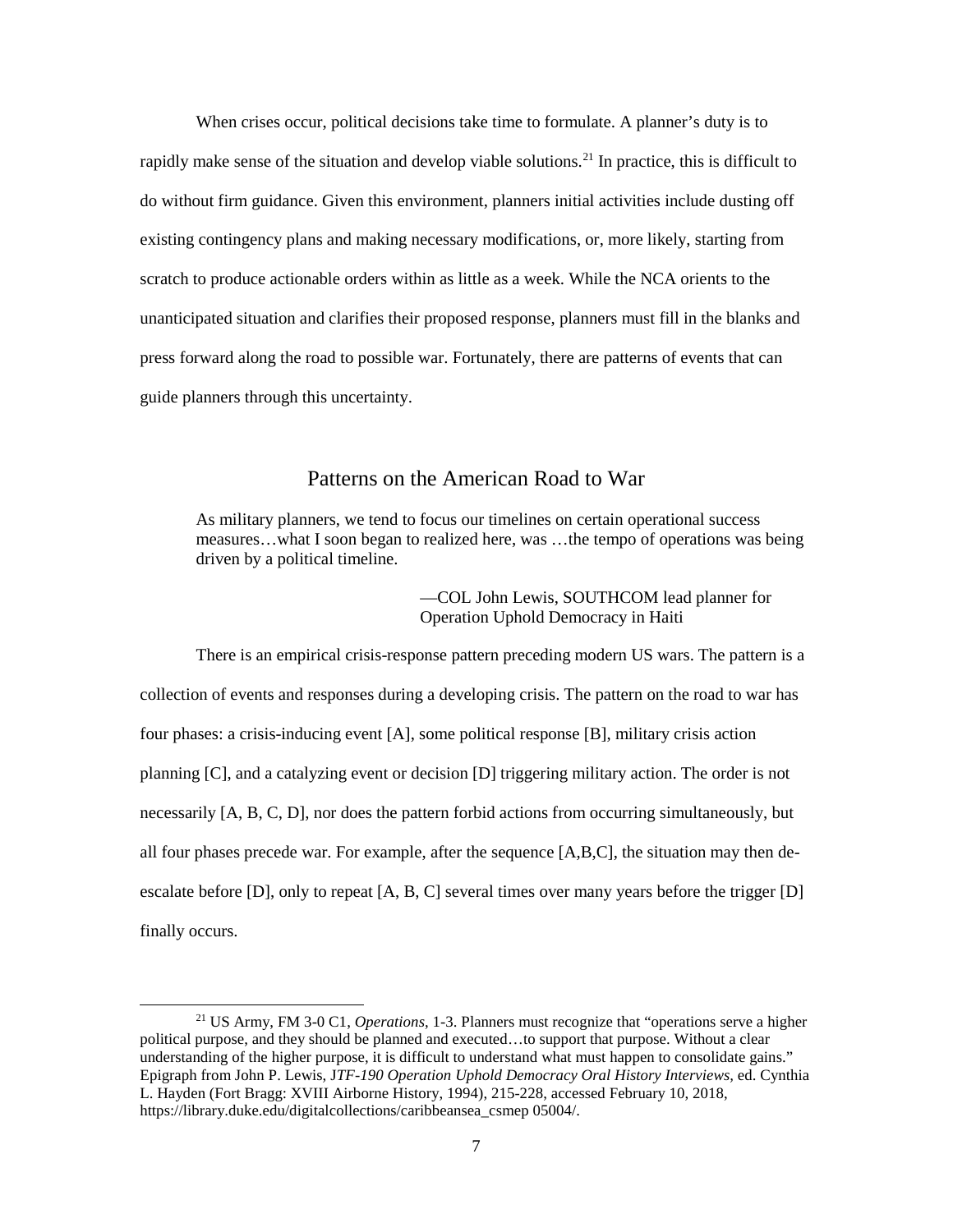Each phase of the pattern has peculiar qualities. A crisis-inducing event has some military significance, threatening national interests in some way that may require military force to resolve. The nature of the crisis event varies: direct attacks on US citizens, challenges over strategic resources, threats to sovereignty, a responsibility to protect others from harm, et cetera. What is or is not a threat to national interests is subjectively interpreted by the NCA. The NCA only activates military CAP when they perceive an event to be a crisis, potentially requiring largescale military action.

During the political response phase, national leadership applies diplomatic, informational, and/or economic pressure to resolve the situation. National leadership may also seek to legitimize actions through the United Nations (UN). The President seeks to solve international problems politically, but usually keeps military options open. For example, President Trump repeatedly responded to North Korea's missile tests in 2017 with the statement, "All options are on the table."[22](#page-16-0)

The political response phase is accompanied by a formal military planning phase. In most cases, the US military does not plan to respond to a crisis with force and then inform their political leaders later. As evident from COL Lewis' quote, the political timeline drives the military planning timeline. The NCA asks the relevant commander for military options that involve the use of force. [23](#page-16-1) In 2013, with vague guidance from politicians, General Martin Dempsey responded to requests for an "assessment of options for the potential use of military

<span id="page-16-0"></span><sup>&</sup>lt;sup>22</sup> John Wagner and Anna Fifield, "Trump: 'All Options are On the Table' After North Korea Launched Missile Over Japan," *Washington Post*, August 29, 2017, accessed February 7, 2018, https://www.washingtonpost.com/news/post-politics/wp/2017/08/29/trump-all-options-are-on-the-tablefollowing-north-korea-missile-launch-over-japan/?utm\_term=.caca8f80ebdd.

<span id="page-16-1"></span><sup>23</sup> Clausewitz, *On War*, 75. "War is thus an act of force to compel our enemy to do our will"; William J. Slim, *Defeat Into Victory* (London: Papermac, 1987), 550. Viscount Slim provides a more contemporary definition of war, a "way of settling national disputes," only now with more advanced weapons.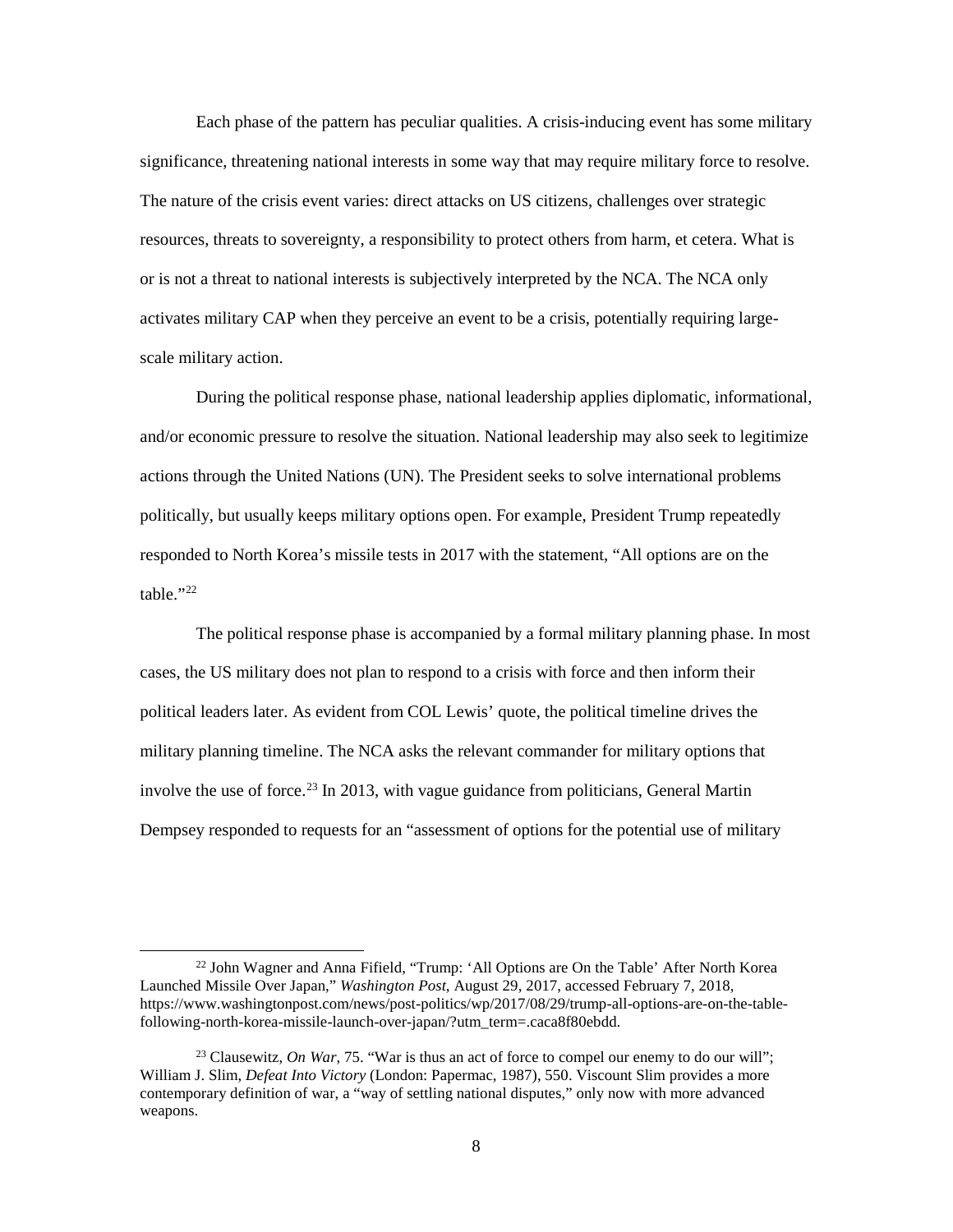force" to counter the Islamic State's incursion into Iraq.<sup>24</sup> The military considers existing plans, surges planning efforts, and responds within a week or two with options. Following initial approval from the NCA, the relevant military commander refines the plan, publishes it to subordinate commands, and establishes a JTF to be prepared to execute. This all generally occurs within one to six weeks from the crisis event. Then the military continues preparations while waiting on the political trigger to execute.

The crisis-response pattern should raise planners' awareness of how political decisions will impact military planning. In effect, the pattern binds politicians. All four phases must happen before war does. Policy, including the policy to go to war, is limited to what the President *can* do rather than what the President *wants* to do. Intentions are well covered in the media through speeches and statements, but capabilities matter more. Those must be inferred. Whether or not the NCA is prepared to commit a large military ground force, and if so, when, can be deduced from the crisis-response pattern on the road to war.

Applying this model chronologically to four conflicts from 1987-1996 reveals that the pattern is consistent regardless of the type of military operation and regardless of the political party of the US president. The road to war in Somalia (1992), while relevant to this time period, was deliberately omitted in order to demonstrate a balanced approach between Presidents of different parties. While every conflict is unique, the series of events, responses and decisions leading up to those conflicts tend to be the same.

<span id="page-17-0"></span><sup>&</sup>lt;sup>24</sup> Martin E. Dempsey, "Letter to US Senator Carl Levin," July 19, 2013, accessed January 23, 2018, available http://thehill.com/images/stories/news/2013/07\_july/22/dempsey.pdf. This unclassified letter was General Dempsey's response to the Senate Armed Services Committee Chairman regarding how the military might respond to the nascent Islamic State actions in Iraq, where it captured the large Iraqi city of Mosul.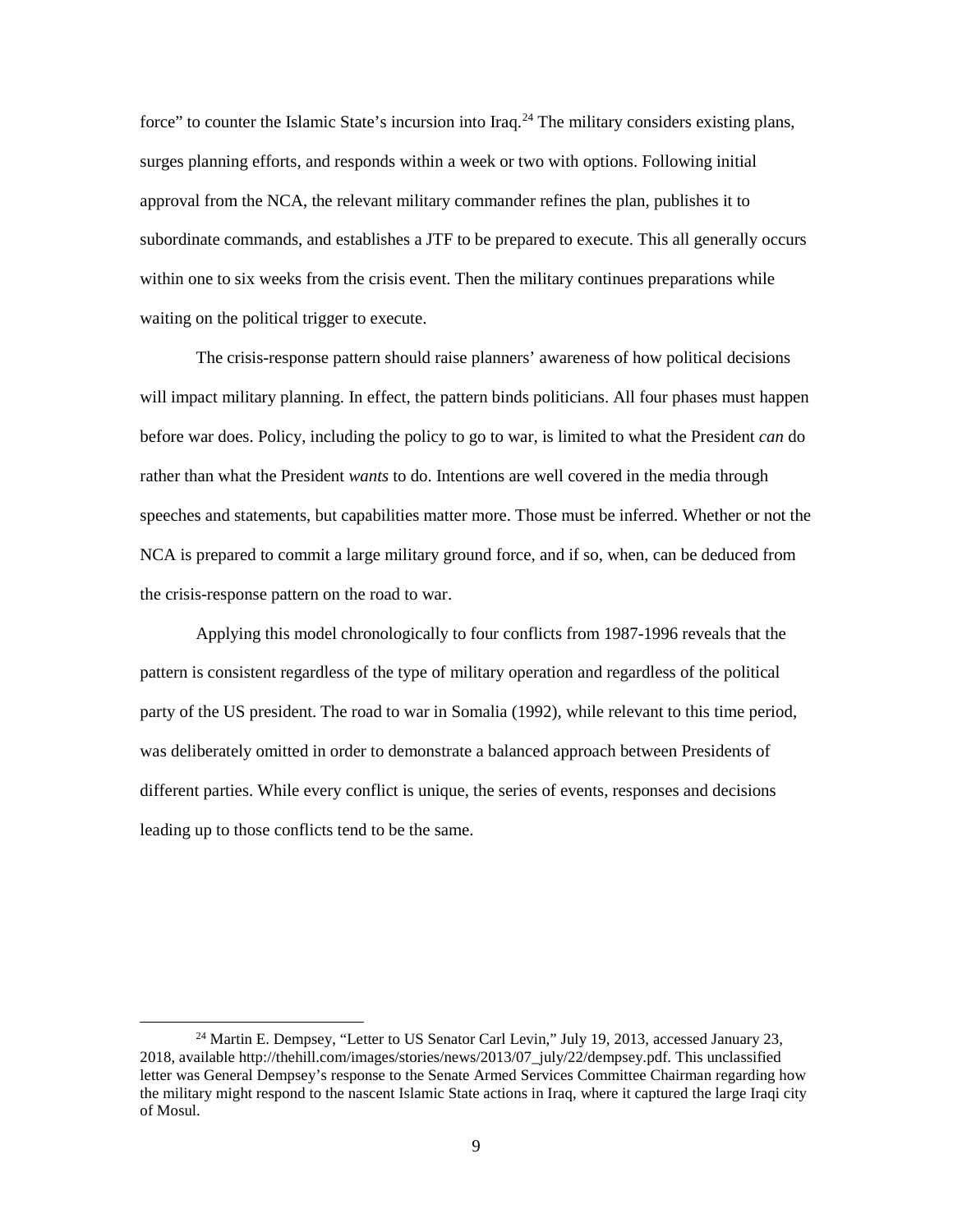## <span id="page-18-0"></span>Panama

The road to war in Panama contained several repetitions of the crisis-response pattern. United States-Panama relations continuously deteriorated from June 1987 through December 1989. US political positions gradually shifted in favor of military action as repeated outrages punctuated periods of military planning and plan revisions.

Political conditions in Panama began spiraling downward in June 1987. Colonel Diaz Herrera, a disaffected Panamanian Defense Force (PDF) Leader, made damaging public accusations linking General Manuel Noriega to murder and drug trafficking. This was the first crisis event, though it was not considered so by political leadership. Noriega, commander of the PDF and de facto dictator of Panama, responded harshly. When the US senate condemned Noriega's brutal response, a mob attacked the US embassy causing damage. Relations continued to sour between the 50,000 US soldiers and citizens living in Panama and their angry hosts. President Reagan restricted aid money to Panama in December 1987. Yet conditions had yet to reach the threshold of a crisis event. The US embassy continued fully manned operations, and political leaders gave no new planning guidance to the military. President Reagan's stated intentions were not to use military force against Noriega, and he never did.<sup>[25](#page-18-1)</sup>

By November 1987, General Fred Woerner, CINC SOUTHCOM, decided to amend existing plans, which had long been formulated to contend with some third-party enemy threatening the canal.<sup>[26](#page-18-2)</sup> Woerner instead suggested to his staff that plans should consider the

<span id="page-18-1"></span> <sup>25</sup> Thomas Donnelly, Margaret Roth, and Caleb Baker, *Operation Just Cause: The Storming of Panama* (New York: Lexington Books, 1991), 17. Quote from General Woerner. "Every bone in my body said…you'd better be prepared."

<span id="page-18-2"></span><sup>&</sup>lt;sup>26</sup> John T. Fishel, "Planning For Post-Conflict Panama: What It Tells Us About Phase IV Operations," in *Turning Victory into Success: Military Operations After the Campaign*, edited by Brian M. De Toy (Fort Leavenworth: Combat Studies Institute Press, 2005), 168-178. There were several SOUTHCOM plans related to Panama, each created for a different contingency. There was a plan for the evacuation of US citizens (Operation Klondike Key), a plan for the build up of troops as a show of force (Operation Post Time), a plan for combat operations to defend the Canal Zone (Operation Blue Spoon), and a plan for post-conflict reconstruction (Operation Krystal Ball). These were created simultaneously, and they were designed to be executed independently and interchangeably.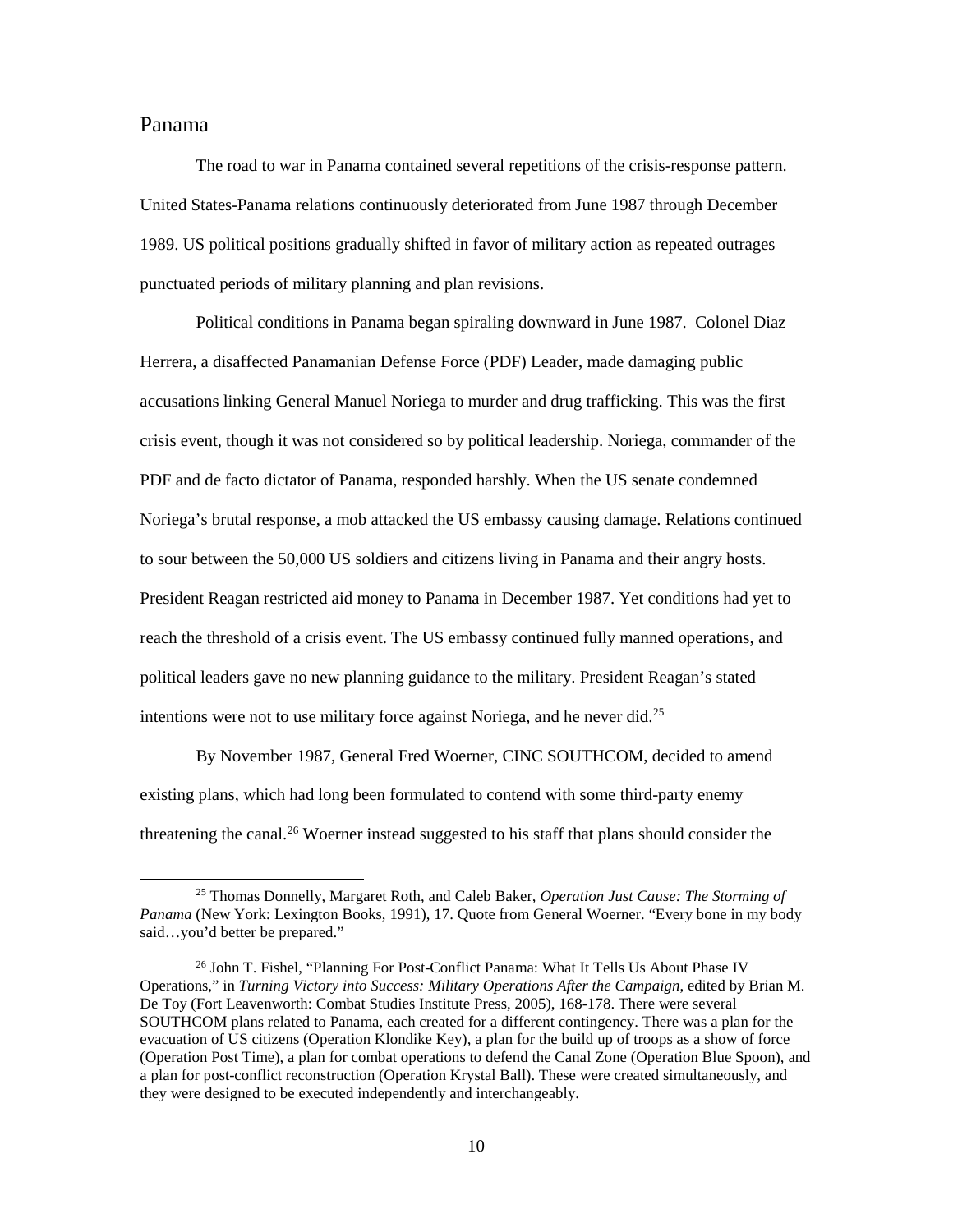possibility that the Panamanian Defense Forces (PDF) could be hostile. Woerner's alteration was a military planning response without formal CAP orders. In January 1988, SOUTHCOM shared their plans with the operational headquarters that would likely them, the XVIII Airborne Corps  $(XVIII ABN).<sup>27</sup>$  $(XVIII ABN).<sup>27</sup>$  $(XVIII ABN).<sup>27</sup>$  This deliberate planning period lasted four months and did not result in a levelfour plan at any echelon. This was an example of a crisis-response pattern where SOUTHCOM perceived a militarily significant event that the political leaders did not.

On February 5, 1988, two US federal courts formally indicted Noriega for drug trafficking, an undeniable crisis event. When Noriega refused to step down, the Panamanian government stalled. In the US, aside from the Department of Justice, the timing of this event came as a complete surprise to the rest of the government.<sup>[28](#page-19-1)</sup> Two main issues concerned President Reagan. Noriega's close ties to the US government over the past two decades was now in tension with the US counternarcotic efforts and democracy advocacy. Furthermore, pending transfer of the Panama Canal to an adversarial government put that strategic asset at risk.<sup>[29](#page-19-2)</sup>

The United States responded more harshly this time with economic and political pressure while the NCA determined a way forward. Assistant Secretary of State Elliott Abrams advocated for "economic warfare." In March 1988, the United States placed revenues for the canal and for an oil pipeline owed to Panama in escrow, and further sanctions against Panama in April.<sup>30</sup> Vice President George H. W. Bush adamantly opposed any political deal trading peaceful power

<span id="page-19-0"></span><sup>&</sup>lt;sup>27</sup> According to SOUTHCOM, following the January briefing, XVIII ABN was unwilling to provide staff to augment US Army South (USARSO) in further plan. This reflected the low importance they attached to Panama and perhaps their impressions of the likelihood of execution.

<span id="page-19-1"></span><sup>28</sup> George P. Schultz, *Turmoil and Triumph: My Years as Secretary of State* (New York: Charles Scribner & Sons, 1993), 13.

<sup>29</sup> Baker, *Politics of Diplomacy*, 177-180.

<span id="page-19-3"></span><span id="page-19-2"></span><sup>30</sup> Lawrence A. Yates, *The US Military Intervention in Panama: Origins, Planning, and Crisis Management June 1987 – December 1989*, CMH Publication 55-1-1 (Washington, DC: Center of Military History, 2008), 20, 41-42.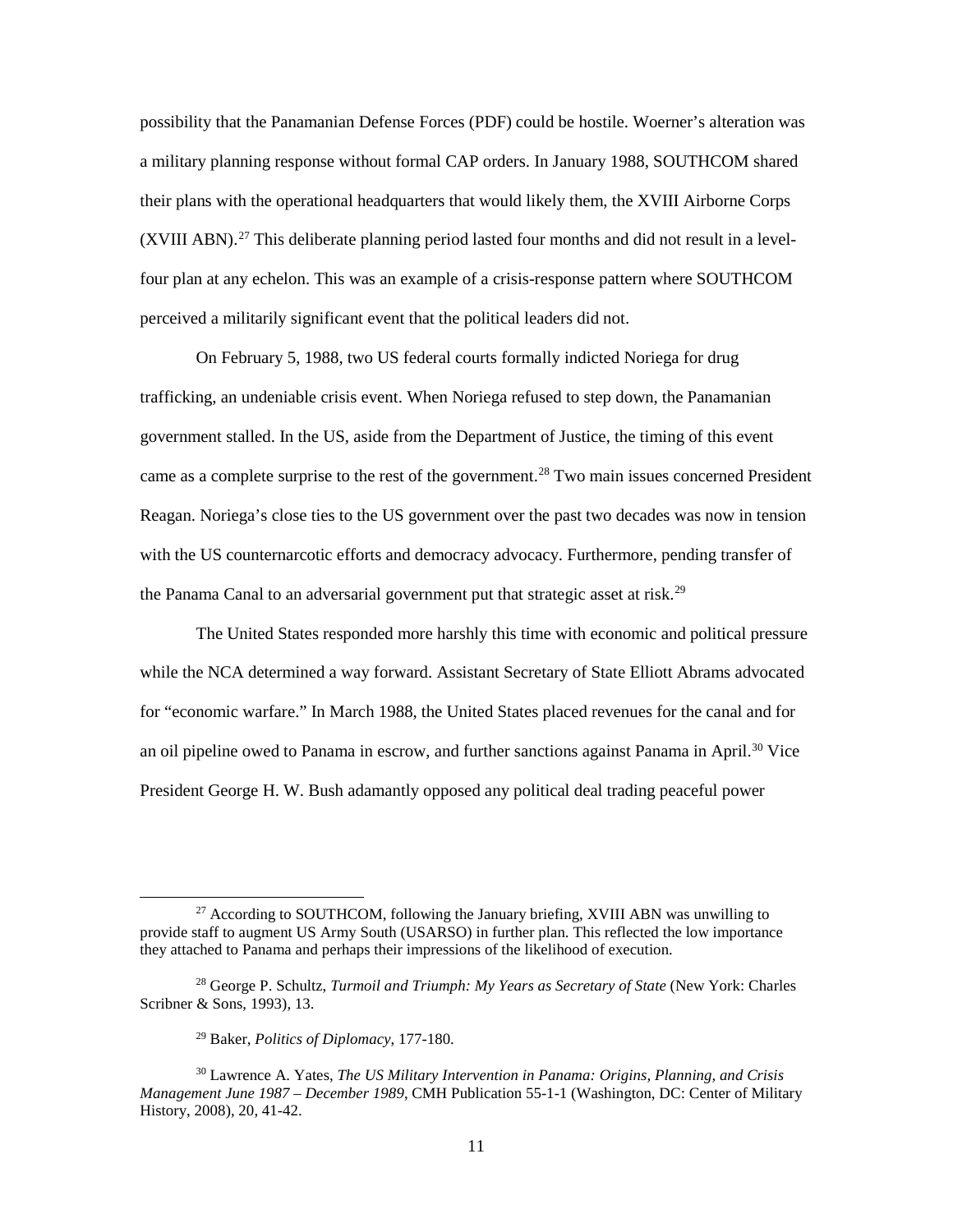abdication for sanction removal in May.<sup>[31](#page-20-0)</sup> All the while, Noriega was defiant, defeating an attempted coup in March and continuing to consolidate power.

In parallel to political efforts, the NCA formally activated CAP in SOUTHCOM with a Planning Order (PLANORD) sent on February 28, 1988. Woerner surged planning efforts, presenting an initial draft to the Joint Chiefs of Staff (JCS) on March 4, less than a week later. After two weeks of dialogue and refinement, this plan became SOUTHCOM OPORD 88-2, a conventional military plan to neutralize the PDF and capture Noriega.<sup>[32](#page-20-1)</sup> As evidence of military misalignment with national intent, a "handful of majors and captains" developed it into an OPORD rather than an OPLAN because they believed it would be executed soon.<sup>[33](#page-20-2)</sup> One echelon down, at US Army South (USARSO, designated Joint Task Force-Panama in late March 1988), planners completed their JTF-Panama OPORD 88-1 on March 21.<sup>[34](#page-20-3)</sup> Two echelons down, XVIII ABN, began parallel planning in earnest in June. Planners from the XVIII ABN briefed their draft plan to SOUTHCOM about two months later. By August, urgency for operations in Panama seemed to abate.<sup>[35](#page-20-4)</sup> November US Presidential elections were a looming distraction. President Reagan called for a strategic pause; Panama's May 1989 elections might solve the problem.

The election of President Bush led to a new approach by new leadership. The President filled his cabinet with his own people. James Baker III became the Secretary of State in January 1989 followed by Dick Cheney as the Secretary of Defense in March. Also in March, another crisis occurred. A member of the PDF seized US school buses in Panama, auspiciously over

 <sup>31</sup> Powell, *My American Journey,* 387.

<span id="page-20-3"></span><span id="page-20-2"></span><span id="page-20-1"></span><span id="page-20-0"></span><sup>32</sup> Jennifer M. Taw, *Operation Just Cause: Lessons for Operations Other Than War*, MR- 569-A (Santa Monica: Rand Arroyo Center, 1996), 10; Lawrence A. Yates, "Planning: Operation Just Cause, December 1989" as found in: Robert J. Spiller, ed., *Combined Arms in Battle Since 1939* (Fort Leavenworth: US Army Command and General Staff College, 1992), 198.

<sup>33</sup> Yates, "Planning: Operation Just Cause," 198.

<sup>34</sup> Yates, *Intervention in Panama*, 49.

<span id="page-20-4"></span><sup>35</sup> Taw, *Operation Just Cause*, *5*; Yates, "Planning: Operation Just Cause," 198.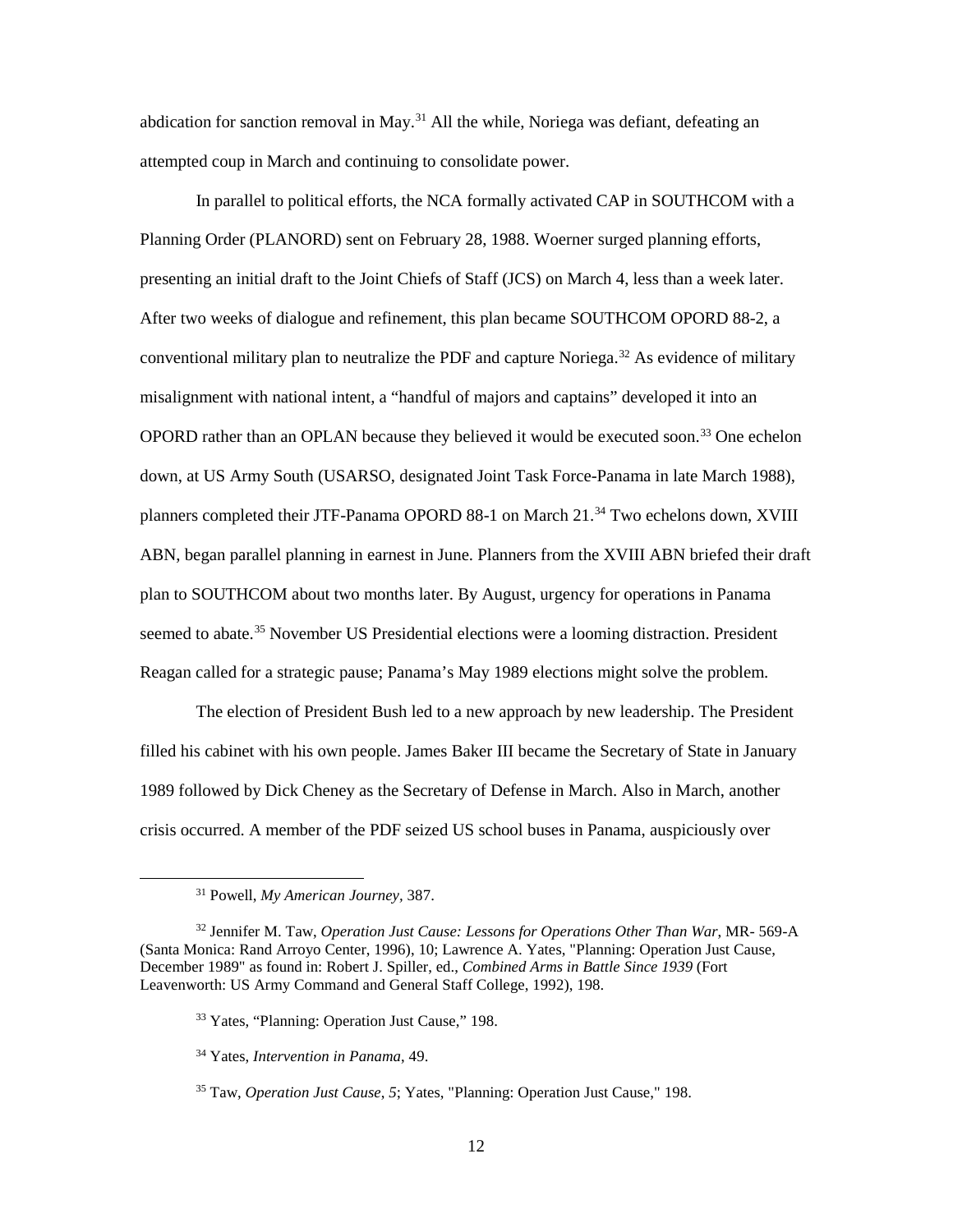registration problems, making national news in the US. This raised concerns for the school-aged children of thousands of families stationed in Panama.<sup>[36](#page-21-0)</sup>

Woerner again reshaped his approach through more deliberate planning, another [A, C] pattern, showing his disconnection with the NCA. The Panama elections were the next crisis event to reinvigorate a US political response. But General Noriega's election loss did not have the desired effect. His refusal to step down symbolized the end of political efforts to peacefully resolve the crisis. Military force appeared to be the only remaining option, but the necessary military leadership was not yet in place. General Colin Powell replaced Admiral William Crowe as CJCS in October.<sup>37</sup> Around the same time, the more aggressive General Maxwell Thurman replaced Woerner.<sup>38</sup>

The final CAP period lasted from August-December 1989. Thurman assumed command of SOUTHCOM on September 30, 1989, and immediately refocused the operation around direct combat action rather than cautious escalation. He designated XVIII ABN (soon to be designated

<span id="page-21-0"></span> <sup>36</sup> Cody R. Phillips, *Operation Just Cause: The Incursion Into Panama*, CMH 70-85-1 (Fort Leavenworth: Center of Military History, 2004), 8.

<span id="page-21-1"></span><sup>37</sup> Richard Halloran, "Bush Plans to Name Colin Powell to Head Joint Chiefs, Aides Say," *New York Times*, August 10, 1989, accessed January 8, 2018, https://www.nytimes.com/1989/08/10/us/bushplans-to-name-colin-powell-to-head-joint-chiefs-aides-say.html. Powell's position was known months in advance to planners and staff at SOUTHCOM.

<span id="page-21-2"></span><sup>38</sup> Richard Halloran, "U.S. Military Chief Is Replaced In the Central American Region," *New York Times*, July 21, 1989, accessed January 8, 2018, https://www.nytimes.com/1989/07/21/world/us-militarychief-is-replaced-in-the-central-american-region.html; Ronald H. Cole, "Operation Just Cause: Panama," Office of the Chairman of the Joint Chiefs of Staff (Washington, DC: Joint History Office, 1995), 18; GEN Woerner's change was not a normal transition after a job well done, rather, he was "eased out" by Secretary Cheney. Leaders in Washington felt Woerner was dragging his feet. After the May 1989 elections failed to oust Gen Noriega, Washington determined to reduce the number of US citizens in Panama rapidly. They reduced the embassy staff by two thirds, and gave Woener one month to move military family members back to the United States. When Woerner asked for four months, citing the lack of 'cardboard boxes' for household goods as the limiting factor, political leaders turned against him. ADM Crowe phoned him with the news saying, "It's just political." Woerner's ouster was also known months in advance in SOUTHCOM. This change was made known to General Woerner in July 1988, after which the staff paused to see what direction the new commander would take.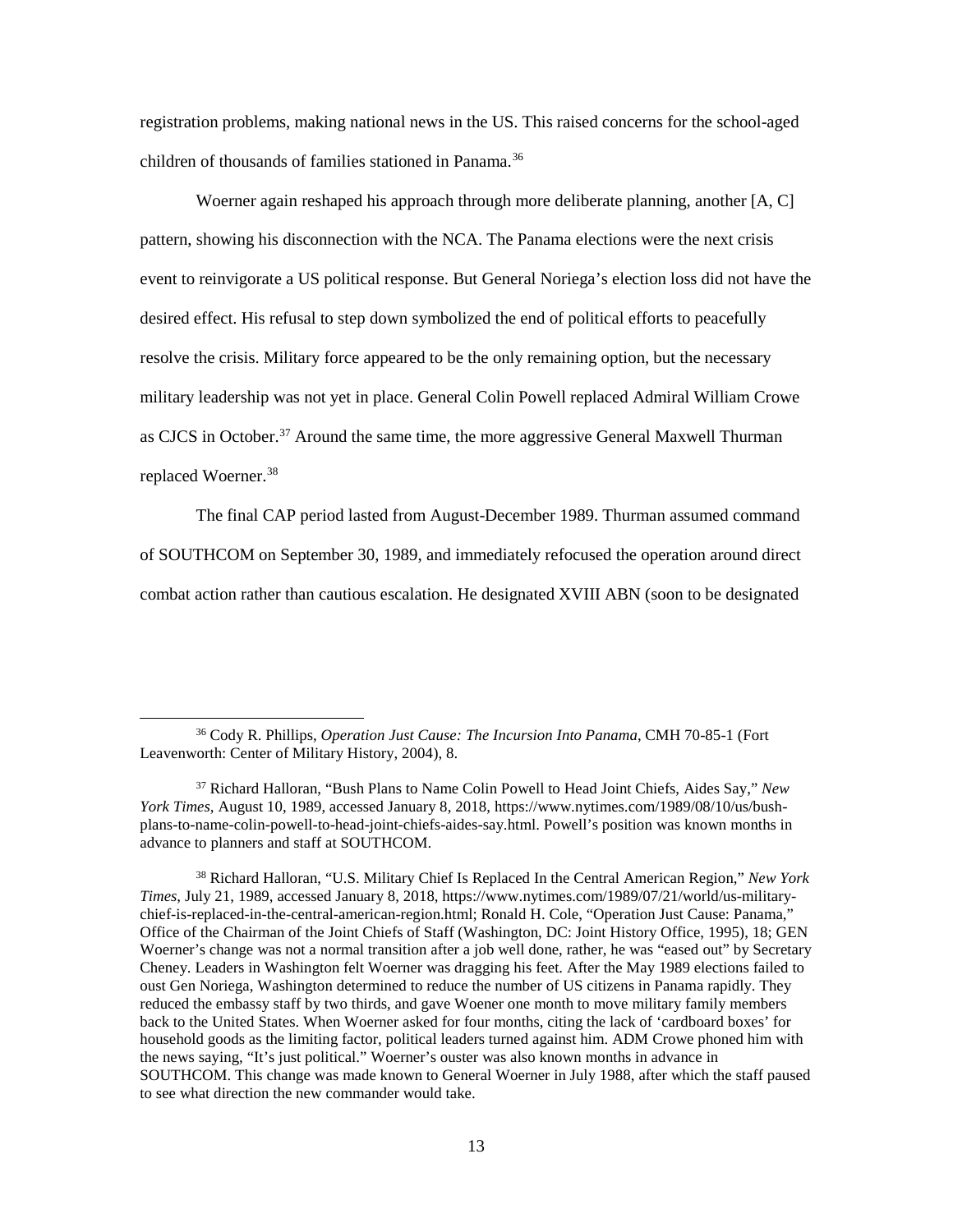Joint Task Force South, or JTFSO) as "[my] planner, my warfighter".<sup>[39](#page-22-1)</sup> This transitioned primary planning responsibility to the Corps. XVIII ABN staff, already well aware, had been working during August and produced their plan, JTFSO OPORD 90-1 in late September, just before another crisis event, another failed military coup against General Noriega. This might have been the catalyst event had the US military not been unprepared. An OPORD rewrite published on October 28 by SOUTHCOM ultimately led to JTFSO's final OPORD 90-2 published November 3, six weeks prior to the decision to execute.

After over two years of protracted repetitions of the crisis [A], political response [B], and military planning [C] pattern, the murder of a US military officer ultimately became the catalyst for war [D]. The abortive May 1989 Panamanian elections made military action the preferred alternative in Washington. Now that the political and military pieces were in place, the President only needed the pretext. On December 17, 1989, President Bush ordered the execution of JTFSO OPORD 90-2 (Operation Just Cause) in response to the murder of a US Naval Officer by the PDF at a traffic stop the night before. With the vague termination criteria of "reestablish democracy in Panama," US troops went on the offensive.<sup>[40](#page-22-2)</sup>

### <span id="page-22-0"></span>Gulf War

The road to war in the Persian Gulf was on a much more compressed timeline than in Panama. The initial crisis event was also the catalyst. On August 2, 1991, Iraq invaded Kuwait, their former province. However, the extent of the US response was still uncertain, and required political decisions and military planning. US interests in this region were, "access to Persian Gulf

<span id="page-22-1"></span><sup>&</sup>lt;sup>39</sup> Cole, "Operation Just Cause," 17. Quotes from several interviews conducted by Dr. Cole paraphrasing General Thurman's intent when he came to SOUTHCOM.

<span id="page-22-2"></span><sup>40</sup> John T. Fishel, "The Fog of Peace: Planning and Executing the Restoration of Panama," Monograph, US Army War College, 1992, 55.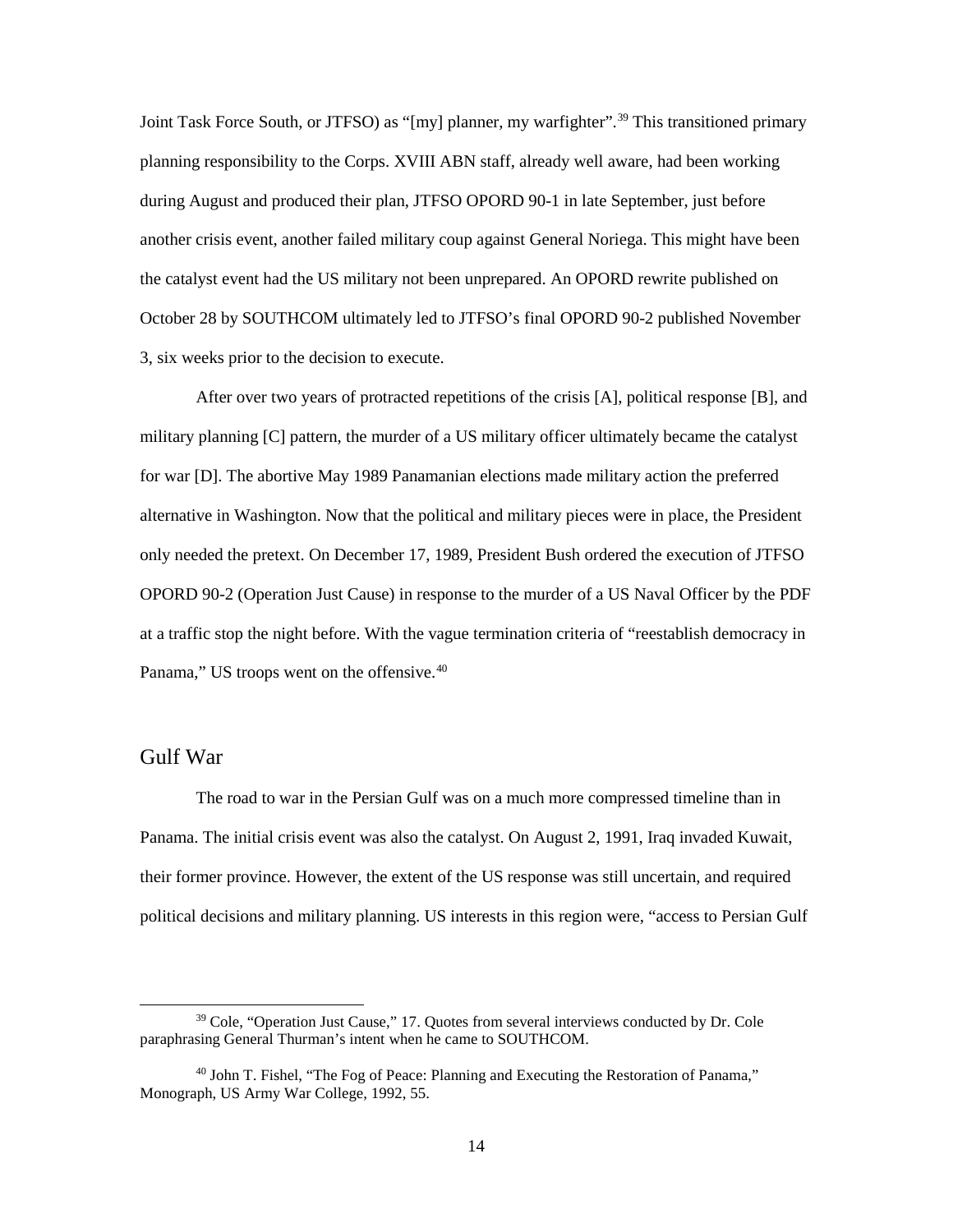oil and the security of key friendly states.["41](#page-23-0) At the request of King Fahd, the United States initially intervened only to protect Saudi Arabia.

Immediately after the invasion, the United States condemned the Iraqi incursion through the United Nations. They demanded that Iraqi President Saddam Hussein withdraw all troops from Kuwait and permit all foreign diplomats to safely exit the country.<sup>[42](#page-23-1)</sup> In the same resolution, the United States received an important concession from Russia, an agreement on the arms embargo.<sup>43</sup> A follow-on resolution four days later enacted further economic sanctions.<sup>[44](#page-23-3)</sup> President Bush's background as a UN ambassador no doubt heavily influenced US reliance on the UN to communicate domestic goals. Bush's UN background was also a controlling factor in the strong push for a coalition against President Saddam Hussein.<sup>[45](#page-23-4)</sup>

In parallel to the political efforts, the military reviewed plans on the shelf. On August 4, two days after Iraq invaded Kuwait, GEN Schwarzkopf, CINC CENTCOM, briefed President Bush on an existing plan known as Operation Desert Shield. Developed sometime after CENTCOM stood up in 1983, this plan called for defending Arabian Peninsula oil against a Russian incursion. [46](#page-23-5) Interestingly, Schwarzkopf ordered Army Central (ARCENT) to review the defense plan in December 1989. They did so between January and June 1990, and war-gamed it

<sup>45</sup> Baker, *Politics of Diplomacy*, 10.

<span id="page-23-5"></span><span id="page-23-4"></span><sup>46</sup> GCCs create and maintain Operational Plans (OPLAN) with indefinite timelines in anticipation of something happening. When activated, these OPLANs become Operation Orders (OPORD).

 <sup>41</sup> Bush, "NSD 26," October 2, 1989.

<span id="page-23-1"></span><span id="page-23-0"></span><sup>42</sup> United Nations Security Council, Resolution 660 (1990), "The Situation Between Iraq and Kuwait," August 02, accessed November 23, 2017, http://www.un.org/en/ga/search/view\_doc.asp?symbol= S/RES/660(1990).

<sup>43</sup> Baker, *Politics of Diplomacy*, 1-16.

<span id="page-23-3"></span><span id="page-23-2"></span><sup>44</sup> United Nations Security Council, Resolution 661 (1990) "The Situation Between Iraq and Kuwait," August 06, accessed November 23, 2017 at http://www.un.org/en/ga/search/view\_doc.asp? symbol=S/RES/661(1990).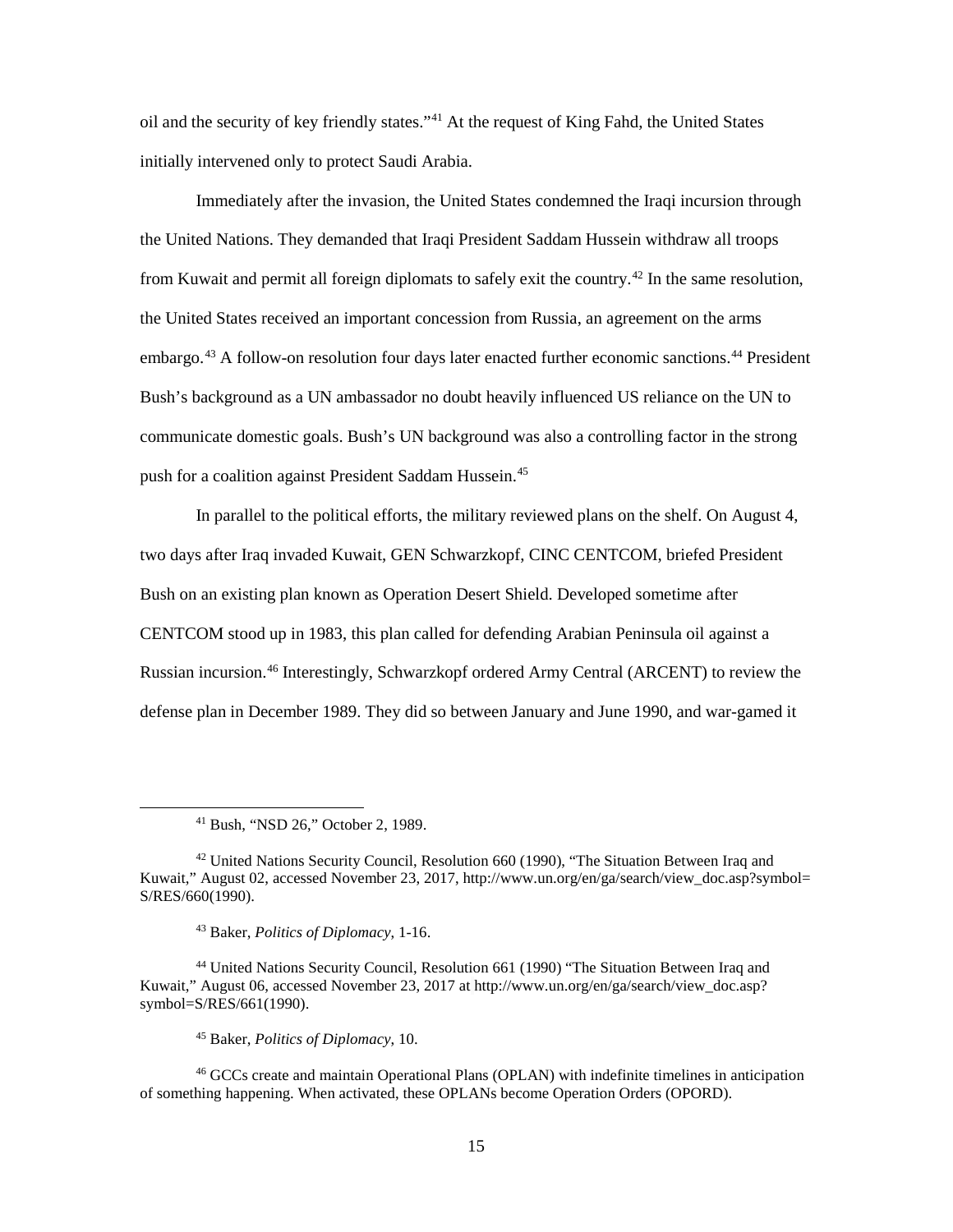in July shortly before the actual invasion.<sup>[47](#page-24-0)</sup> However, Operation Desert Storm was a newly developed sequel transitioning from defense to offense. There was no offensive plan on the shelf to adjust from. Unlike Panama, where phases of the OPLAN were developed to be independent and interchangeable, the sequel to Desert Shield was planned sequentially, not simultaneously.<sup>[48](#page-24-1)</sup>

Planning for Operation Desert Storm, the offensive plan to remove Iraqi troops from Kuwait by force, began formally on September 18, 1990. Schwarzkopf gave his recently arrived planners guidance, and the team spent a week on mission analysis. Lieutenant Colonel Purvis and his team of majors briefed the results one week later. The team then took eleven days to complete two courses of action, briefing Schwarzkopf on October 6<sup>th</sup>. Five days later, Purvis was in Washington, DC, briefing President Bush. Planner recommendations called for an additional corps that was not currently in theater or even aware of their future role. After nine days of civilmilitary dialogue, an additional corps was approved.

On October 15<sup>th</sup>, Schwarzkopf directed another course of action development session using two corps this time, which planners completed by October 21<sup>st</sup>. The OPORD brief to subordinate commanders occurred November 14<sup>th</sup>. CENTCOM's planning for Operation Desert Storm lasted about eight weeks, broken down into problem analysis (seven days), Course of Action (COA) Development (twenty-four days, broken up by the one-corps COA's (ten days), political quarrelling about it (nine days), and two-corps COA's (five days)), followed by the OPORD brief (twenty-four days). From concept to detailed plan took a total of fifty-five days.

The initial crisis event was also the catalyst for war. The unwillingness of Iraq to leave Kuwait was unacceptable to the United States and their coalition. UNSCR 678 set a deadline for execution of CENTCOM OPORD 002, and President Bush signed National Security Directive 54

<span id="page-24-0"></span> <sup>47</sup> David A. Dawson, "The Evolution of U.S. Central Command from Operational To Strategic Headquarters," Thesis, US Army War College, 2010, 1.

<span id="page-24-1"></span><sup>48</sup> Gordon R. Sullivan, Oral Interview by COL David Ellis, ed. COL John Dobrowski, (Senior Officer Oral History: US Army Military History Institute, 2002).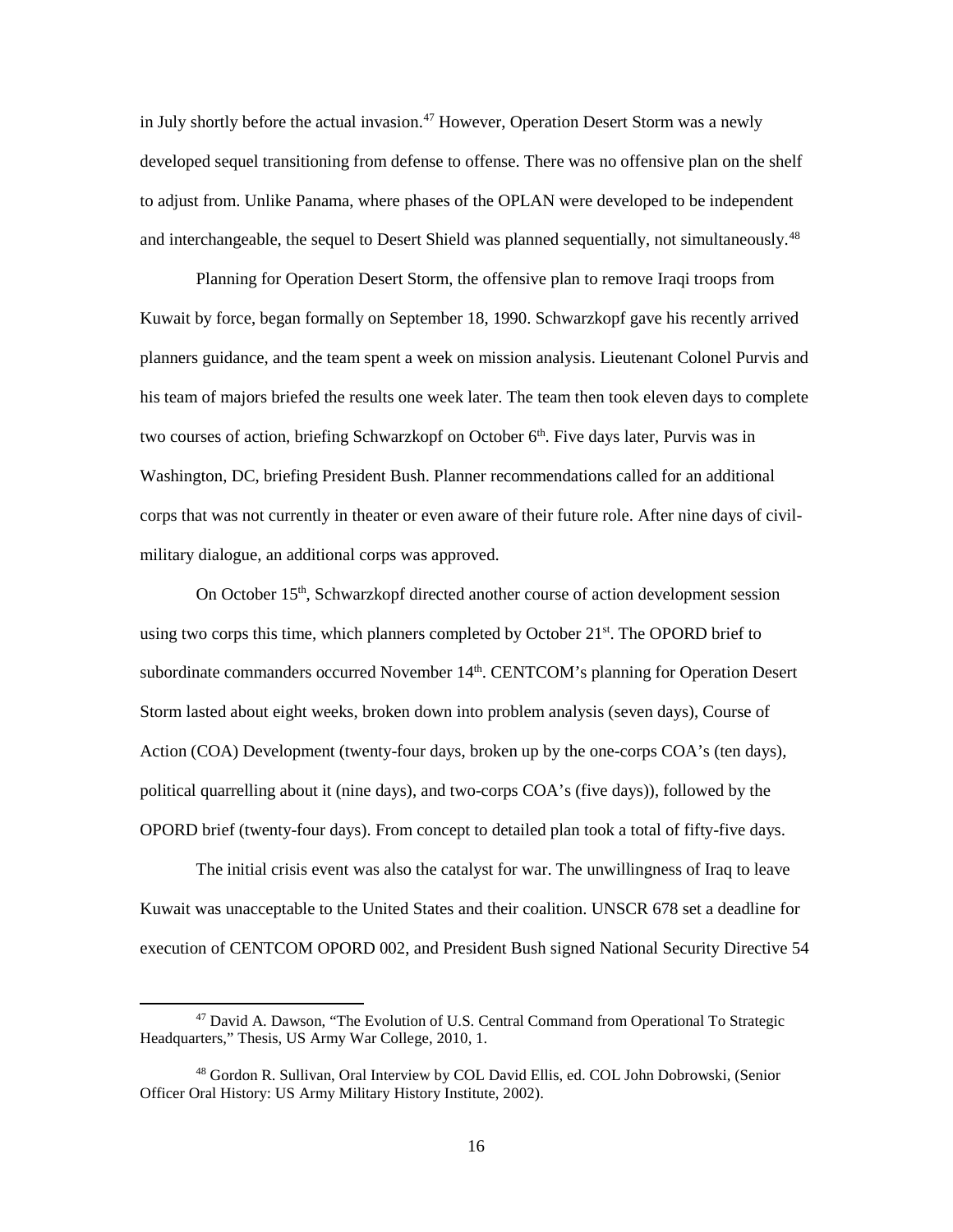on January 15, 1991 informing his departments of his decision to authorize military action.<sup>49</sup> The Joint Force Commander began bombing the day after the UNSCR deadline passed.

### <span id="page-25-0"></span>Haiti

The same four phases of the crisis-response pattern were evident on road to war in Haiti, first under republican President Bush and then under the democratic President Bill Clinton. The crisis started with a coup on September 30, 1991. General Raoul Cedras forced Haiti's elected President Jean-Bertrand Aristide to flee the country.<sup>50</sup> US political leaders first responded with sanctions through the Organization of American States (OAS). Later, and more effectively, they arranged a political agreement with Cedras with backing from the United Nations. Over three years, the military response graduated from a Non-combatant Evacuation Operation (NEO) focus to peace enforcement to full Panama-style invasion. The triggering event for military action came in the form of a steady stream of Haitian refugee boats rowing towards the Florida coast in the summer of 1994. Secretary of State Warren Christopher determined that US policy had reached its "last resort."[51](#page-25-3) America would uphold democracy by expelling the Haitian junta militarily.

In late 1991, under President Bush, the United States initially responded politically by cutting financial assistance to Haiti and refusing to recognize Cedras. Secretary Baker, through the OAS, enacted a "hemispheric" trade embargo of Haiti. However, Haiti was not "sufficiently

<span id="page-25-1"></span> <sup>49</sup> United Nations Security Council, Resolution 678 (1990), "The Situation Between Iraq and Kuwait," November 29, accessed November 23, 2017 at http://www.un.org/en/ga/search/view\_ doc.asp?symbol=S/RES/678(1990); Bush, "NSD 54," January 15, 1991.

<span id="page-25-2"></span><sup>50</sup> Walter Kretchik, Robert Baumann, and John Fishel, *Invasion, Intervention, Intervasion: A Concise History of the U.S. Army in Operation Uphold Democracy* (Fort Leavenworth: Combat Studies Institute Press, 1998), 27.

<span id="page-25-3"></span><sup>51</sup> Warren M. Christopher, *In the Stream of History: Shaping Foreign Policy for a New Era* (Stanford: Stanford University Press, 1998), 178-179.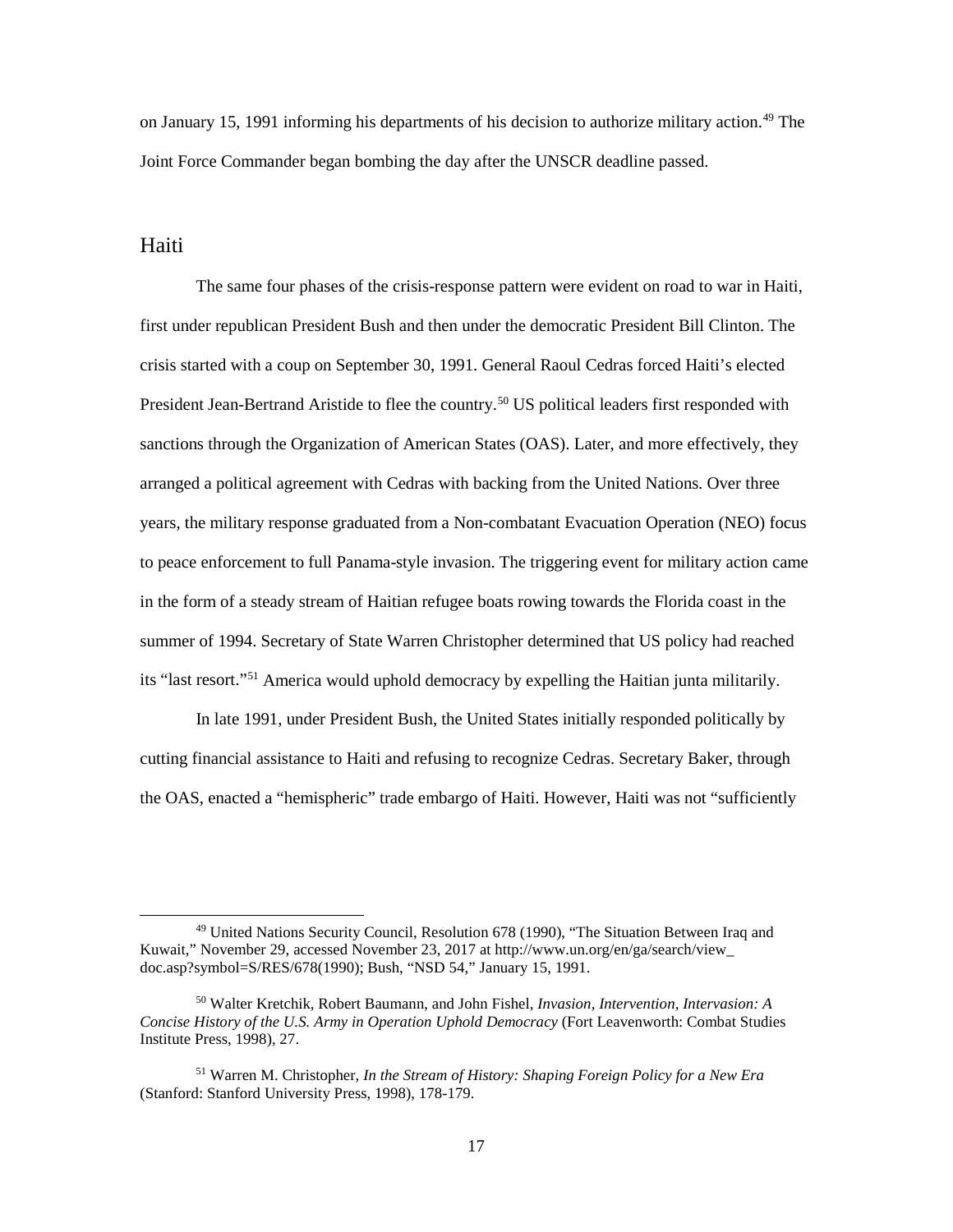vital…to require using military force."<sup>52</sup> The United States promulgated no UNSCR's regarding Haiti in 1992. Political emphasis waned as Somalia's humanitarian catastrophe grew and US presidential elections loomed. On his way out, President Bush ordered the Somalia mission in December 1992, passing the buck to his successor to resolve the crisis in Somalia and the growing Haiti unrest. In short, Bush's political response towards Haiti was relatively soft.

Under Bush, the military responded with a similarly soft military planning phase. No crisis action planning immediately followed the Cedras coup. Various plans existed on the shelves of US Atlantic Command (USACOM), NORTHCOM's predecessor, and at the 82<sup>nd</sup> Airborne Division (82 ABN), the lower echelon tactical force. Both headquarters updated deliberate plans for NEO. 82 ABN did modify the generic CONPLAN 2367 to include various NEO options, including forcible entry, but not much.<sup>[53](#page-26-1)</sup>

One year later, with President Clinton now leading, political efforts increased to reinstate Aristide. In June 1993, Clinton put additional pressure on Cedras by supporting UNSCR 841. This extended Haiti's OAS sanctions globally. Then in July, Cedras agreed to a political arrangement termed the "Governor's Island Agreement," trading peaceful abdication by the end of October in return for sanction removal. This set a three-month timeline for US military enforcement of the terms once they had legitimacy. The United Nations endorsed the agreement in August through UNSCR 861. Five days later, UNSCR 862 proposed implementing the agreement through a Mission in Haiti (UNMIH). When Cedras murdered the future prime

<span id="page-26-0"></span> <sup>52</sup> Baker, *Politics of Diplomacy*, 601-602; Secretary of Defense Richard Cheney does not even mention Haiti in his memoirs, Richard B. Cheney, *In My Time* (New York: Threshold Editions, 2011), 1- 532.

<span id="page-26-1"></span><sup>53</sup> Henry H. Shelton, *Without Hesitation: The Odyssey of an American Warrior* (New York: St. Martin's Press, 2010), 225-226. GEN Shelton recalls that in January 1994, he "almost laughed" when he reviewed the XVIII ABN plan for Haiti. "It was the same sorry-ass three-page plan that had been on the shelf ten years prior when I was a Brigade Commander in the  $82<sup>nd</sup>$  Airborne."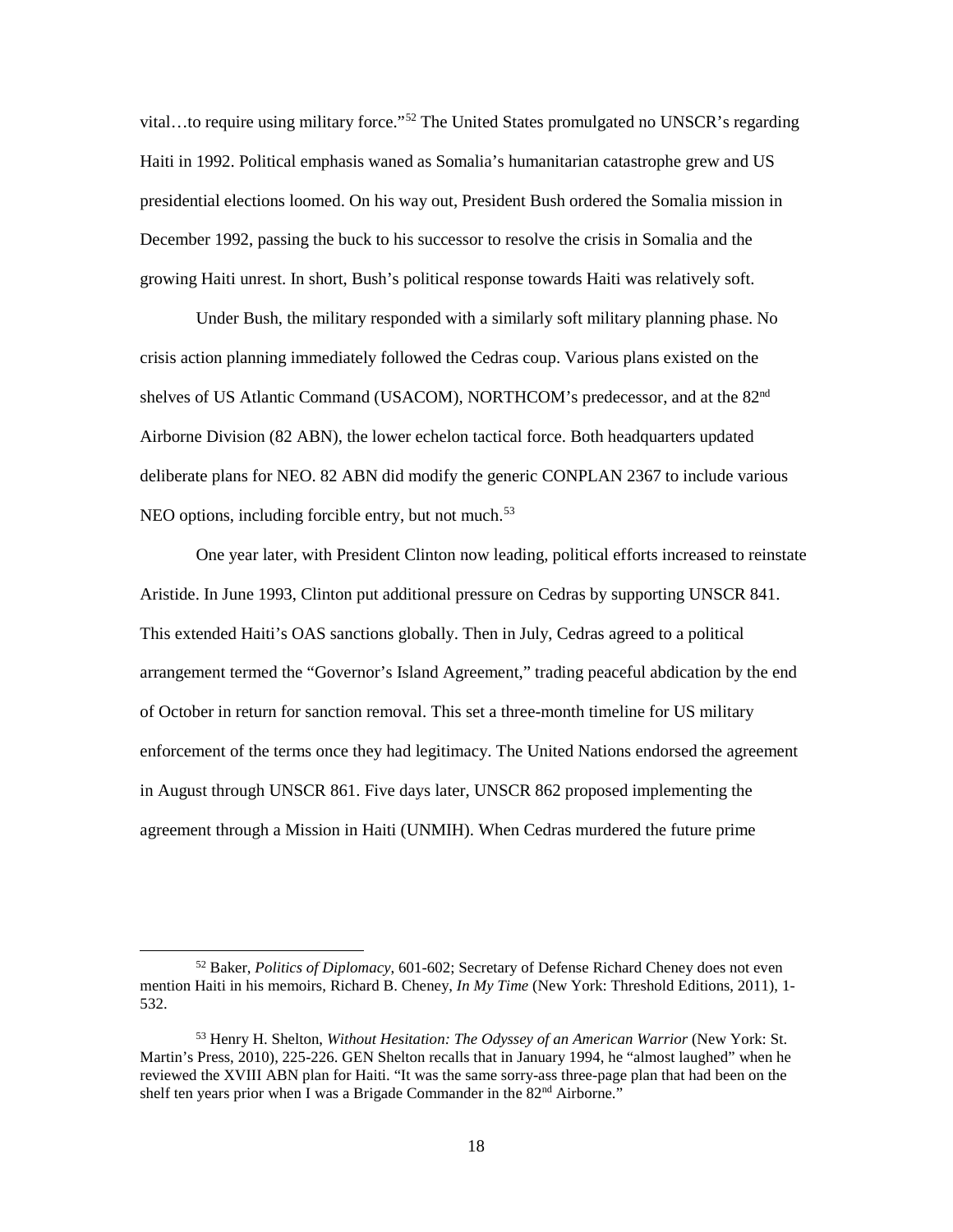minister and future minister of justice in September, the agreement seemed tenuous.<sup>[54](#page-27-0)</sup> UNSCR 867 then authorized the troops for "immediate dispatch…for a period of six months."

Military CAP began in August 1993 with the parameters established by the Governors Island Agreement as a guide. Pressure mounted to have soldiers on the ground before the end of October before Aristide returned. Planning proceeded in stride with execution. USACOM first established Joint Task Force Haiti Assistance Group (JTF HAG). Ad hoc planners joined the JTF throughout August, prepared for embarkation within the month, and updated NEO and operational plans in crisis action mode. Planners developed courses of action to separate the Haitian National Police (HNP) from the military and to "professionalize" the Haitian military.<sup>55</sup> They never got the chance to try.

On October 11, another crisis occurred. Two US Navy tank landing ships (LST), the USS *Harlan County* and USS *Fairfax County,* arrived in Port-a-Prince carrying the UNMIH troops from the United States and Canada. The ships were denied berthing by a Cuban tanker, an aggressive mob chanting, "Remember Somalia," and armed HNP patrol boats circling the harbor. Within 24 hours, the US ships turned around and returned to Puerto Rico.<sup>56</sup> Paul Meek accurately surmised the symbolism of this event, that US policymakers demonstrated "simply no political will to enforce the agreement."<sup>[57](#page-27-3)</sup>

<span id="page-27-0"></span> <sup>54</sup> David L. Halberstam, *War in a Time of Peace: Bush, Clinton, and the Generals* (New York: Schribner, 2001), 270.

<sup>55</sup> Kretchik, Baumann, and Fishel, *Intervasion*, 30.

<span id="page-27-2"></span><span id="page-27-1"></span><sup>56</sup> Peter J.A. Riehm, "The USS Harlan County Affair," *Military Review* 77, no. 4 (July-August 1997): 34. Eighteen US soldiers had been killed the week prior conducting operations in Mogadishu, Somalia.

<span id="page-27-3"></span><sup>57</sup> Paul Meek, "Why the Governors Island Accord Failed," *Washington Post*, May 17, 1994, accessed February 16, 2018, https://www.washingtonpost.com/archive/opinions/1994/05/17/ why-thegovernors-island-accord-failed/b21e86dc-b95b-43ee-a4e0-279f012c6fbf/?utm\_term=.e8b13f0d4609.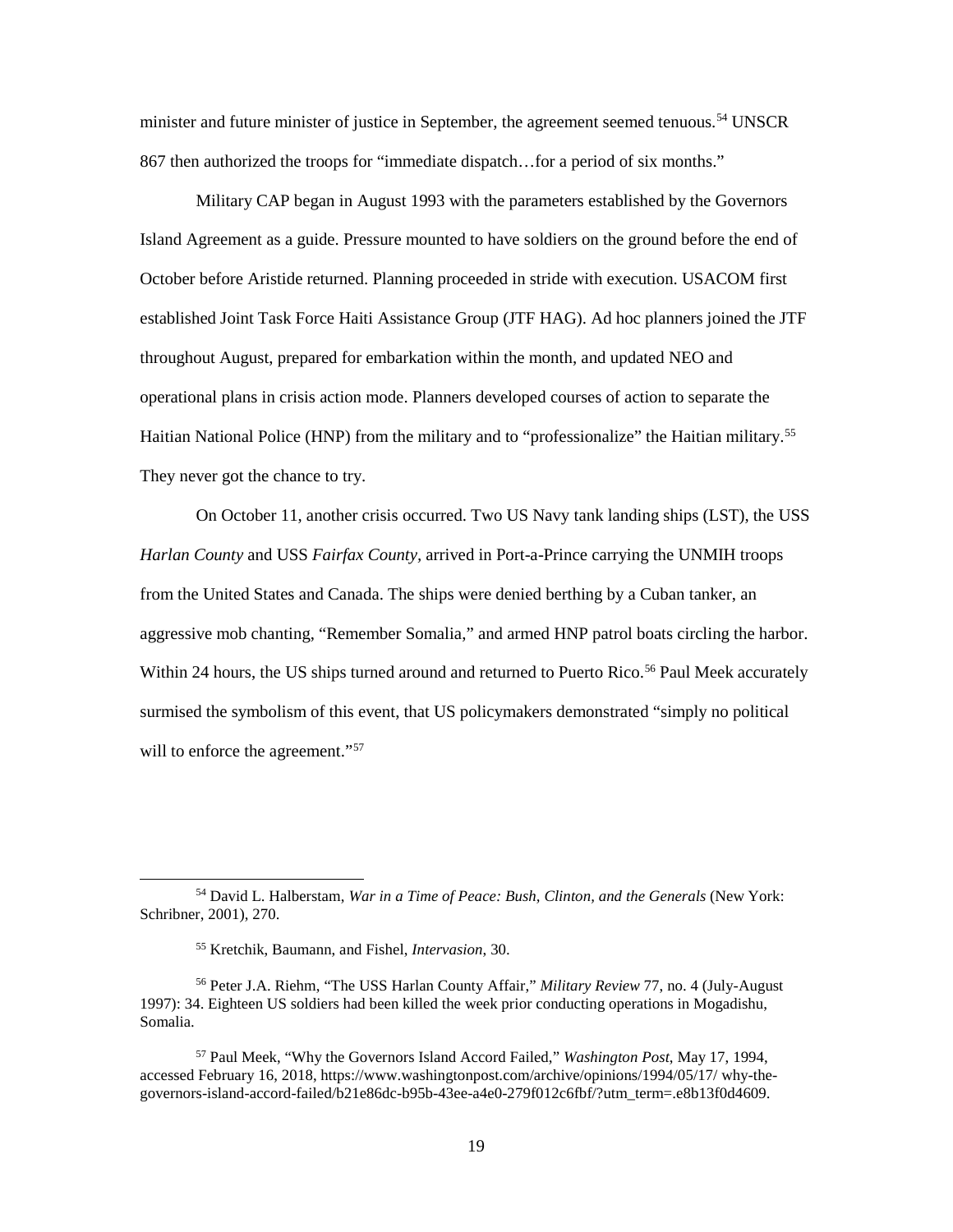President Clinton was furious at his staff for putting him in a "lose-lose" situation, which looked especially bad coupled with the loss of troops in Somalia the week prior.<sup>[58](#page-28-0)</sup> Scrambling for a response, the United States supported two more UNSCRs in quick succession condemning the act and authorizing member states to unambiguously "halt inward maritime shipping."<sup>59</sup> The military response reflected the political turmoil. USACOM activated a second military element, JTF 120, on October 16 with orders to enforce the embargo of Haiti and conduct a NEO if required. At this time, JTF HAG and JTF 120 both planned operations in parallel, each from their respective ships, shifting focus from professionalizing the military and NEO to forcible entry.

Responsibility for planning changed hands numerous times before execution in September 1994. USACOM retook the lead for planning starting in November after the USS Harlan County "debacle."<sup>[60](#page-28-2)</sup> The military established a third task force, JTF 180, and assigned XVIII ABN as the lead for an invasion using "surprise, shock, and simultaneity."<sup>61</sup> Then the NCA began to once again to favor peacekeeping, so  $10<sup>th</sup>$  Mountain Division ( $10<sup>th</sup>$  MTN), as JTF 190, developed their own softer version assuming permissive entry. Then in July, a multinational contingent from Caribbean nations joined the effort, calling for further modifications.<sup>[62](#page-28-4)</sup> Despite the complex chain of events, the military coalition was ready and rehearsed by May 1994.

After the USS Harlan embarrassment in October 1993, President Clinton decided to remove Cedras by military force. Like in the Gulf War, it simply took time to get the pieces

<span id="page-28-0"></span> <sup>58</sup> Halberstam, *War in a Time of Peace*, 272. Clinton soon replaced his Secretary of Defense, Les Aspin, with Admiral Perry.

<span id="page-28-1"></span><sup>59</sup> United Nations Security Council, Resolution 873 (1993), "Haiti," 13 October, accessed November 23, 2017, http://www.un.org/en/ga/search/view\_doc.asp?symbol=S/RES/873(1993); United Nations Security Council, Resolution 875 (1993), "Haiti," 16 October, accessed November 23, 2017, http://www.un.org/en/ga/search/view\_doc.asp?symbol=S/RES/875(1993).

<sup>60</sup> Kretchik, Baumann, and Fishel, *Intervasion*, 35.

<sup>&</sup>lt;sup>61</sup> Ibid, 46-47. That was the direction from USACOM CINC Admiral Paul Miller.

<span id="page-28-4"></span><span id="page-28-3"></span><span id="page-28-2"></span><sup>62</sup> John T. Fishel, "Operation Uphold Democracy: Old Principles, New Realities," *Military Review* 77, no. 4 (July-August 1997): 22.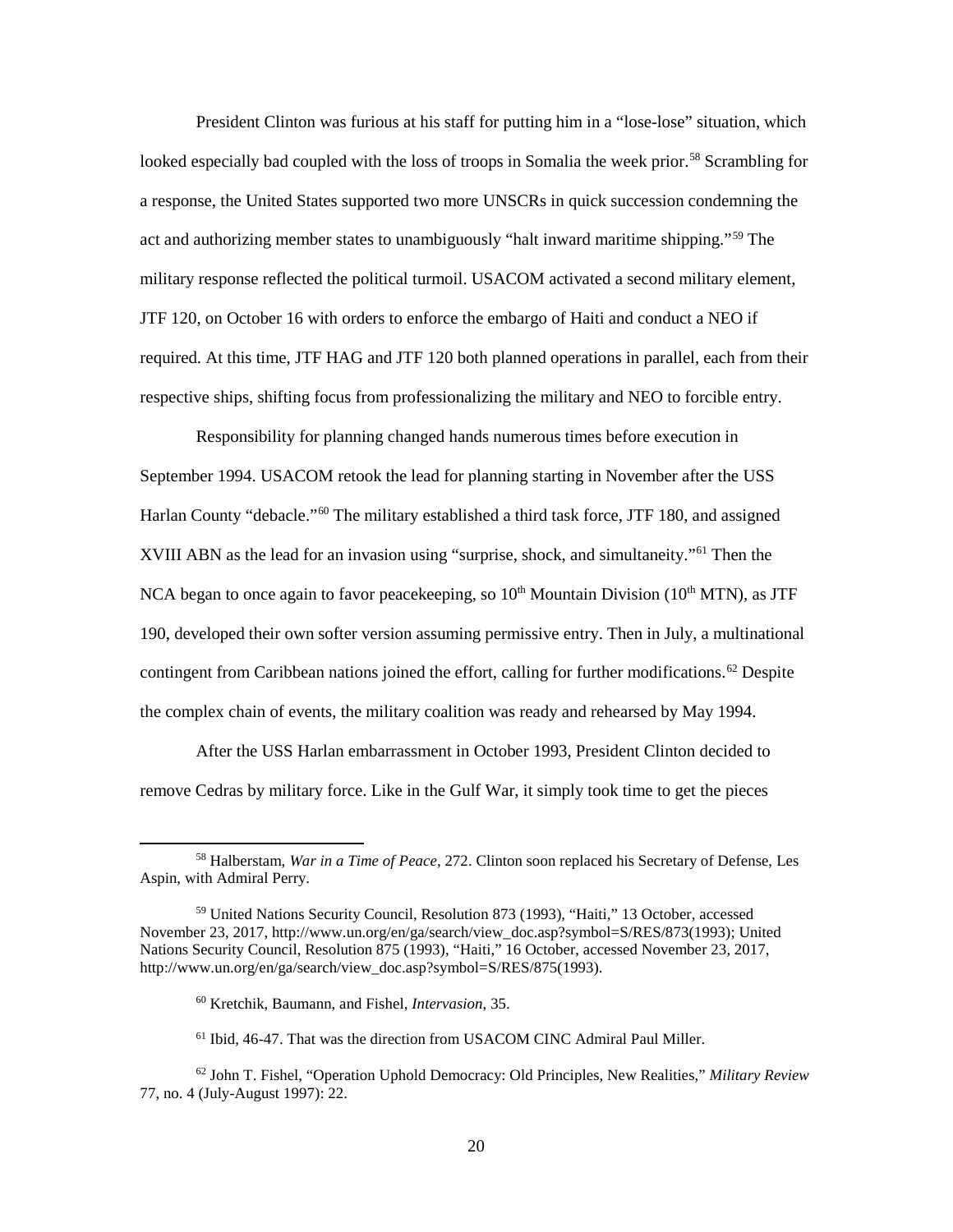together. Clinton replaced the Secretary of Defense, the various JTF's completed planning and preparation, and the UN Ambassador obtained legitimacy for forcible entry. The final requirement was obtaining US public support, which the refugee crisis during the summer of 1994 provided. $63$ 

## <span id="page-29-0"></span>Bosnia

 The road to war in Bosnia-Herzegovina (hereby abbreviated as Bosnia) in December 1995 began several years earlier. In the wake of the Soviet Union's dissolution, Yugoslavia's inflation spiked, the economy crashed, and the ethnic republics began to break away. In 1991, this triggered a civil war. The road to US involvement first went through the United Nations, whose ultimate failure to stop the genocide over the next four years led the North Atlantic Treaty Organization (NATO) taking charge. America did not hit the "turning point" and commit to NATO military force until more than 8,000 civilians were slaughtered in the UN "safe zone" of Srebrenica in July 1995.<sup>64</sup>

The United States was hesitant to get involved militarily in Bosnia. Bush's June 1991 approach was to dialogue directly with the leaders of the individual Yugoslav republic. Secretary Baker warned them of the dangers of dissolution as well as the international consequences of preventing dissolution by military force.<sup>[65](#page-29-3)</sup> When that failed, the United States turned to the United Nations. Twenty-five resolutions from September 1991-December 1992 emplaced

<span id="page-29-1"></span> <sup>63</sup> Halberstam, *War in a Time of Peace*, 270. President Clinton's campaign promise was to grant amnesty to up to 200,000 Haitians. His cabinet quickly tried to backpedal when refugees began to come. A surge of refugees on makeshift rafts floating towards the Florida coast in the summer of 1994 tested the policy, leading to the opening of Guantanamo Bay and the execution of Operation Uphold Democracy.

<span id="page-29-3"></span><span id="page-29-2"></span><sup>64</sup> William J. Perry, oral interview, conducted by Russell Riley (University of Virginia, Clinton Presidential History Project*,* February 21, 2006), accessed February 26, 2018, https://millercenter.org/thepresidency/presidential-oral-histories/william-perry-oral-history-deputy-secretary-defense.

<sup>65</sup> Baker, *Politics of Diplomacy*, 478-484.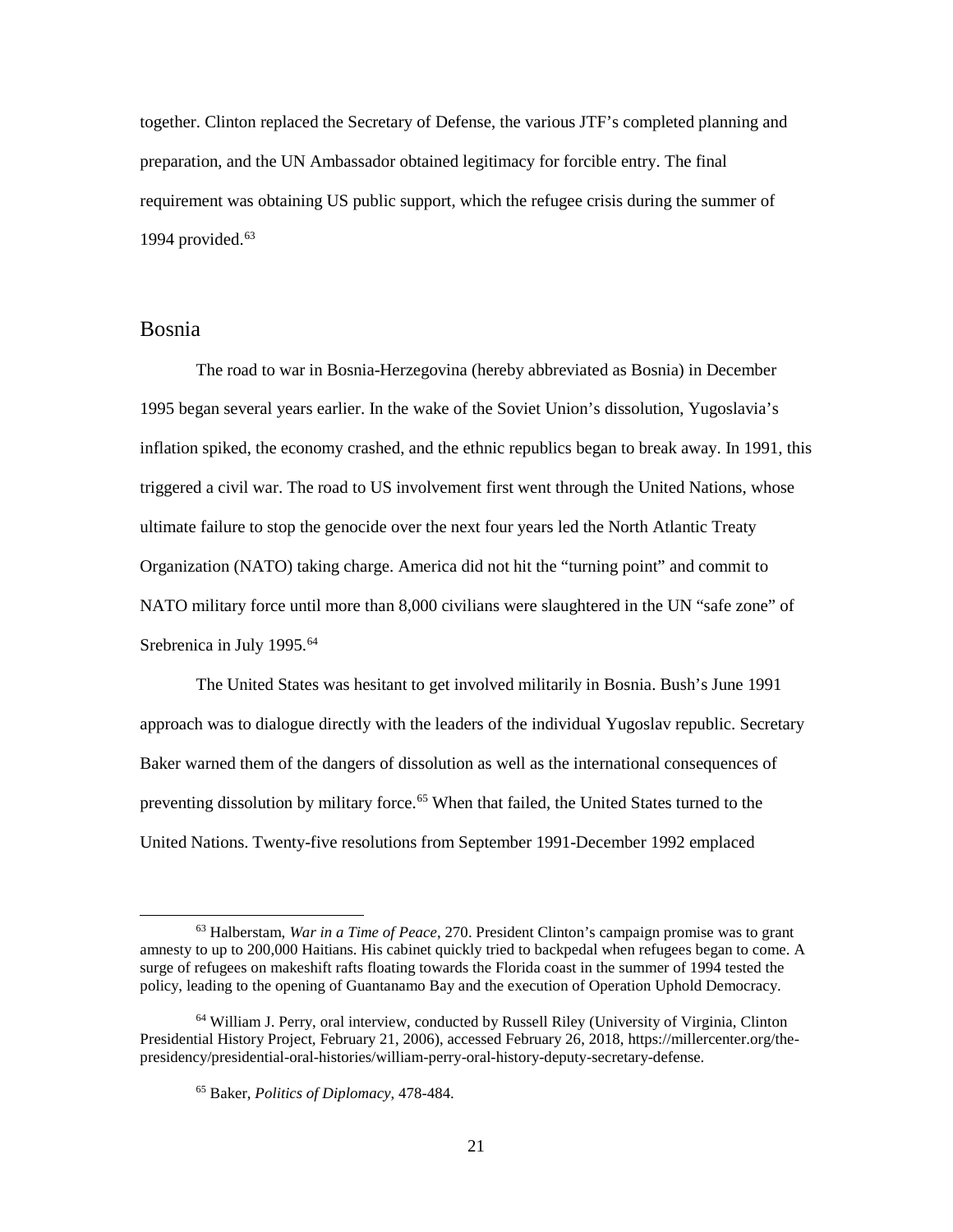weapons embargos on all parties, sanctioned Serbia and Croatia and all territories taken by violence, documented war crimes, and authorized international troops.

The United States felt bound by the complex situation. Britain and France, two of the US's closest allies, historically sided with the Serbians, while America saw the Croats and Muslims as the victims. As President Bush left office in early 1993, Powell remarked in hindsight that the outgoing administration had been "frustrated by not knowing what we should do or could do to end the killing."[66](#page-30-0) Baker offered a more direct explanation of US inaction in Yugoslavia during 1991-1992. European allies "wanted the lead," Americans "would never have supported it," and the United States' "vital interests were not at stake."[67](#page-30-1) UNSCR 743 authorized a UN Protective Force (UNPROFOR) in Croatia in February 1992, and UNSCR 758 increased the UNPROFOR "mandate and strength" to include Sarajevo, Bosnia.<sup>[68](#page-30-2)</sup> US troops were not deployed to either location, and it appeared that European allies were indeed leading sufficiently.

Militarily, the United States remained wary but only marginally committed through NATO.<sup>69</sup> Naval forces monitored sanction compliance in the Adriatic Sea. During the long siege of Sarajevo, NATO planes under Operation Provide Promise (1992) airlifted humanitarian assistance. UNSCR 781 banned all military flights in response to Serbian bombing, which NATO observed using aircraft through Operation Sky Monitor (1992). Deliberate plans to relieve or

 <sup>66</sup> Powell, *My American Journey,* 567.

<sup>67</sup> Baker, *Politics of Diplomacy,* 635-636.

<span id="page-30-2"></span><span id="page-30-1"></span><span id="page-30-0"></span><sup>68</sup> United Nations Security Council, Resolution 743 (1992), "Socialist Federal Republic of Yugoslavia," 21 February, accessed November 23, 2017 at http://www.un.org/en/ga/search/view\_ doc.asp?symbol=S/RES/743(1992); United Nations Security Council, Resolution 758 (1992), "Bosnia and Herzegovina," 8 June, accessed November 23, 2017, http://www.un.org/en/ga/search/view doc.asp? symbol=S/RES/758(1992).

<span id="page-30-3"></span><sup>69</sup> Powell, *My American Journey,* 291-292. Bush was very influenced by Powell, who inflated the number of troops required to respond to Bosnia to around 200,000. He felt that the lack of a "clear answer to the question of why" American troops needed to be in Bosnia was reason to stay away. "To provide a 'presence' or 'symbol' is not good enough."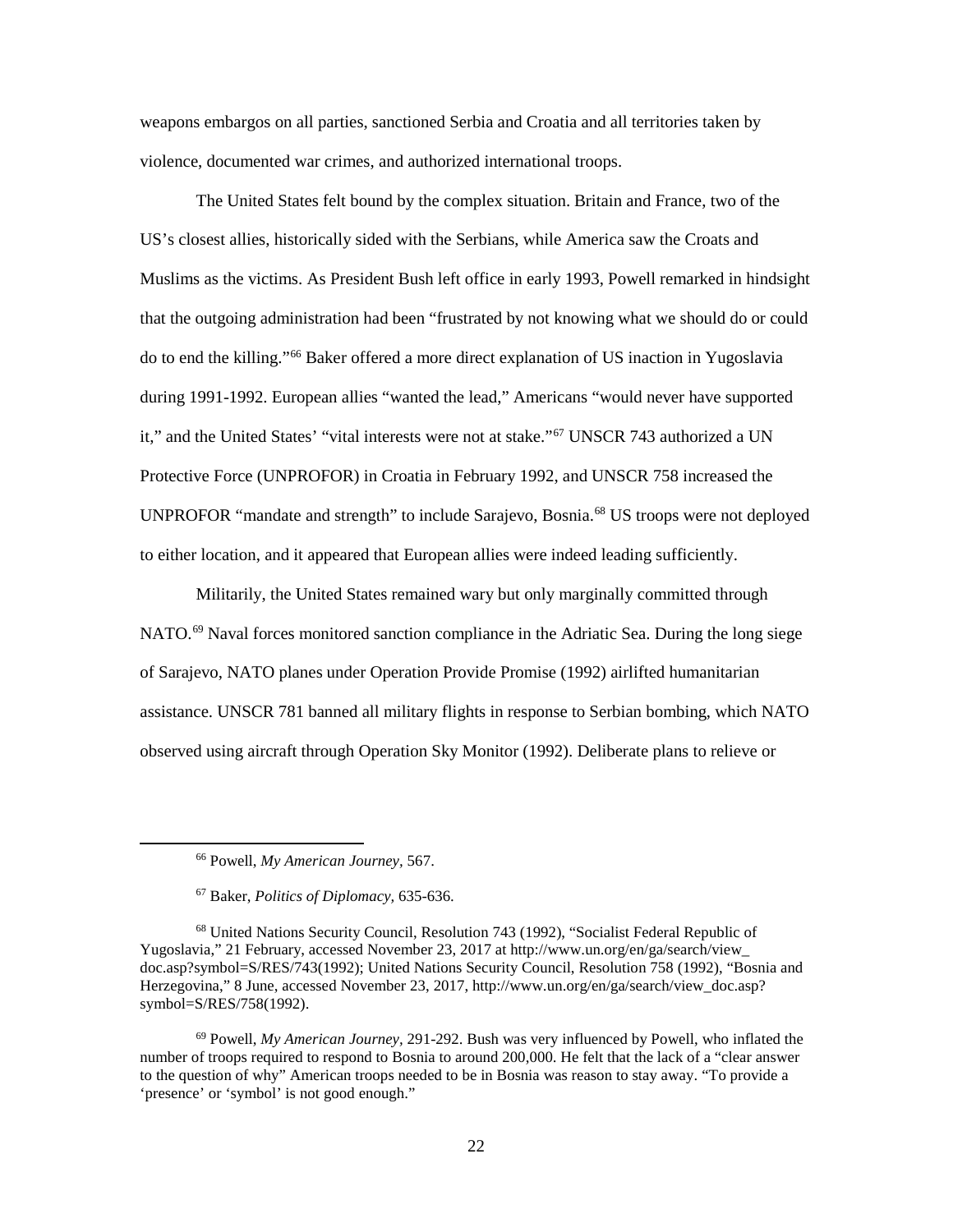rescue the UNPROFOR on the ground were created by Allied Forces Southern Europe  $(AFSOUTH)$ , a NATO subordinate.<sup>[70](#page-31-0)</sup>

President Clinton promised aggressive action in Bosnia during his 1992 Presidential campaign. His initial policy in 1993 became known as the 'lift and strike' plan—allow the Muslim Bosnians to arm themselves by lifting the arms embargo while NATO airplanes bombed Serbian positions around Sarajevo. In May 1993, Secretary of State Warren Christopher presented the policy to a "skeptical" audience in Europe, failing to unite the allies to the new US approach. Another twenty-six UNSCRs followed in 1993 establishing "safe areas," tightening sanction enforcement, and establishing a tribunal to investigate war crimes. Empty language such as, the Security Council will "keep open other options for new and tougher measures," showed Serbia how impotent the UN was.<sup>71</sup> 1994 featured another twelve resolutions full of condemnation and empty threats. In 1995 another twenty-two UNSCRs were passed until peace talks were signed in Dayton, Ohio on December 15, 1995. Only then did the US commit politically to sending significant ground forces.

Under President Clinton, rhetoric about doing more did not change the national policy, which, according to UNSCRs, was still nonintervention and letting Europe lead. In hindsight, Secretary of Defense William Perry stated that, "nobody was focused on [Bosnia] the first year" because Haiti and Somalia were "sucking up all the oxygen."[72](#page-31-2) In 1993, the military enforced UNSCR sanctions. Operation Deny Flight (1993) tightened the no-fly zone, and Operation Sharp Guard (1993) more closely watched movements in the Adriatic Sea. Approval for UNPROFOR protection using NATO airstrikes required both NATO and UN signatures, which was the

<span id="page-31-0"></span> $70$  This was built to support the Vance-Owen Peace Plan to partition Bosnia into zones, and was never implemented.

<span id="page-31-2"></span><span id="page-31-1"></span><sup>71</sup> United Nations Security Council, Resolution 836 (1993), Resolution 836, "Bosnia and Herzegovina," 4 June, accessed November 23, 2017, http://www.un.org/en/ga/search/view\_doc.asp? symbol=S/RES/836(1993).

<sup>72</sup> ADM Perry, Oral Interview.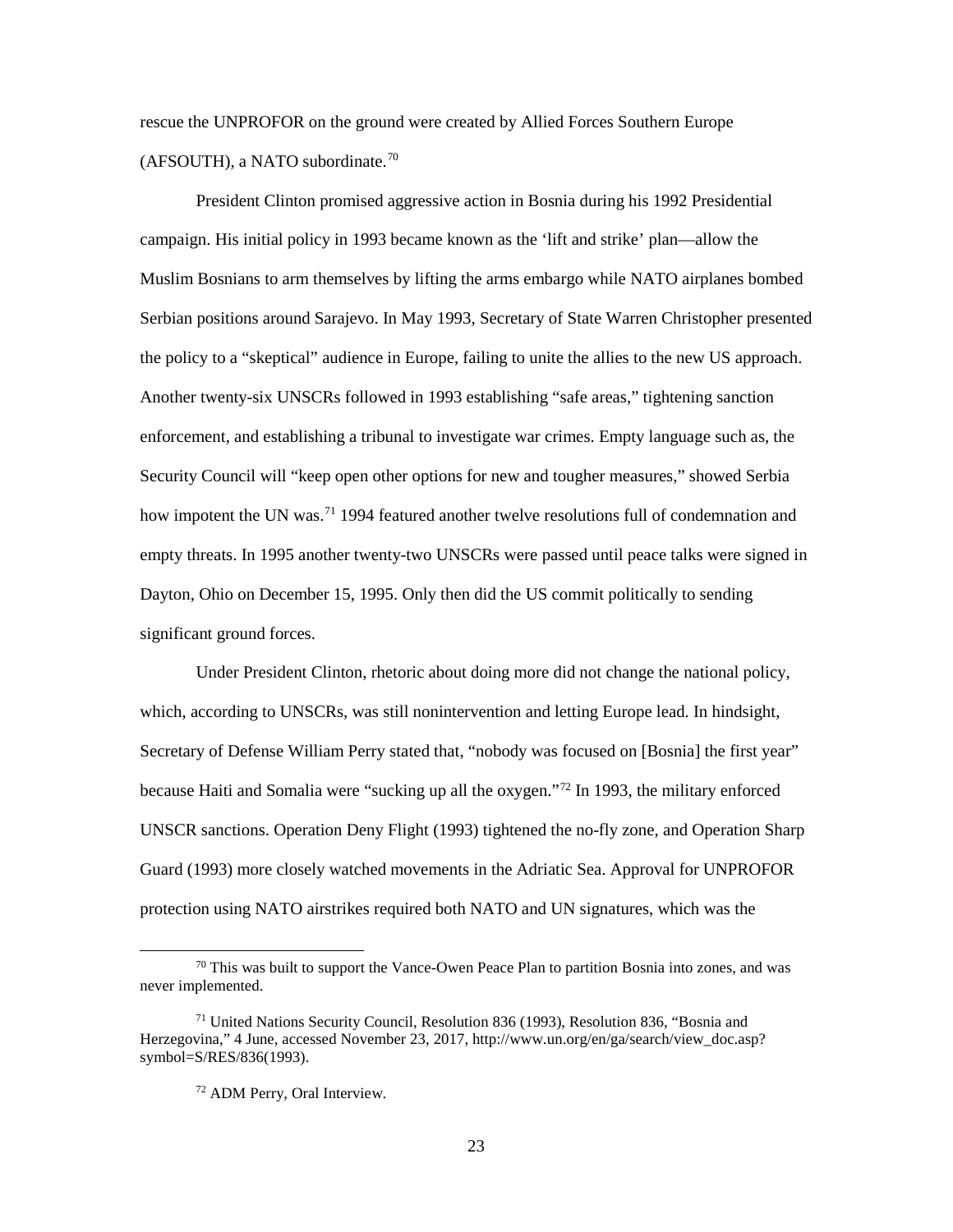equivalent of disallowing them.<sup>73</sup> In 1994, very little changed. The sting of Somalia "absolutely foreclosed the possibility of sending any troops to Rwanda" and the administration distanced themselves from Rwanda and Bosnia for the time being. When the military attempted to utilize NATO airstrikes in May, UNPROFOR members were taken hostage, effectively deterring further use of airstrikes.

The US military did not conduct CAP until peacemaking deals showed promise starting in November 1995. The JCS sent an Alert Order to US European Command (EUCOM) on November 2, 1995, nineteen days before the Dayton Accords were signed. EUCOM pushed an order to their subordinate component command, US Army Europe (USAEUR), within twelve days, who set up a Crisis Action Team (CAT) on November 22, the day after the peace agreement was signed. President Clinton received a NATO brief on December 2. Then, NATO approved and ordered the execution of OPLAN 40105, which became known as Operation Joint Endeavor, on December 4.<sup>74</sup> UNSCR 1031 passed on December 15, the day after the Paris agreements were signed, authorizing a NATO Implementation Force (IFOR) to replace the UNPROFOR on December 20.

## Landmarks

<span id="page-32-0"></span>Military men look for three surefire clues that an enemy force is preparing to attack. Is it moving its artillery forward? Is it laying down communications? Is it reinforcing its forces logistically, with stocks of fuel and ammunition? By July 31, [1990,] all three conditions were present in southern Iraq.

—Colin Powell, *My American Journey*

The US military uses many intelligence collection tools to make assumptions about

enemy actions. But what tools does it use to anticipate its own government's actions in a crisis

 <sup>73</sup> UNSCR 836, "Bosnia and Herzegovina," June, 4, 1993.

<span id="page-32-2"></span><span id="page-32-1"></span><sup>74</sup> Barbara Bormolini, Robert Klemmer, and Norm Trier, "Analytical Support to Operation Joint Endeavor," Operations Research/Systems Analysis Cell, Headquarters US Army Europe, April 1996, A-3-  $A-5.$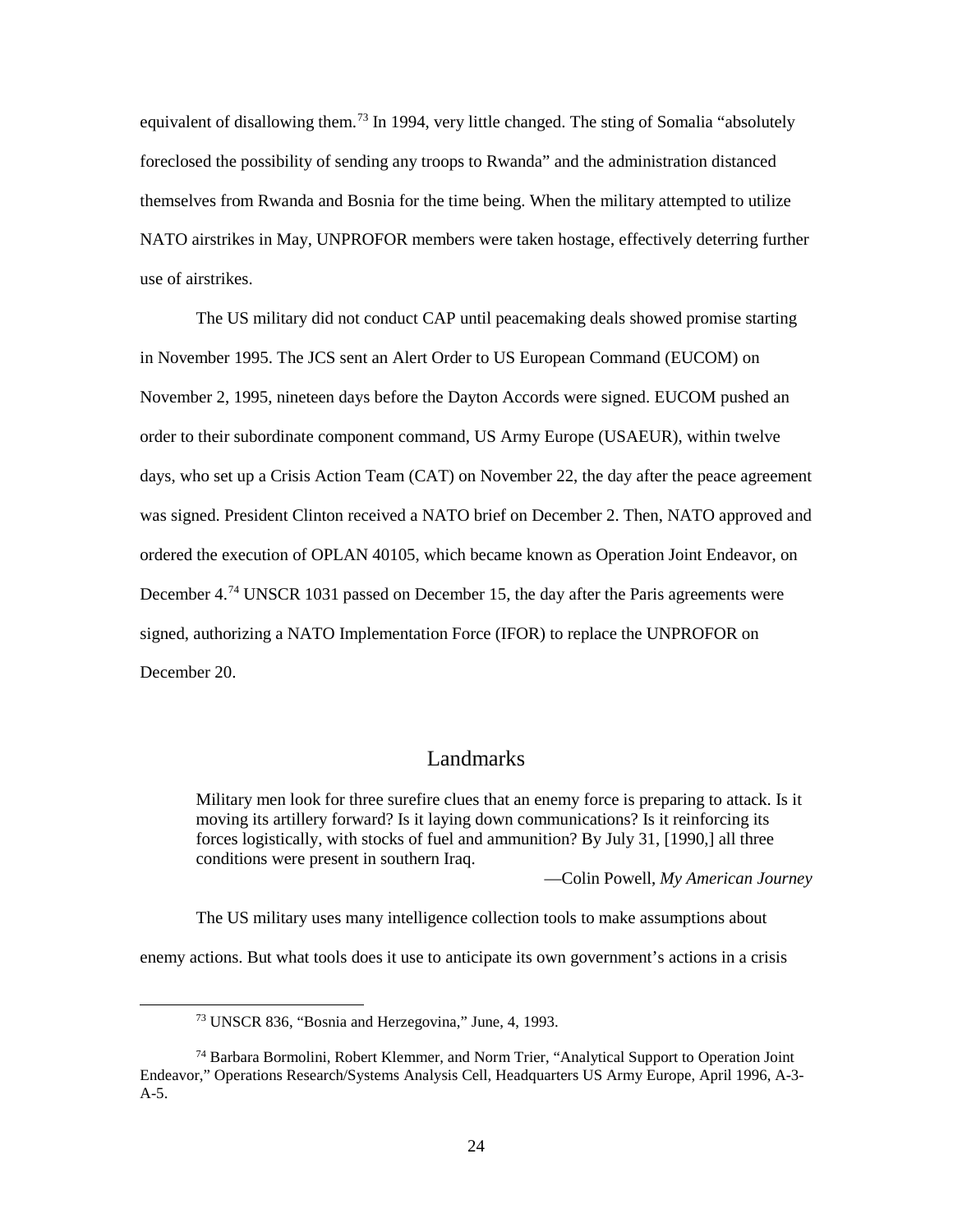situation? Understanding domestic intentions is equally as important as understanding enemy intentions. Within the pattern of escalation on the road to war, strong signals of domestic intent are called landmarks. Military planners should observe landmarks closely. Landmarks ideally rise above the noise of today's hyper-information environment and clarify real policy. Three landmarks in particular, treaties, agreements, UNSCRs, and national elections, are strong indicators of national intent.

If recognized and interpreted correctly, landmarks enable planners to more accurately align the military problem to the national context. Problems are easier to solve when they are well understood. Otherwise, planners must make assumptions "when there is insufficient information or guidance."<sup>[75](#page-33-0)</sup> Assumptions address "strategic or operational gaps." The faster that military echelons can align to national aims, the better they can harmonize efforts with the NCA. Such details also help anticipate and prepare for crisis, lessening the amount of plan modifications required at the last minute.

Speeches from NCA figures are not reliable landmarks. Too many speeches from compelling figures argued both sides of intervention and nonintervention leading up to Panama, the Gulf War, Haiti, and Bosnia. For instance, President Bush informed congress that "…the military's forced exile of President Aristide continues to pose an unusual and extraordinary threat to the national security, foreign policy, and economy of the United States."[76](#page-33-1) Yet this was a ploy to obtain funding for non-military actions. Which speeches are the most important? Should military plans change with every headline, Tweet, or campaign promise from a NCA? Is the President's speech to the Senate Armed Services Committee a finalized intent, or is the speech just testing to see whether congress will underwrite a course of action? Benign statements by

 <sup>75</sup> US Joint Staff, JP 5-0, *Joint Planning*, IV-15.

<span id="page-33-1"></span><span id="page-33-0"></span><sup>76</sup> George H. W. Bush, "Message from the President of the United States, Continuation of the National Emergency with Respect to Haiti," US 102d Congress, 2d Session, House Document 102-400 (Washington, DC: GPO, September 30, 1992) 1.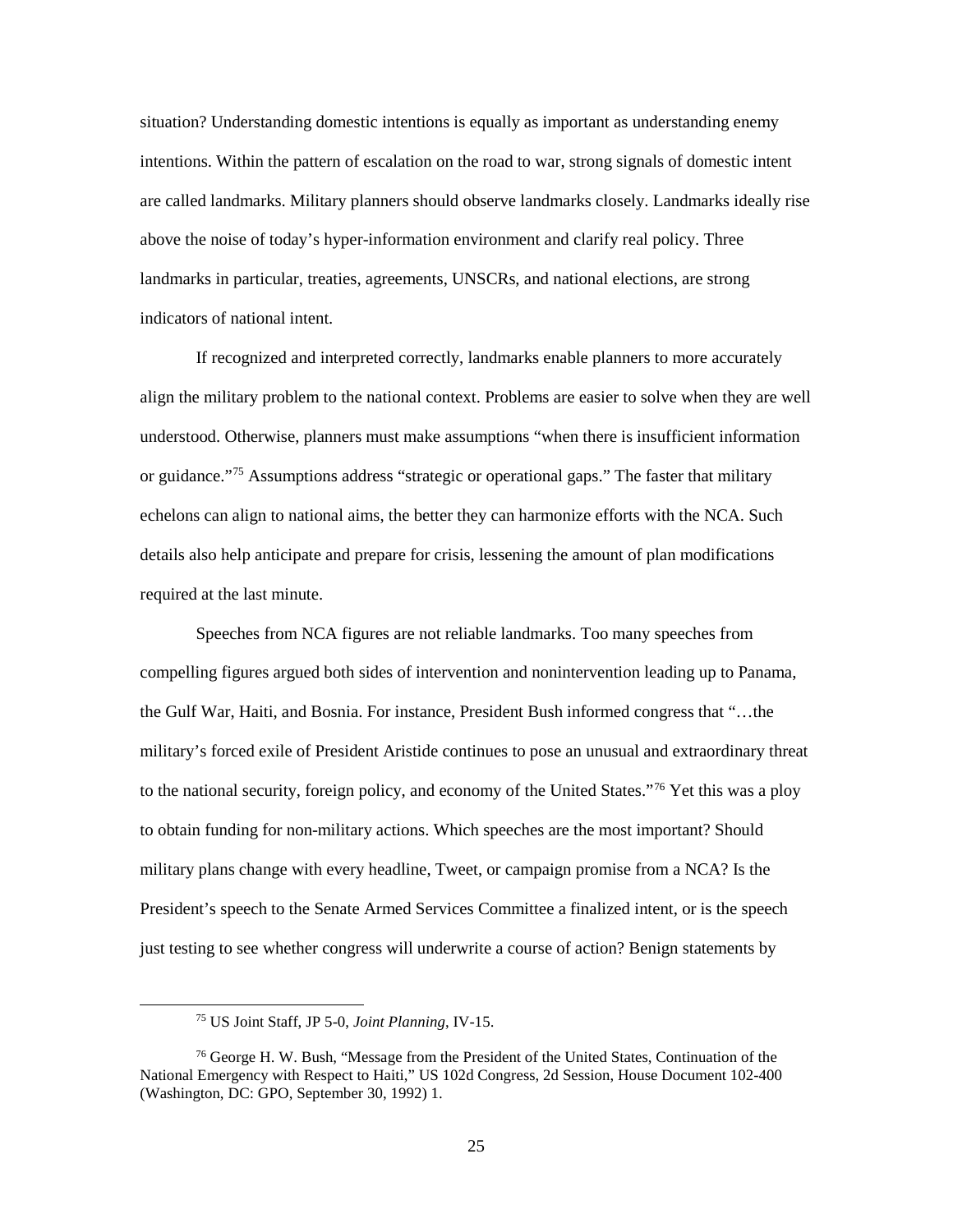President Anwar Sadat, made two weeks prior to Egypt's assault across the Suez Canal during the 1973 Yom Kippur War, clearly demonstrate that speeches, closely monitored by foreign governments, are often deceptions.<sup>[77](#page-34-0)</sup> Two-level games come to mind.<sup>[78](#page-34-1)</sup>

A political speech is like a balloon—an idea floated up to test which way support winds are blowing. Real national intentions are not easily discernable from rhetoric. General Jack Galvin, CINC EUCOM from 1987-1992, praised CJCS Powell for his, "feel for what is real in Washington and what [exists] only on the surface."<sup>[79](#page-34-2)</sup> In other words, Powell could accurately identify landmarks for subordinate commanders that clarified national intent. The following landmarks are accurate and finite signals of national intent.

The wording contained in certain UN resolutions clearly signals domestic intentions. Whether the United States seeks to act militarily, unilaterally, or otherwise is telegraphed vaguely or overtly in the language of resolutions. Often, deadlines or ultimatums are issued demanding political action, and escalation may follow. These demands are the political version of initiative.<sup>[80](#page-34-3)</sup> Major decisions rest on these timelines that can set the course for future conflict anchored to those dates. The sheer number of resolutions over a given time period signals resolve, but may

<span id="page-34-0"></span> <sup>77</sup> Abraham Rabinovich, *The Yom Kippur War* (New York: Schocken Books, 2017), 66. President Sadat's speech on September 28, 1973 lulled high-level intelligence officials in Israel to believe that an attack from Egypt was not imminent simply because of what the speech did *not* say. "He talked about trees and stones, everything but war."

<span id="page-34-1"></span><sup>78</sup> Robert D. Putnam, "Diplomacy and Domestic Politics: The Logic of Two-Level Games," *International Organization* 42, no. 3 (1988), 427-460. Putnam's paper is about the art of negotiations, both with the opposite side and with their own side. Negotiators must negotiate with their constituents to understand what their constituents are prepared to authorize in any possible deal. A public speech is like a negotiation, where the listening audience includes both internal constituents and external parties. The speech is intended to convince both audiences that the speaker's actions are acceptable.

<sup>79</sup> Halberstam, *War in a Time of Peace*, 39.

<span id="page-34-3"></span><span id="page-34-2"></span><sup>80</sup> US Department of Defense, US Army, Army Doctrine Reference Publication (ADRP) 1-02, *Terms and Military Symbols* (Washington, DC: Government Printing Office, 2016), 1-70. Initiative is "setting or dictating the terms of action throughout an operation."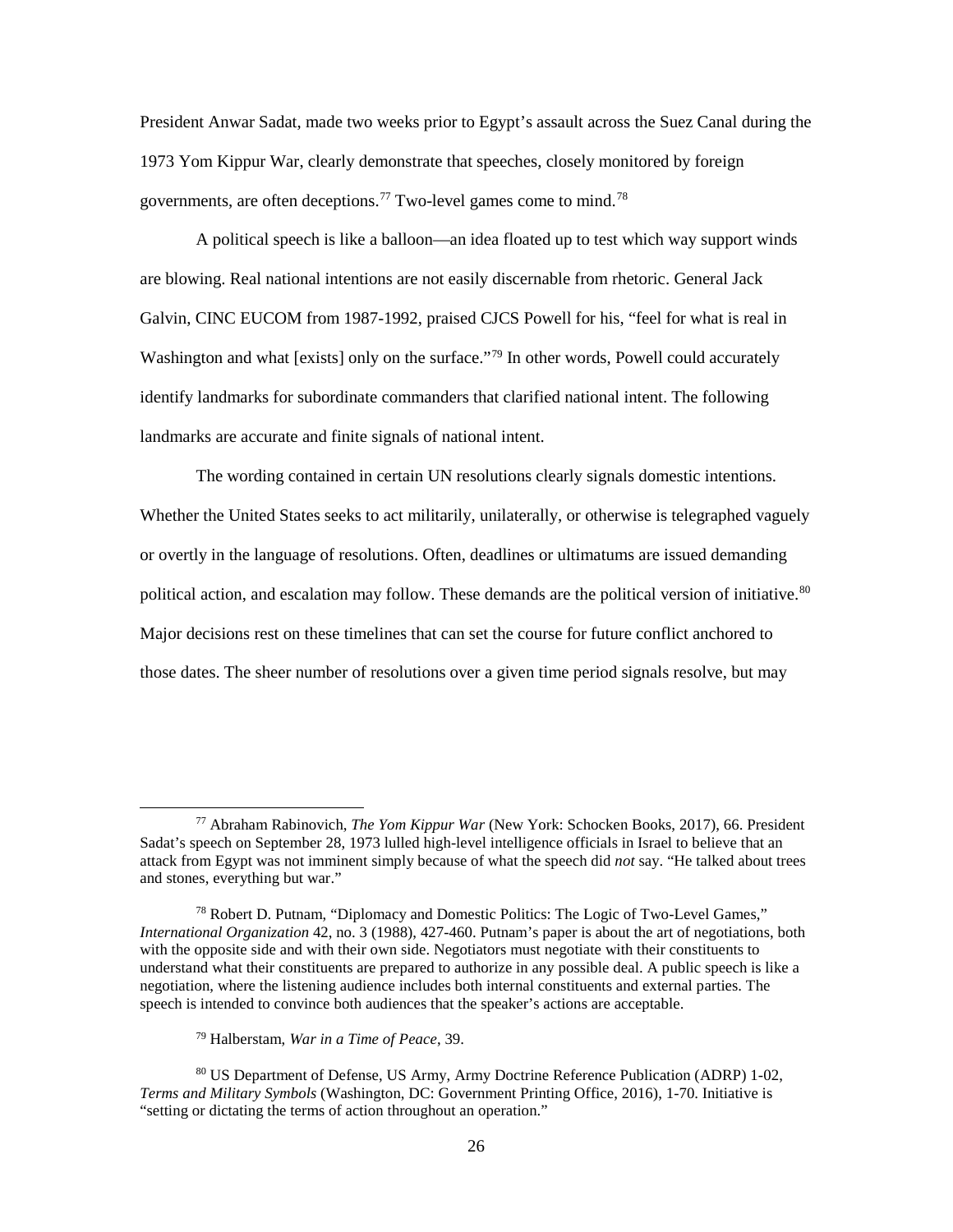also signal the lack of international consensus, depending on the context. The content in UN resolutions also tend to define the termination criteria politicians establish for military action.<sup>81</sup>

Politicians define objectives and military planning timelines through UN resolutions. Planners should anchor timing assumptions to these binding international statements, especially when they contain dates. If major international incidents are followed in short order by a UN resolution, anticipate a planning surge lasing from one to six weeks. After that, without a date to anchor on, planning returns to routine actions with only periodic check-ups from the NCA.

National elections also signal intentions. Internationally, it tends to signal a pause in secondary foreign policy actions. Domestically, a new president often leads to a new Secretary of Defense, a new CJCS, and in some cases, a new GCC in a certain area. The new NCA team may be more or less aggressive, more or less likely to use military force, or more or less inclined to focus on the same problem set as their predecessor. Written policy from the NCA, such as the National Security Strategy, is a guide to policy intentions though not to the level of a landmark. In the hierarchy of political statements, international documents are most controlling, then written policy, then what is said in speeches or 'Tweets'. This helps isolate the signal from the noise.

Treaties and international agreements also document both political objectives and important timelines. Expiration dates, transition dates, and conditions to be met at those times are all relevant aspects. Treaties may be bi-lateral or multi-lateral. Treaties like the North Atlantic Treaty and the United Nations Charter represent a binding international agreement. Bilateral treaties such as the Panama Canal Treaty include important details that clarify the national policy in the future. Other international agreements don't reach the level of treaty but carry similar weight, like the agreement between the US and Iran over Iran's nuclear program in 2013. Military actions that seek to ignore or bypass treaties or agreements will ultimately stall, so early awareness of political roadblocks is vital to planning.

<span id="page-35-0"></span> <sup>81</sup> US Joint Staff, JP 5-0, *Joint Planning*, xxii. Termination criteria "describe the conditions that must exist…at the cessation of military operations." They are the political objectives.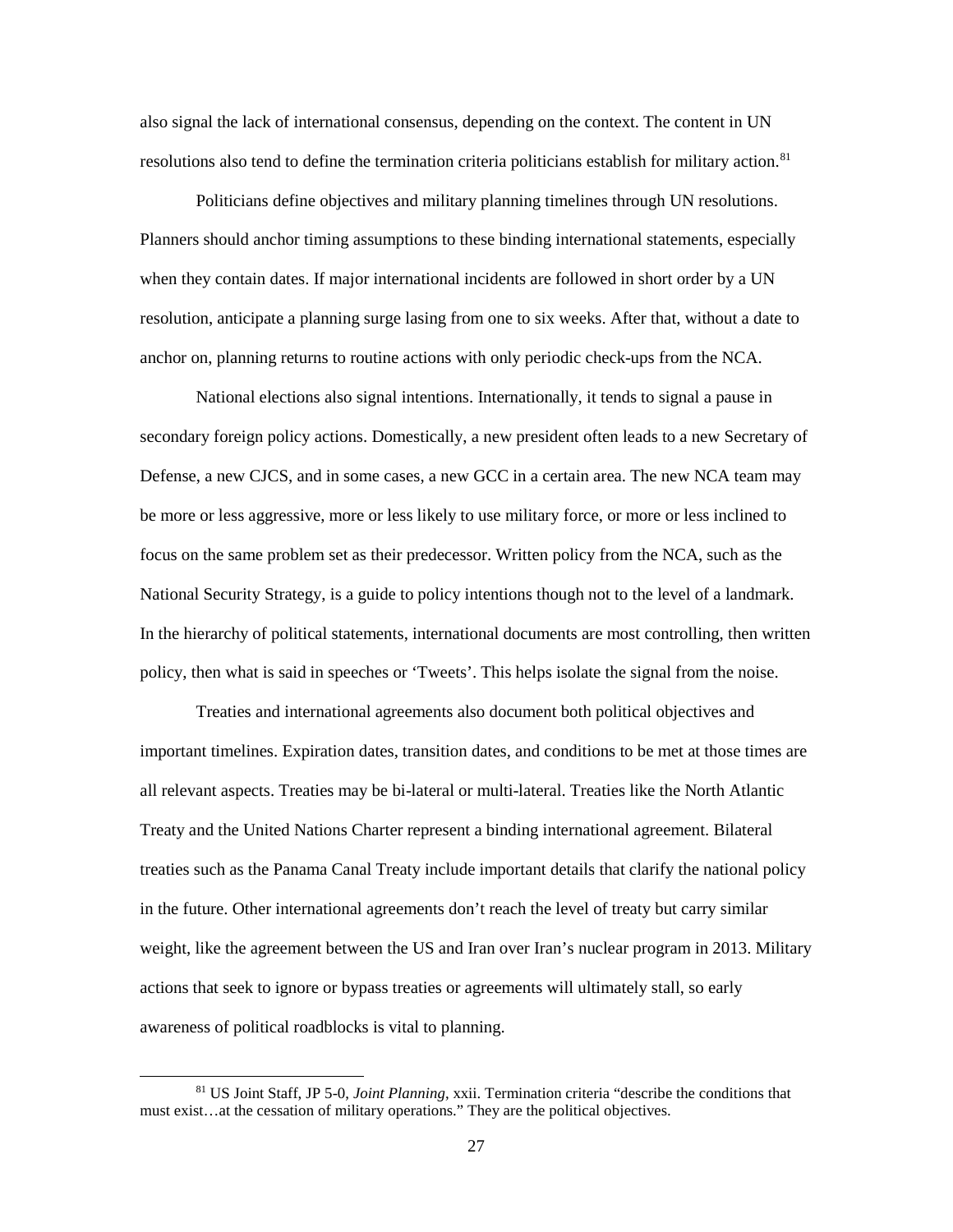Although difficult, properly identifying landmarks, clarifies priorities to those who must apply limited planning resources to numerous problems. This section elaborates on the landmarks influential to operations in Panama, the Gulf War, Haiti, and Bosnia. Each case study also has road-to-war timeline illustrating the pattern and relevant landmarks.

## <span id="page-36-0"></span>Panama

President Jimmy Carter created a high potential for war with Panama through two bilateral treaties ratified in 1977. President Carter and Panamanian President Omar Torrijos formalized the dates for transfer of control and ownership of the Panama Canal to Panama on January 1, 1990. If something was going to happen between the United States and Panama, it would happen in the time period leading up to this date.

The history and strategic importance of the Panama Canal made transfer a divisive geostrategic decision.[82](#page-36-1) When a presidential candidate Ronald Reagan, voiced popular opposition in 1976 when he called the Canal Zone "sovereign United States Territory every bit the same as Alaska...We bought it, we paid for it, we built it, and we intend to keep it."<sup>[83](#page-36-2)</sup> However, four years later, when he was in the White House, he favored a softer diplomatic policy.

However, more aggressive leaders came to power in both Panama and the United States. Elected in 1983, Panamanian President Manuel Noriega used the Canal to defy the United States and to quash his opposition in order to maintain power. His increasingly brutal regime alienated

<span id="page-36-1"></span> <sup>82</sup> Jakub J. Grygiel, *Great Powers and Geopolitical Change* (Baltimore: Johns Hopkins University Press, 2008), xiii. The Panama Canal is a geopolitical advantage and source of power for Panama, as it was for the United States before transfer; Fareed Zakaria, *The Post-American World: Release 2.0* (New York: W. W. Norton, 2012), XX, Zakaria cites a statistic that the straits of Malacca are fifteen times busier than the Panama Canal and five times busier than the Suez Canal. There is no Western treaty timeline for ownership of the Malacca Straits. It is part of the littoral coasts of Indonesia, Singapore, and Malaysia. For the Panama Canal and Suez Canal, treaties set timetables for war.

<span id="page-36-2"></span><sup>83</sup> Ronald Reagan, "To Restore America," Televised Campaign Address, March 31, 1976, accessed November 22, 2017, http://reagan2020.us/speeches/To\_Restore\_America.asp.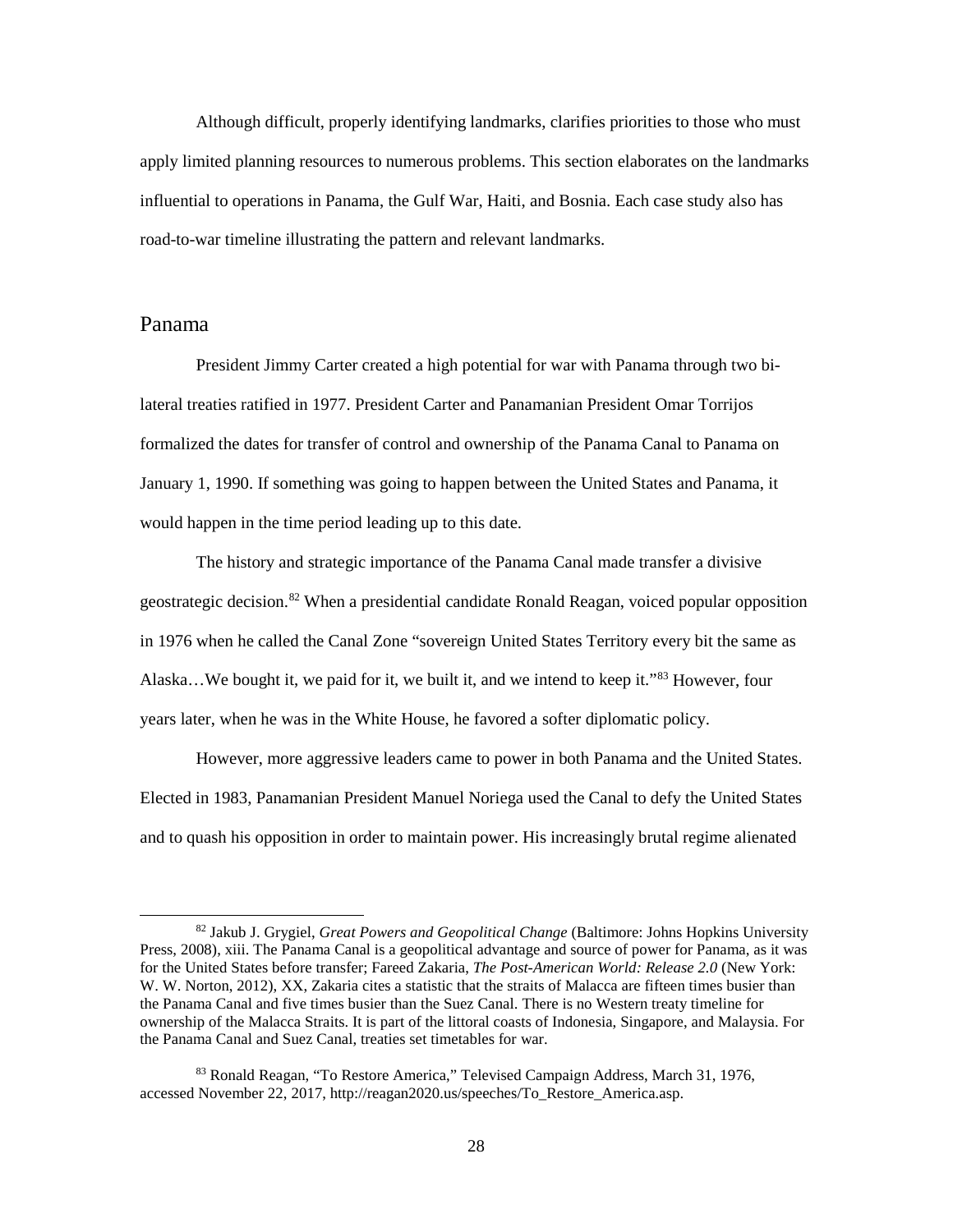some, who publicly exposed his other nefarious actions, including his international drug trafficking,

Eager to maintain long-term unencumbered use of the Canal, the United States initially trod lightly. President Reagan's softer approach of diplomacy, judicial pressure, economic sanctions, and public disparagement of President Noriega from 1987-1989 gave way to President George H. W. Bush's more aggressive tone during the final year leading up to the Canal transfer, including threatened military intervention using the 14,000 US troops stationed in Panama. The violence crescendo led to an undeclared but palpable "state of war" between Panama and the United States.<sup>[84](#page-37-0)</sup> It peaked with a full-scale US military intervention to capture Noriega on December 20, 1989, less than two weeks before Panama was scheduled to take control of the Canal for the first time in their history.

Military planners didn't see the treaties as landmarks and thus were surprised by the escalation in tension. Until March 5, 1988, deliberate contingency plans only included defense of the Canal from a third party, not from the host-nation's PDF. Military CAP took place initially at the end of February, 1988, transitioning to deliberate planning efforts over the next twenty-one months. Urgency fluctuated based on current events and leadership changes, never fully coalescing into a fully developed plan. During the first twenty-four hours of execution, the lawand-order power vacuum created in Panama City without PDF support was exposed. So was the gap between combat and post-combat operations. The SOUTHCOM J5 himself became the Commander of the Civil Military Operations Task Force (COMCMOTF) during Operation Promote Liberty because no commander with troops had been assigned responsibility.<sup>[85](#page-37-1)</sup> Despite

<span id="page-37-0"></span><sup>&</sup>lt;sup>84</sup> Cole, "Operation Just Cause," 33. Quote by President Noriega as remembered by General Thurman on December 15, 1989, the day before PDF soldiers shot and killed a US serviceman at a traffic stop.

<span id="page-37-1"></span><sup>85</sup> John T. Fishel, "The Fog of Peace: Planning and Executing the Restoration of Panama," Monograph, US Army War College, 1992, 27.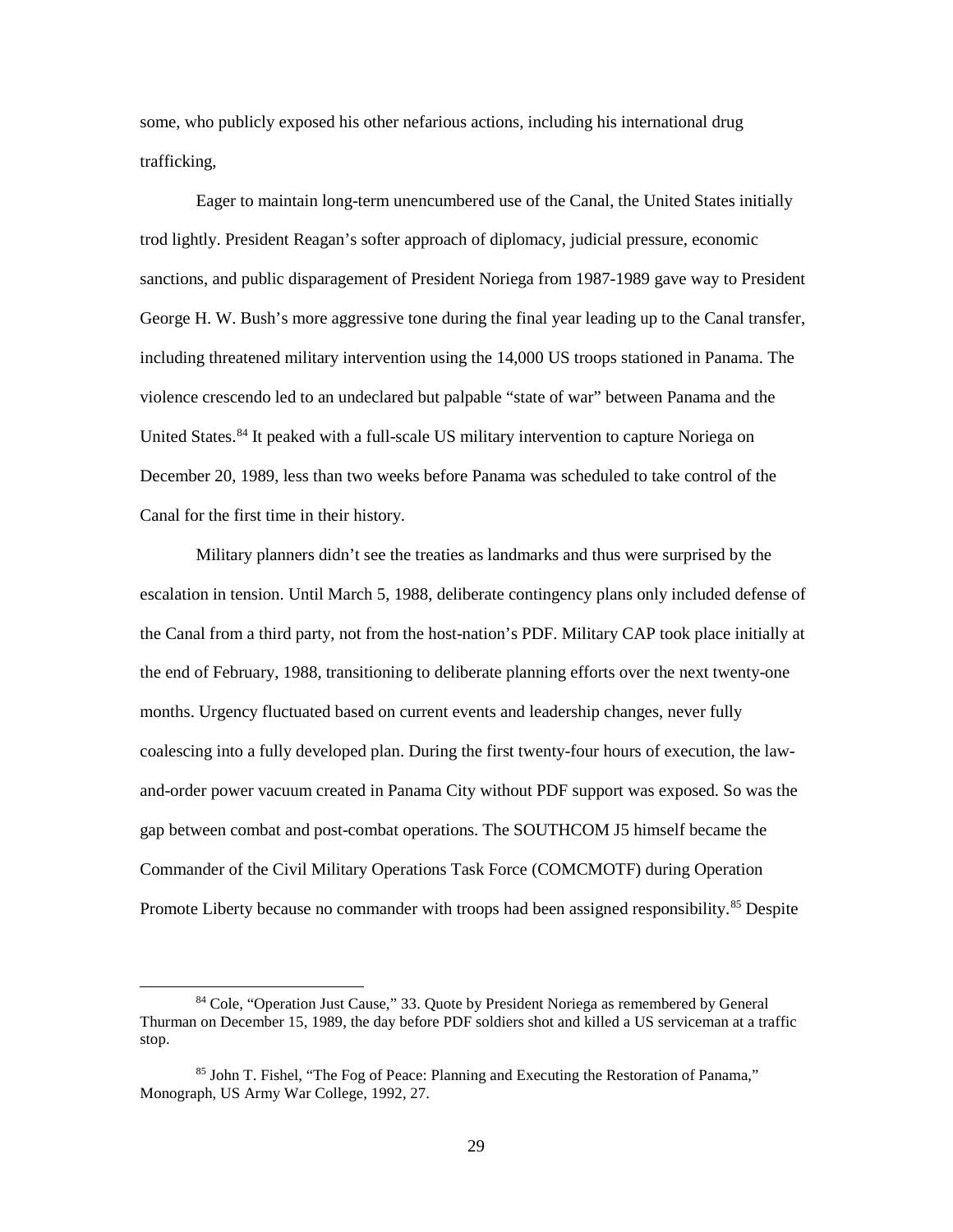ample time and numerous symptoms, planners were unprepared for turbulence in the years leading to the transfer.<sup>86</sup>

The strong possibility of an aggressive Panamanian leader leveraging the Panama Canal for his own benefit could have been surmised from history. The similarities between this and the Suez Canal crisis of 1952 are striking. The large British garrison in Egypt, the treaty with a deadline for 1956, the rhetoric between President Nasser and Prime Minister Eden, and the escalating hostilities leading up to that deadline all have 1980's parallels in Panama. The deduction is that treaties with deadlines can create a red zone, a planning landmark, with implications should not be overlooked. These dates create decision points for both treaty parties.

Other dated international agreements, including UNSCRs, represent additional planning landmarks that can raise the probability of war. The United States publicly communicates its intentions through these resolutions. However, prior to the invasion of Panama, there was no such UNSCR. Instead, the US worked around the UN, taking economic action through the western hemisphere equivalent, the OAS.<sup>[87](#page-38-1)</sup> There was no military coalition in Panama because the United States failed to pass a resolution justifying military action. In fact, the United States vetoed a UN resolution condemning their own violation of Panamanian sovereignty.<sup>[88](#page-38-2)</sup> Yet in many other conflicts, UN resolutions were strong indicators of the military timeline. Figure 2 summarizes the patterns and landmarks on the road to Panama.

<span id="page-38-0"></span> <sup>86</sup> Ronald Reagan, *An American Life: The Autobiography* (New York: Simon and Schuster, 1990), 704. In his memoirs, Pres Reagan said he agreed "wholeheartedly" with Bush's intervention.

<span id="page-38-1"></span> $87$  At the present time, the Organization of American States includes all 35 sovereign nations in the Western Hemisphere. Venezuela announced in 2017 its intentions to pull out, and Cuba has not been a participating member since 1962.

<span id="page-38-2"></span><sup>88</sup> Paul Lewis, "Fighting in Panama: United Nations Security Council Condemnation of Invasion Vetoed," *New York Times*, December 24, 1989, accessed September 23, 2017, http://www.nytimes.com/ 1989/12/24/world/fighting-panama-united-nations-security-council-condemnation-invasion-vetoed.html.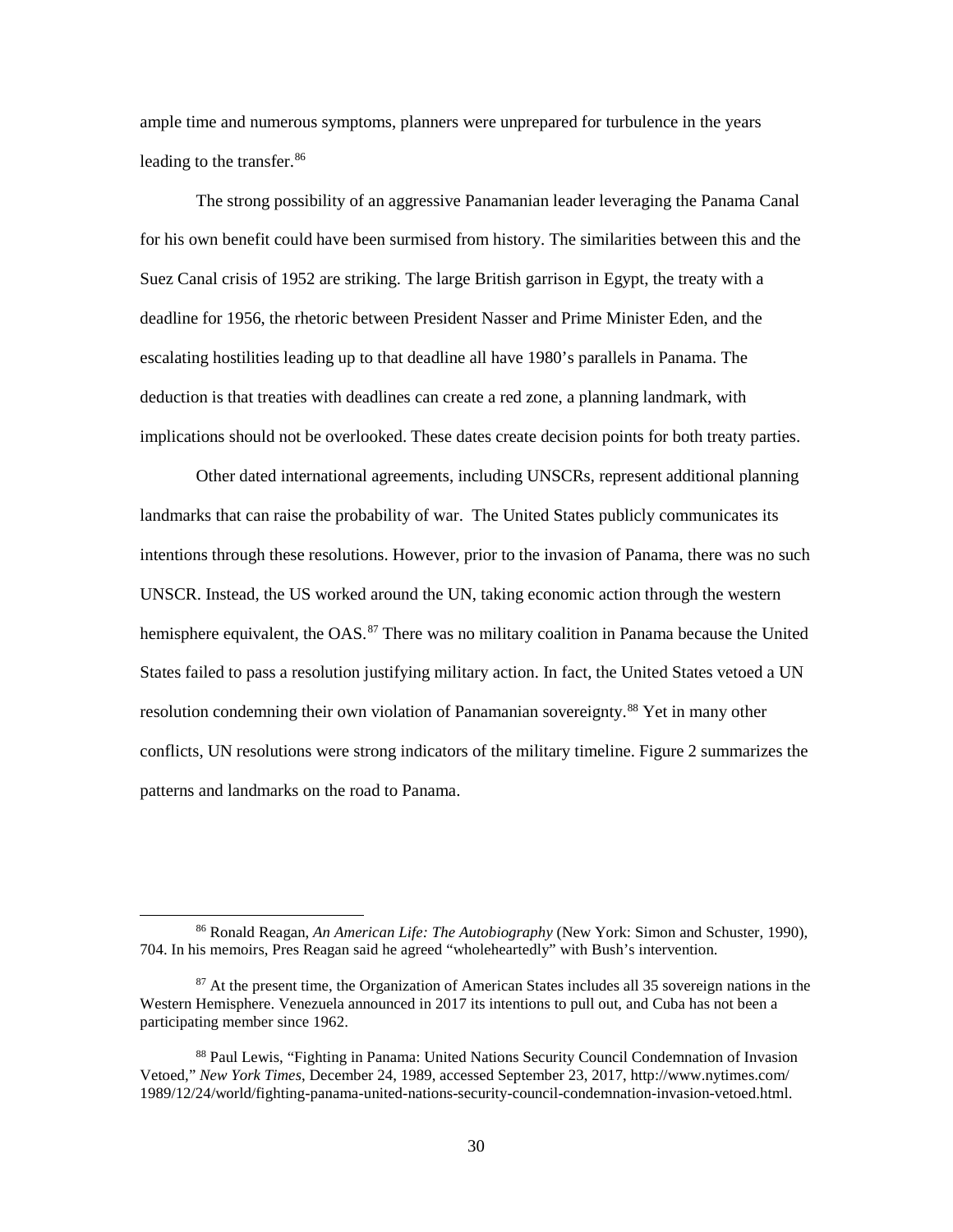

<span id="page-39-0"></span>Figure 2. Road to War in Panama, 1977-1989. Created by author.

The repetitive nature of the pattern is clear, and the duration from initial crisis to trigger can be prolonged. Dotted lines indicate instances where military planning went beyond political guidance. When this is done, the military risks misalignment with political will while at the same time risking unpreparedness for an unanticipated catalyst triggering war. US and Panamanian presidential elections were two landmarks signaling a low probability for war from April 1988 to May 1989. The other landmark was the 1978 treaty transitioning control of the Panama Canal. This created a swelling tension, ultimately bursting just before the 1990 deadline.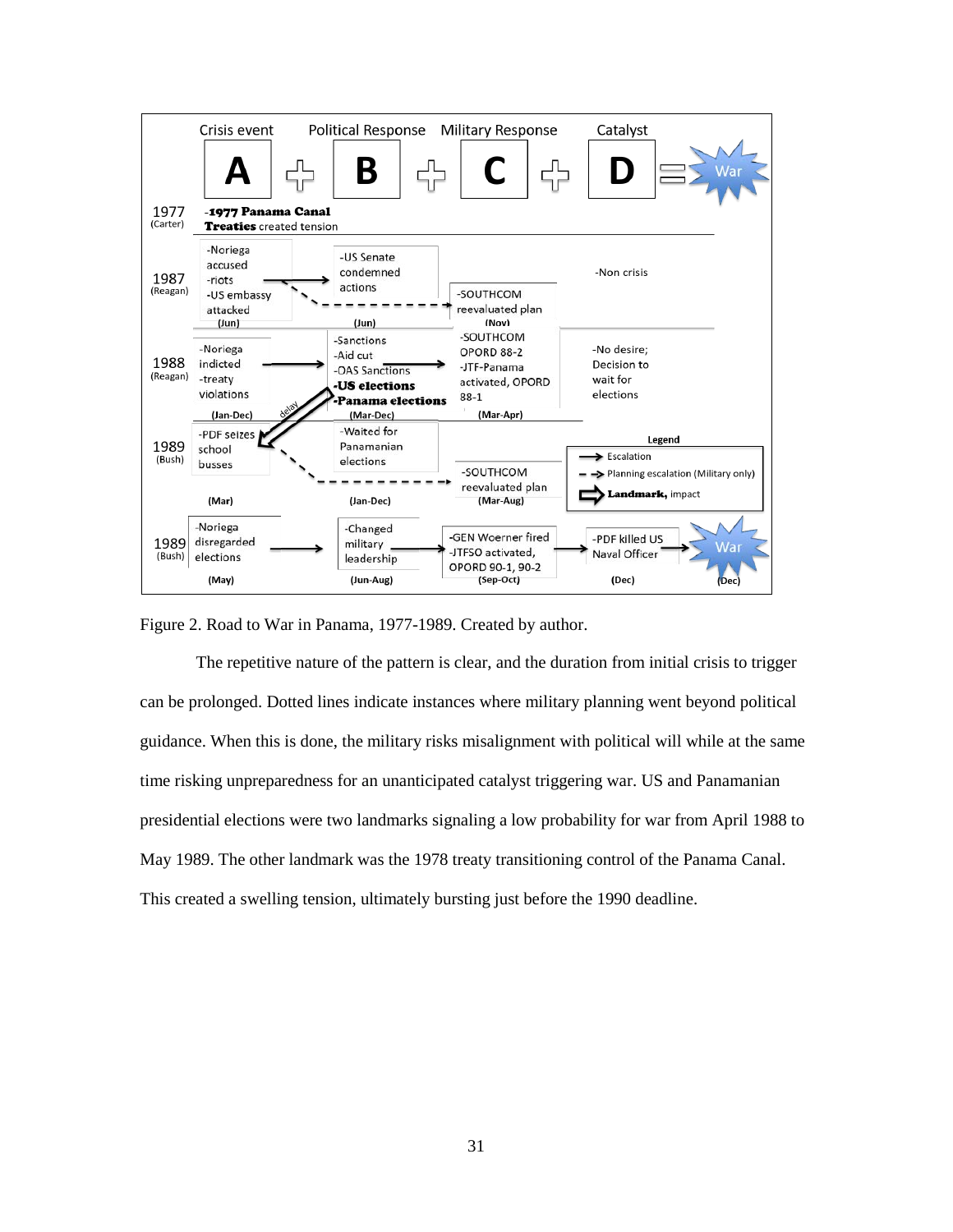## <span id="page-40-0"></span>Gulf War

On August 2, 1990, Iraq invaded Kuwait. On that same day, the United Nations passed resolution 660 condemning the invasion and demanding Iraq's withdrawal.<sup>89</sup> On August 6, another resolution called for economic sanctions and refusal to "recognize any regime set up by the occupying power."[90](#page-40-2) Other resolutions tightened sanctions, demanded the release of foreign nationals, allowed humanitarian assistance, and prepared the way for a UN team to enter Kuwait. The UN passed twelve resolutions between August 2 and November 29, the last of which contained a deadline. UNSCR 678 authorized member states "all necessary means" to uphold UNSCR 660 after January 15, 1991, roughly six weeks away.<sup>91</sup> The coalition air campaign began on January 17, two days after the deadline.

Secretary Baker had an offensive military plan in hand when he went to the UN at the end of October. Explaining the wisdom of UN resolutions, Baker stated, "almost by definition, the first stop for coalition building [is] the United Nations."[92](#page-40-4) President Bush determined that a coalition was a prerequisite for offensive military action. Deciding in late October, he tasked Baker to make it happen. Bound by the diplomatic timetable of the rotating chairmanship of the Security Council, the United States would lose their opportunity for an international mandate at the end of November when the United States relinquished the chair to Yemen on December 1. Yemen, Iraq's ally and "unalterably opposed to the coalition," had voted against every previous resolution and would surely stymie future attempts.<sup>[93](#page-40-5)</sup> Military planners should closely consider

<span id="page-40-1"></span> <sup>89</sup> UNSCR 660, "The Situation Between Iraq and Kuwait," August 2, 1990.

<span id="page-40-2"></span><sup>90</sup> UNSCR 661, "The Situation Between Iraq and Kuwait," August 06, 1990.

<span id="page-40-3"></span><sup>91</sup> UNSCR 678, "The Situation Between Iraq and Kuwait," November 29, 1990.

<span id="page-40-4"></span><sup>92</sup> Baker, *Politics of Diplomacy*, 278.

<span id="page-40-5"></span><sup>93</sup> Baker, *Politics of Diplomacy*, 304.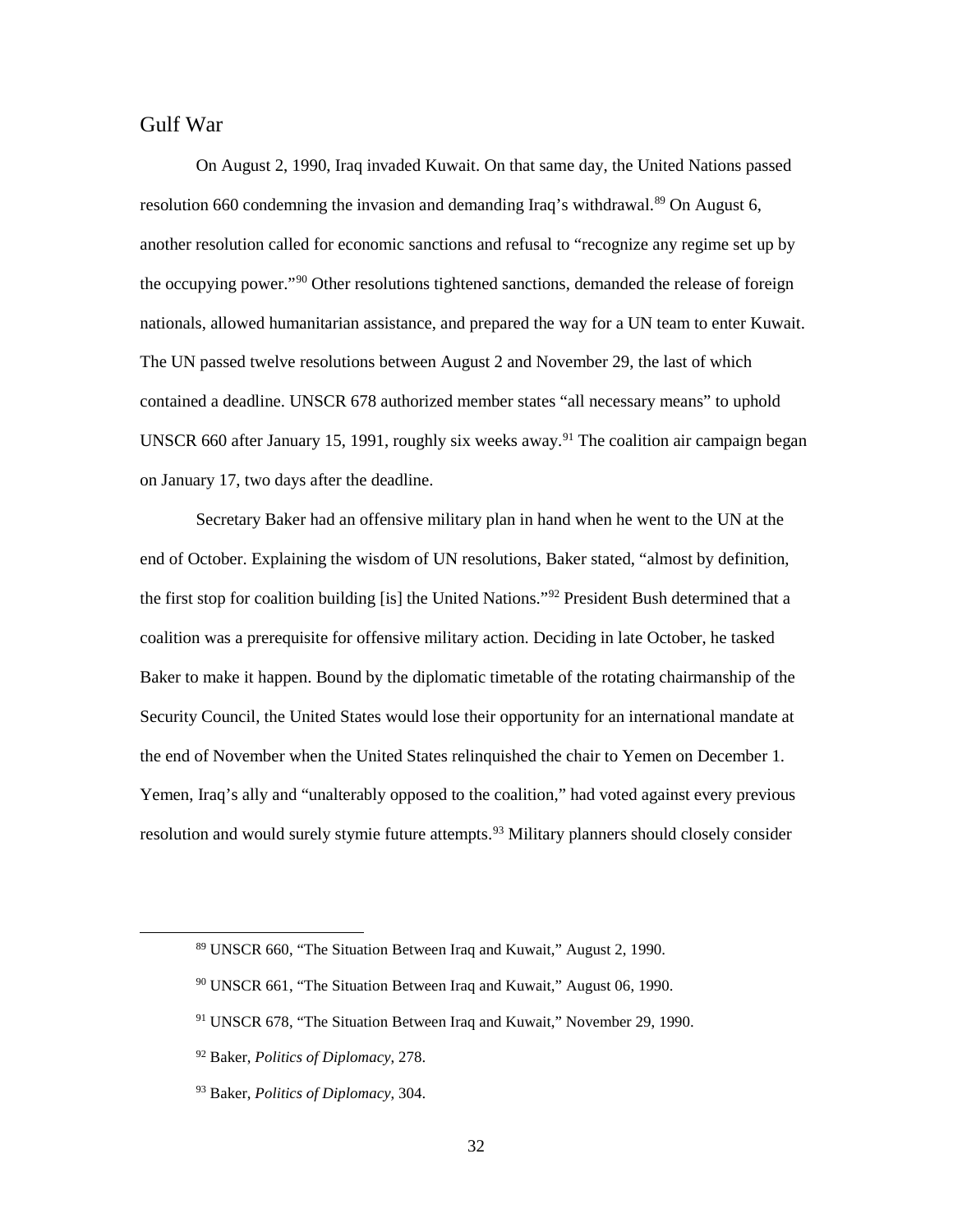UNSCRs when developing potential timelines; resolutions tend to be much more firm than the ebb and flow of current events and their grandiloquence.

Paralleling the political efforts, the military planning response was uneven across the services. Initial plans 'on the shelf' at CENTCOM called for defense of the Arabian Peninsula, though with Russian aggressors in mind.<sup>[94](#page-41-0)</sup> However, thoughts of offensive operations to liberate Kuwait began immediately. CJCS Powell estimated that it would take "about two months…to assess the impact of sanctions" passed on August 6. Powell advised President Bush on September 24 that a "full-scale air, land, and sea campaign" would be ready by January, 1991.<sup>[95](#page-41-1)</sup> At that point, army planners were just completing mission analysis at the end of their first week in country.[96](#page-41-2) COL John Warden and the Air Force, on the other hand, had already briefed Powell their "bold, imaginative, and solid" plan back in August. Perhaps this disparity explains both President Bush's and Prince Bandar of Saudi Arabia's confidence in the air capabilities—the Air Force was the fastest to present desirable military options.<sup>[97](#page-41-3)</sup>

Military planners for the offensive Operation Desert Storm enabled the UNSCR deadline. CAP for an offensive into Kuwait began officially on September 18, 1990, when General Normal Schwarzkopf provided initial guidance to his recently arrived team of planners. By October 21, GEN Schwarzkopf accepted their course of action calling for a two-corps attack. By the end of the month, they completed OPORD 002. In the month leading up to the ultimatum, Schwarzkopf briefed his subordinate commanders, coordinated coalition support, and issued orders to deploy the still-unaware VII Corps. He received their back brief on the OPORD during the same week UNR 678 passed. The US government was likely waiting on this plan, with its associated

<span id="page-41-3"></span><span id="page-41-2"></span><span id="page-41-1"></span><span id="page-41-0"></span> <sup>94</sup> Richard M. Swain, *Lucky War: Third Army in Desert Storm* (Fort Leavenworth: US Army Command and General Staff College Press, 1994), 4.

<sup>95</sup> Powell, *My American Journey*, 470, 479.

<sup>96</sup> Swain, *Lucky War*, 78.

<sup>97</sup> Powell, *My American Journey*, 476-478.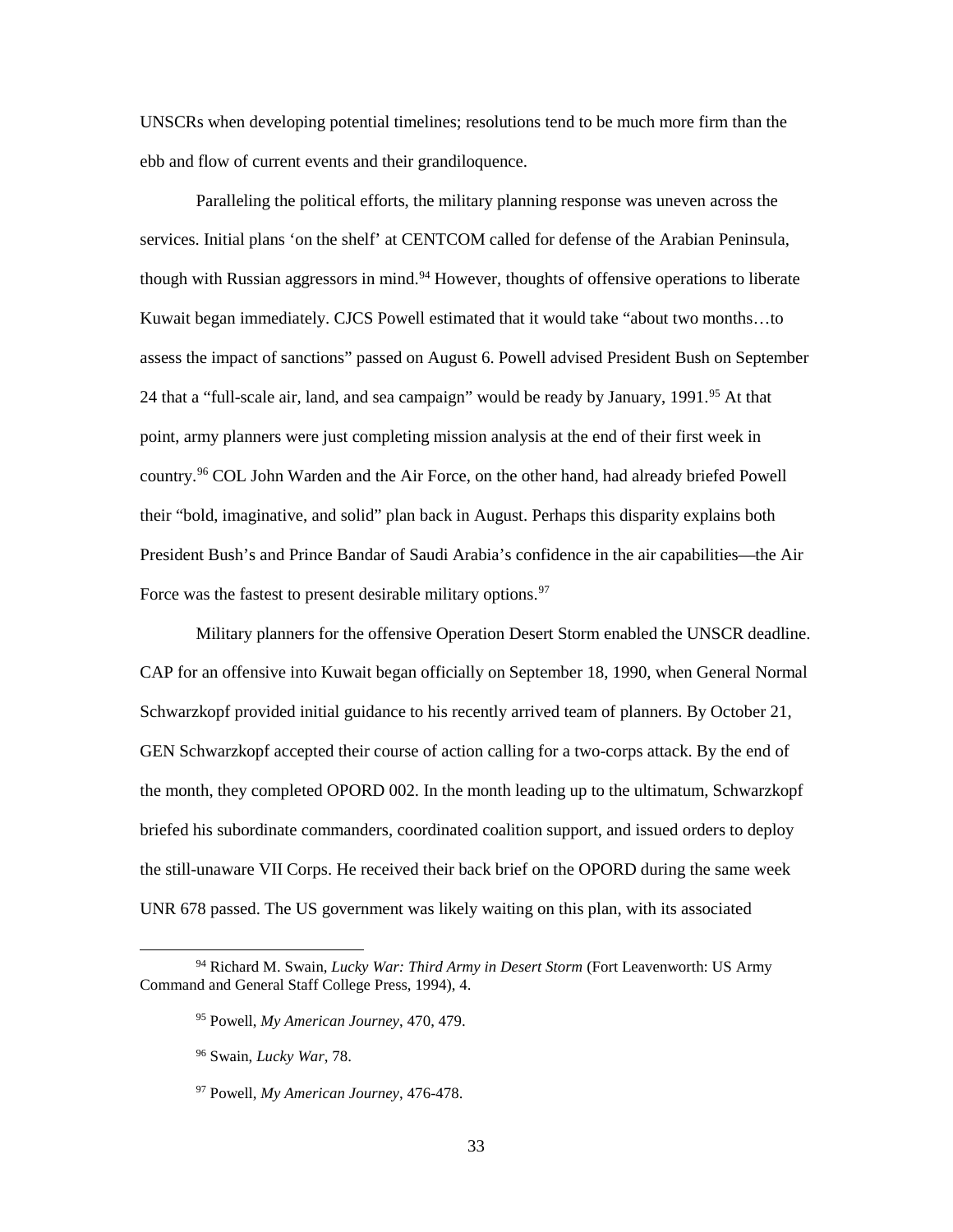timeline, to be ready before pressing the deadline on Iraq. Figure 3 summarizes the patterns and landmarks on the road to the Gulf War.



<span id="page-42-1"></span>Figure 3. Road to War in Iraq (Gulf War), 1991-1992. Created by author.

The timeline was much more compressed in the Gulf War. The plan for Operation Desert Storm was already on the shelf, and the plan for Operation Desert Storm took only six weeks to develop. Different from the other case studies in Panama, Haiti, or Bosnia, this war was "all about oil, nuclear weapons, and aggression."[98](#page-42-2) US security, including energy security, was a primary interest. The UNSCR 678 was a very clear landmark with both termination criteria and a timeline. Not every UNSCR is so clear.

## <span id="page-42-0"></span>Haiti

The first landmark regarding whether military action would occur in Haiti was Bush's election loss to Clinton in 1992. Militarily, that event made Haiti military action a non-starter that year, and military plans accordingly changed very little. The second landmark for Haiti was the passage of UNSCR 841 in June of 1993. Post-election, it was the first time President Clinton made an international declaration linking Haiti with US interests. It also declared exactly what the

<span id="page-42-2"></span> <sup>98</sup> Bob Woodward, *The Commanders* (New York, Simon & Schuster, 1991), 345.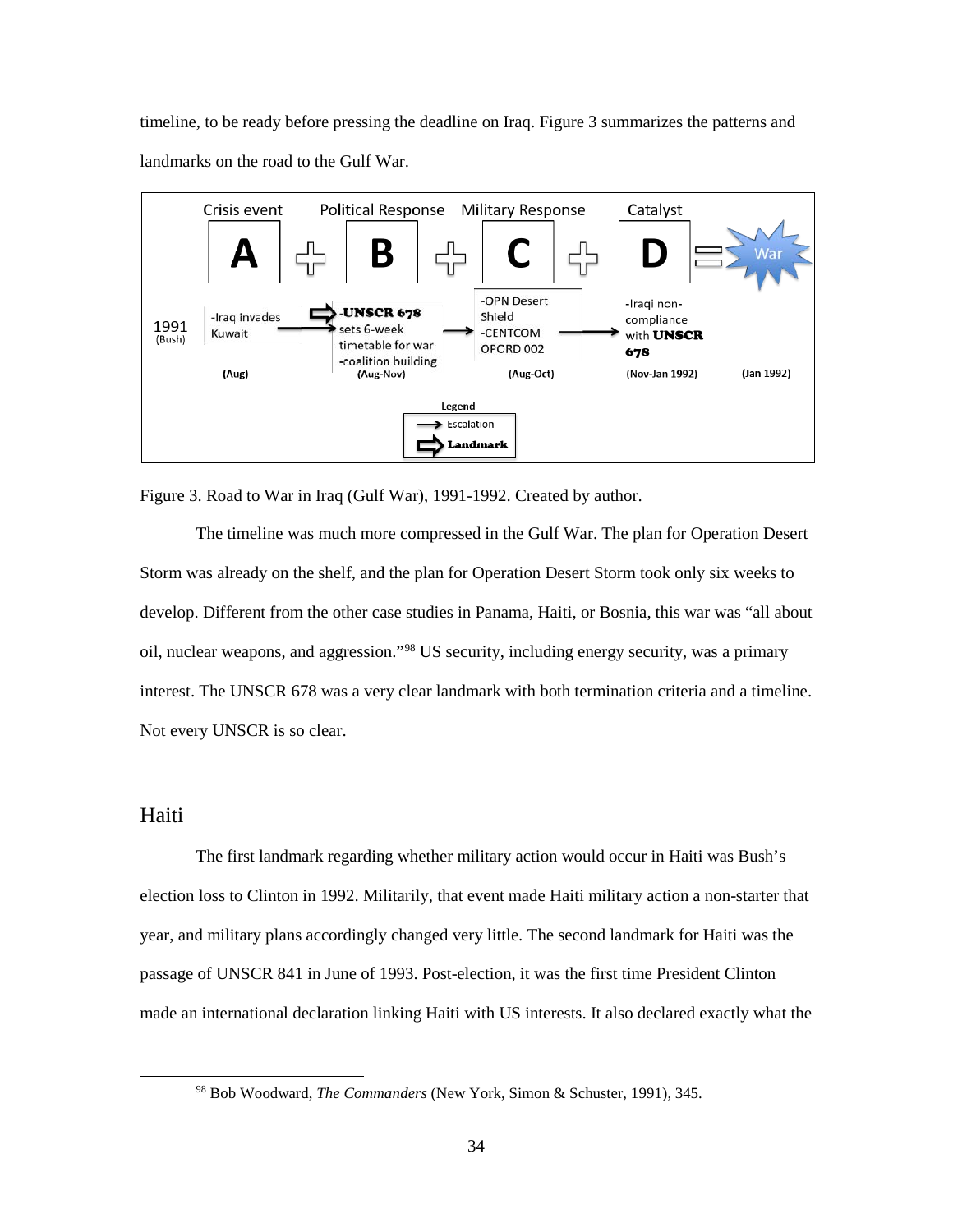United States wanted—"to reinstate the legitimate Government of President Jean Bertrand Aristide."[99](#page-43-0)

 UN resolutions were the dominant landmarks on the road to Haiti. Of the six in 1993, UNSCR 867 provided the most information for military planners. The strategic goal was "a restoration of democracy." Operationally, this meant "creating a new police force and… modernizing the Haitian armed forces."[100](#page-43-1) These political objectives set the foundation for military plans for JTF HAG. The strategic and operational goals were spelled out almost a month prior in UNSCR 862, though posed as a recommendation that was yet to be approved.<sup>[101](#page-43-2)</sup>

The OAS (later adopted by the UN) Governor's Island Agreement was also a landmark. It set a timetable for Cedras to vacate by the end of October 1993 along with several other military leaders. It named President Aristide as his successor and named several other government officials that would assume duties in the interim. Importantly, the agreement also allowed foreign troops in Haiti to ensure a peaceful transition. UNSCR 867 interpreted this as over 1200 troops, and later negotiations determined those troops would specifically include observers, engineers from the US Navy and Canadian Air Force as well as police from the Royal Canadian Mounted Police.<sup>102</sup> This established the assets available for the military.

The final landmarks came in the form of three UNSCRs. In May, June, and July 1994, UNSCRs 917, 933, and 940 respectively laid out termination criteria, White House intentions to

<span id="page-43-0"></span> <sup>99</sup> United Nations Security Council, Resolution 841 (1993), "Haiti," June 16, accessed February 28, 2018, http://www.un.org/en/ga/search/ view\_doc.asp?symbol=S/RES/841(1993).

<span id="page-43-1"></span><sup>100</sup> United Nations Security Council, Resolution 867 (1993), "Haiti," September 23, accessed February 28, 2018, http://www.un.org/en/ga/search/ view\_doc.asp?symbol=S/RES/867(1993).

<span id="page-43-3"></span><span id="page-43-2"></span><sup>101</sup> United Nations Security Council, Resolution 862 (1993), "Haiti," August 31, accessed February 28, 2018, http://www.un.org/en/ga/search/ view\_doc.asp?symbol=S/RES/862(1993).

<sup>102</sup> Riehm, "The USS Harlan County Affair," 32; UNSCR 867, "Haiti," September 23, 1993.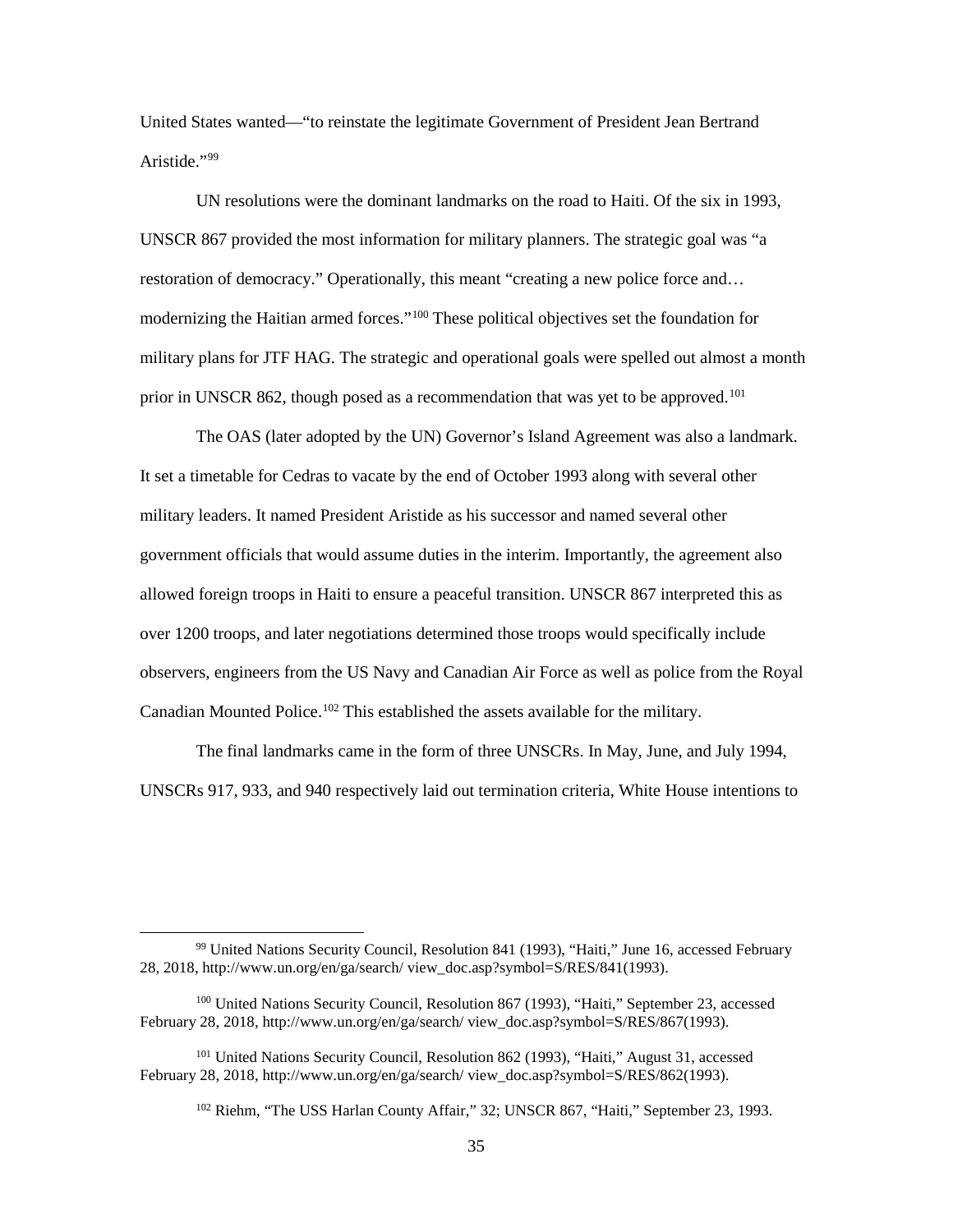strengthen the UNMIH "mandate," and achieved authorization to use "all necessary means."<sup>[103](#page-44-0)</sup>

This signaled to XVIII ABN,  $10<sup>th</sup>$  MTN, and other echelons that the mission was imminent by the end of July. Six weeks later on September 19, 1994, thousands of airborne troopers were enroute to their objectives in Haiti.

There are times when the United States does not communicate its plans publicly through the United Nations. Panama was a good example. President Clinton, in considering options for Haiti and after several unsuccessful attempts to gain UN support for action, told his cabinet of his

intention to initiate military action even if the UN failed to approve military action:

Circumstances have arisen and will arise in the future in which it will be in our interest to proceed in partnership with others to preserve, maintain or restore the peace. The United Nations (UN) can be an important instrument of such partnerships. Participation in UN peace operations can never substitute for the necessity of fighting and winning our own wars, nor can we allow it to reduce our capability to meet that imperative. It can, however, serve, in effect, as a "force multiplier" in our efforts to promote peace and stability.[104](#page-44-1)

The implication is that while seeking support through the UN is an option, it is not our only

option. Planners will not always have clear UN signals about upcoming operations and will have

to rely on other landmarks. Figure 4 summarizes the patterns and landmarks on the road to Haiti.

<span id="page-44-0"></span><sup>&</sup>lt;sup>103</sup> United Nations Security Council, Resolution 917 (1994), "Haiti," 06 May, accessed November 23, 2017, http://www.un.org/en /ga/search/view\_doc.asp?symbol=S/RES/917(1994); United Nations Security Council, Resolution 933 (1994), "Haiti," 30 June, accessed November 23, 2017, http://www.un.org/en/ga/search/view\_doc.asp?symbol=S/RES/933(1994); United Nations Security Council, Resolution 940 (1994), "Haiti," 31 July, accessed November 23, 2017, http://www.un.org/en/ga/search/view\_doc.asp? symbol=S/RES/940(1994).

<span id="page-44-1"></span><sup>104</sup> William J. Clinton, "Presidential Decision Directive/National Security Council 25, Subject: US Policy on Reforming Multilateral Peace Operations," Clinton Digital Library, May 3, 1994, accessed March 14, 2018, https://clinton.presidentiallibraries.us/items/show/12749. This directive was circulated three days before the first of three successful UN resolutions was approved.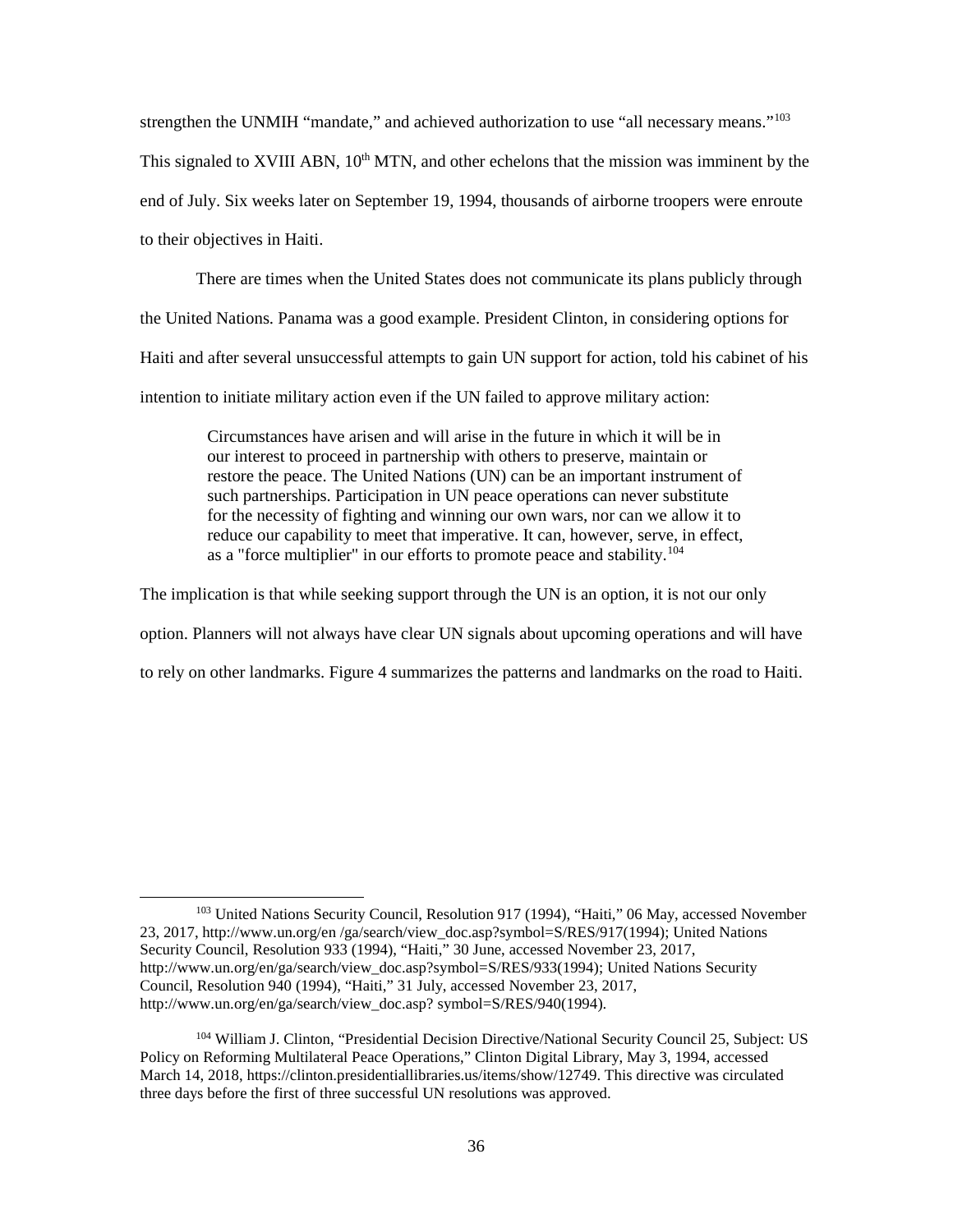

<span id="page-45-0"></span>Figure 4. Road to War in Haiti, 1991-1994. Created by author.

The road to war in Haiti was a major commitment of troops for a secondary interest. This partially explains the protracted timeline. As in Panama, there was also a delay due to elections. The UN landmarks were pieced together from two groups of resolutions. The 1993 resolutions were passed under seemingly cooperative circumstances with the Cedras junta, while the 1994 resolutions were passed after the US resolved to use military force. Both sets provided a timeline and termination criteria, but the 1993 circumstances did not produce an adequate military plan, did not have the requisite authority to address a post-USS *Harlan County* situation. The US also lacked a clear catalyst, as national embarrassment is simply not enough of an immediate trigger.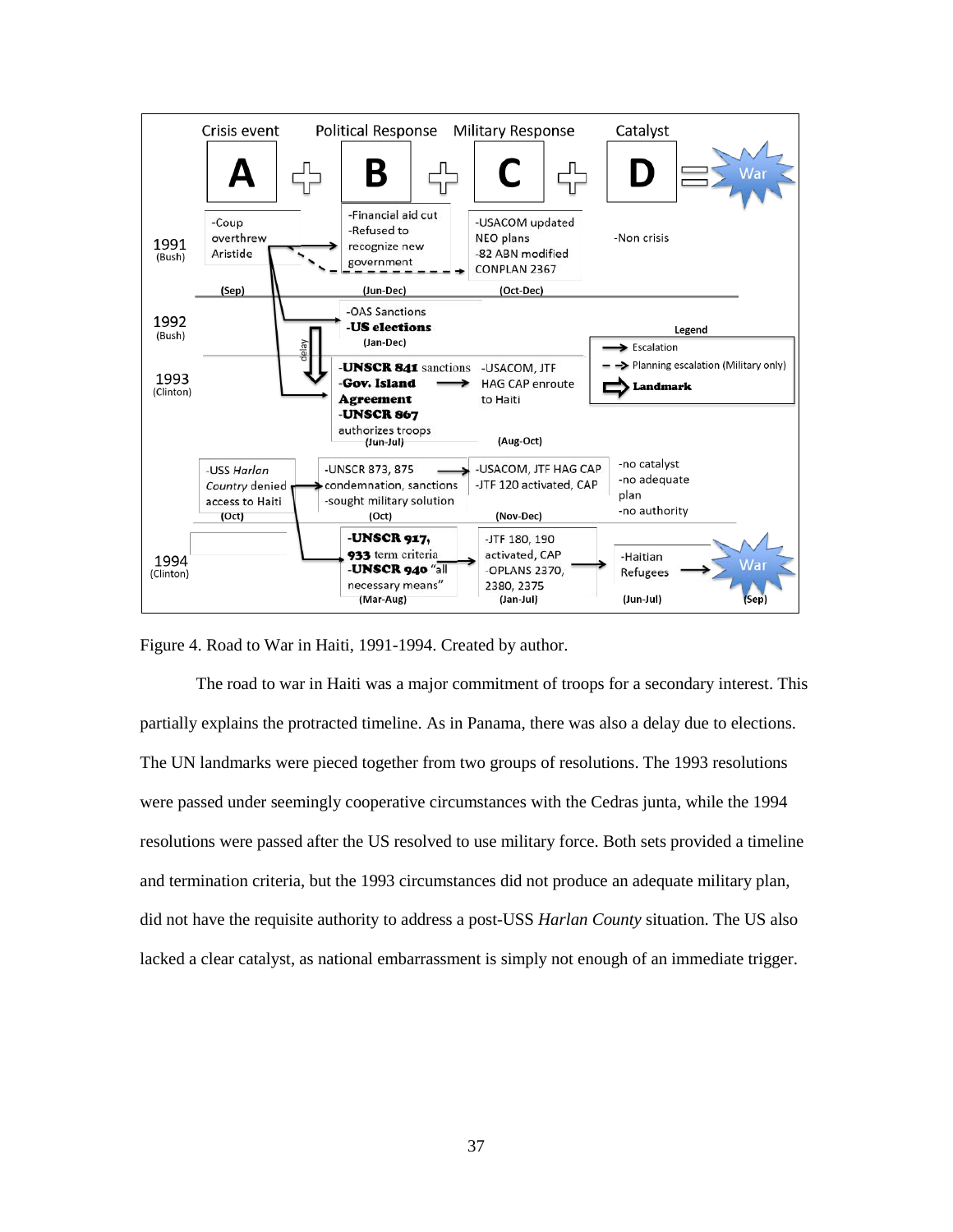## <span id="page-46-0"></span>Bosnia

Two landmarks in Bosnia rose above the noise and indicated clear national intentions. The first, like in Panama and Somalia, was the distraction of the US presidential election. In August 1992, Baker left office to assist in President Bush's reelection campaign, a clear manifestation of disinterest in external efforts. [105](#page-46-1) President Bush's limited involvement in Bosnia in 1992 was due in no small part to the bad press he received during the campaign about his "preoccupation with foreign policy."<sup>106</sup> The signal from Washington in 1992 was that due to election pressures, the politicians were too busy to deal with minor threats such as Bosnia.

One could argue that in Bosnia, UN resolutions failed to clarify national intent until the very end of 1995. The sheer number of resolutions diluted the intelligibility and impact of their message. Indeed, there were over eighty resolutions between 1991-1995 regarding former Yugoslavian states. Also, the guidance to UNPROFOR soldiers in the UNSCRs contained a lot of vague language, such as the inadequate initial mandate to "create conditions of peace."<sup>[107](#page-46-3)</sup> There were also conflicting rules of engagement and unclear chains of command for the multinational force.

Interestingly and counter-intuitively, the metadata of vague UNSCRs does signal two clear messages about national intent. First, the NSC, before committing large-scale ground forces, tries to get clear UNSCR language granting international legitimacy to fight the American way. Second, when language is ambiguous, US deployment is not imminent, unless the President makes it clear the US is going in alone. President Clinton tried unsuccessfully many times to

<span id="page-46-2"></span><span id="page-46-1"></span> <sup>105</sup> Valerie Lofland, "Somalia: US Intervention and Operation Restore Hope," *Case Studies in Policy-Making and Implementation* 6 (Newport: Naval War College Press, 1992), 55; Baker, *Politics of Diplomacy*, 1-672. Another example of the blindness to external matters late in Bush's term is from Secretary Baker's memoirs. He mentions Somalia just once in his 672-page book' the evacuation of the US embassy in January 1991.

<sup>106</sup> Halberstam, *War in a Time of Peace*, 58.

<span id="page-46-3"></span><sup>&</sup>lt;sup>107</sup> UNSCR 743, "Socialist Federal Republic of Yugoslavia," February 21, 1992.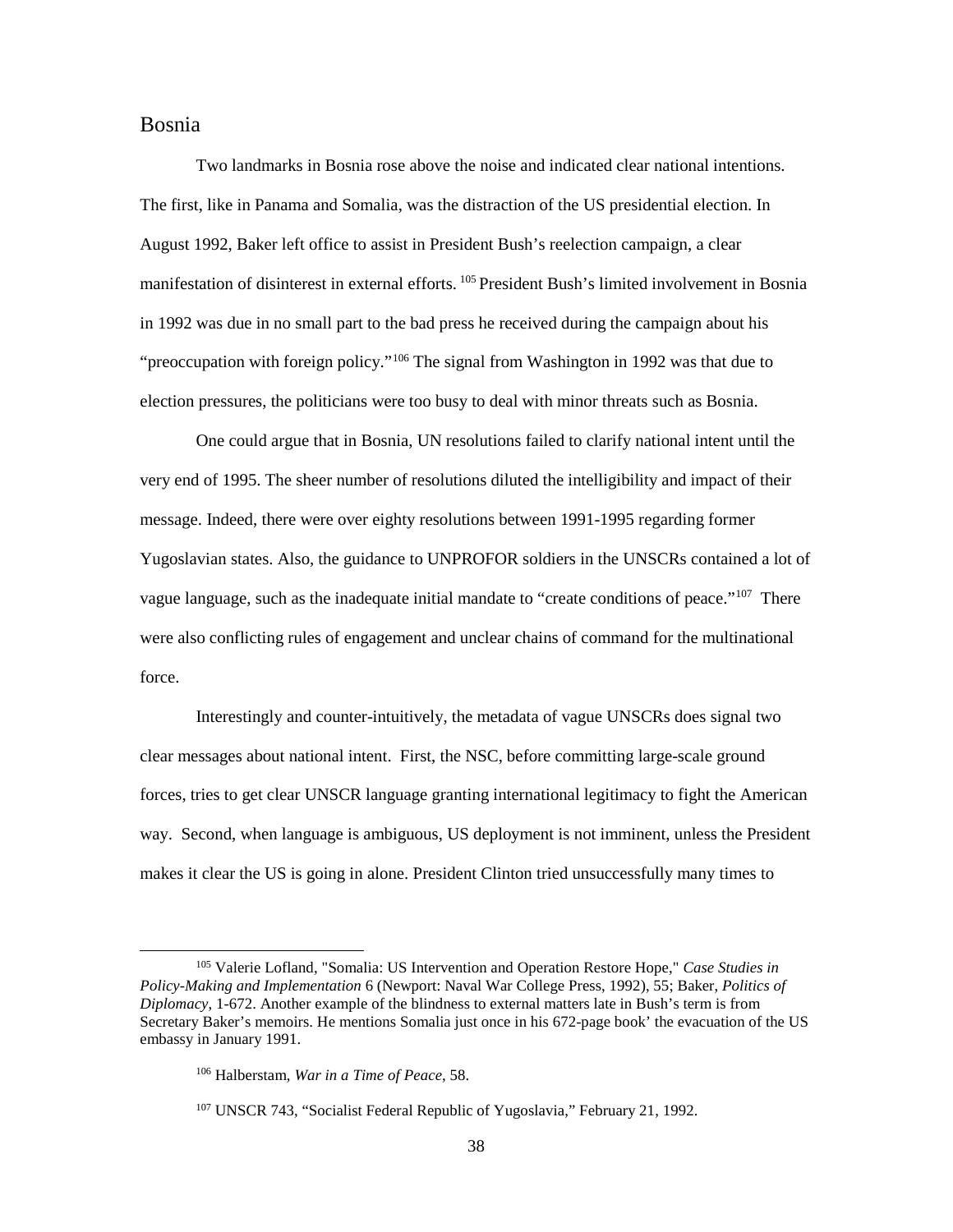elevate the use of NATO air strikes against Serbian forces, but was unable to convince European allies, UNPROFOR commanders, or the Secretary General to allow it.[108](#page-47-0) Without international legitimacy or autonomy to fight the American way, the US does not fight wars without undisputed national interests. UN resolutions with the magic words "all necessary means" and "the rules and procedures…[will] be established by the Commander of IFOR," are the clear UNSCR landmarks.[109](#page-47-1) That is why US troops did not deploy in force until the United Nations both authorized the force and ceded command authority to NATO commanders.

The most relevant treaty in the Bosnia war was the North Atlantic Treaty of 1949, which was the charter for NATO. In the case of Bosnia, one specific landmark was UNSCR 734, February 1992, which by authorizing a UN force, was subordinating NATO participation to the will of the UN.<sup>110</sup> This led to the complicated "dual key nonsense" of UNSCR 836 requiring approval from three figures before a NATO plane could support the UNPROFOR in their protection mission.[111](#page-47-3) Finally, four years later, UNSCR 1031, passed February 1995 described the critical "transfer of authority from UNPROFOR" to IFOR, an entity created from NATO and non-NATO allies, to include Russia, under an American-led force.<sup>112</sup>

Until early November 1995, when CAP began under the US Army V Corps staff, national intent was unclear and plans varied widely for how US forces might complement the

<span id="page-47-0"></span> <sup>108</sup> Sydney S. Blumenthal, *The Clinton Wars* (New York: Farrar, Straus, and Giroux, 2003), 62; Christopher, *In the Stream of History*, 345-349; Madeleine J.K. Albright, *Madame Secretary* (New York: Miramax Books, 2003), 185-186.

<span id="page-47-1"></span><sup>109</sup> United Nations Security Council, Resolution 1031 (1995), "Bosnia and Herzegovina and Multinational Implementation Force (IFOR)," 15 December, accessed November 23, 2017, http://www.un.org/en /ga/search/view\_doc.asp?symbol=S/RES/1031(1995).

<span id="page-47-2"></span><sup>110</sup> United Nations Security Council, Resolution 734 (1992), "Socialist Federal Republic of Yugoslavia," February 21, accessed November 23, 2017, http://www.un.org/en /ga/search/view\_ doc.asp?symbol=S/RES/734(1992).

<span id="page-47-3"></span><sup>111</sup> Madeleine J.K. Albright, *Madame Secretary* (New York: Miramax Books, 2003), 187; UNSCR 836, "Bosnia and Herzegovina," June, 4, 1993.

<span id="page-47-4"></span><sup>112</sup> UNSCR 1031, "Bosnia and Herzegovina and Multinational Implementation Force (IFOR)," December 15, 1995.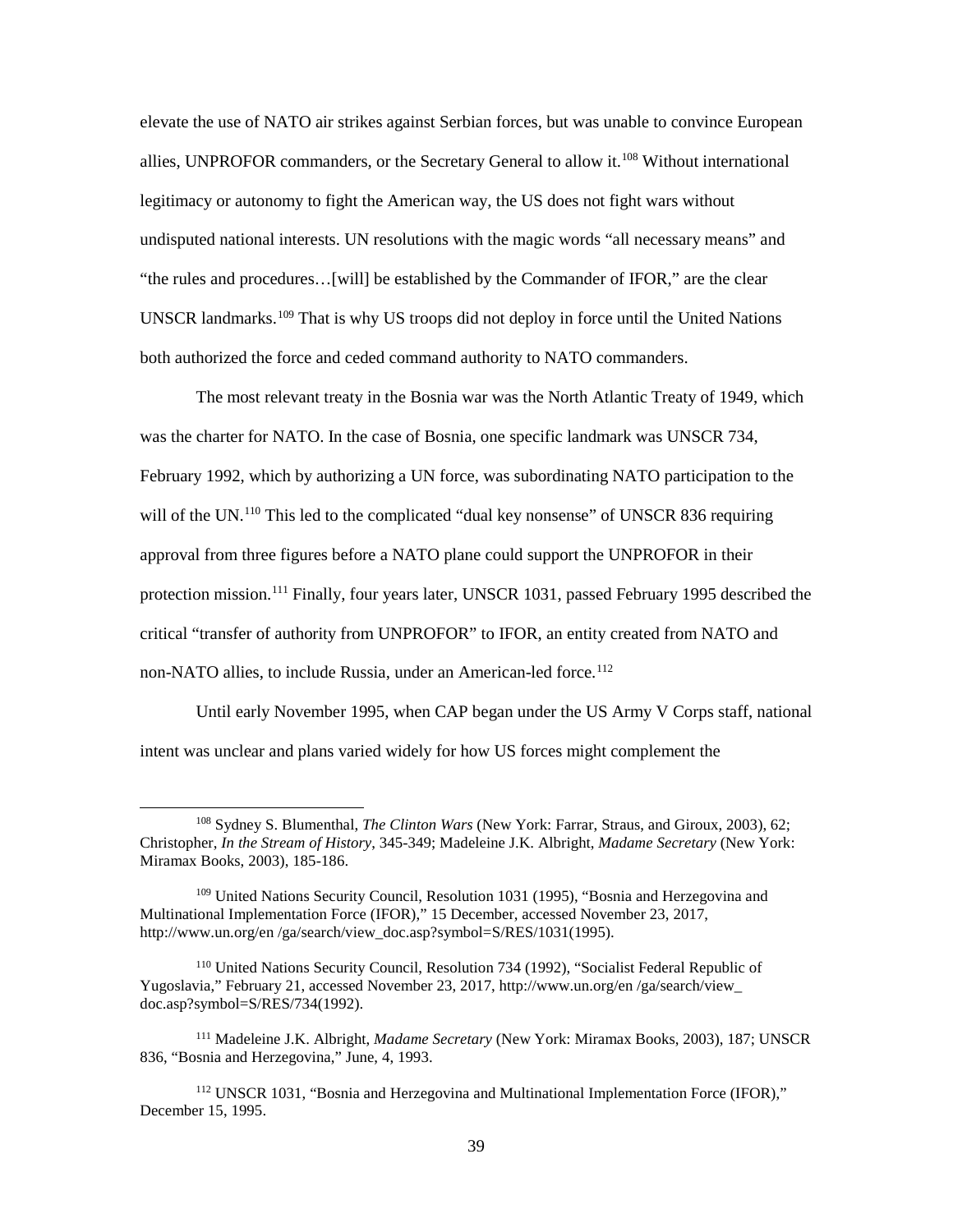UNPROFOR. NATO's AFSOUTH plan, including the already approved OPLAN 40104. This was a plan for an "extremely different mission" forcing the US military to create a "different troop structure" and a "1-year duration as opposed to a 90-day duration."<sup>[113](#page-48-1)</sup> However, while waiting for the completion of the political peace agreements to trigger action, OPLAN 40104 included the anticipated change in authority. The US would fight its own way with allies.

Speeches, unlike treaties, presidential elections and United Nations resolutions, are unclear landmarks of national command authority (NCA) intentions. Language hinting at the approval of force, a sequence of escalations, and deadlines should tell planners at every echelon involved when to prepare in earnest. Figure 5 summarizes patterns and landmarks on the road to Bosnia.



<span id="page-48-0"></span>Figure 5. Road to War in Bosnia, 1991-1996. Created by author.

<span id="page-48-1"></span> <sup>113</sup> Peter J. Schifferle, oral interview from *Operation Joint Endeavor: V Corps in Bosnia-Herzegovina 1995-1996* (Fort Leavenworth: Combat Studies Institute, 2010), 182-186. This Corps Planner describes the tenuous situation US forces were in planning in anticipation of UNSCR 1031. It was a "rapidly changing, rapidly emerging scenario, with multiple chains of command issuing guidance…it was indeed crisis action planning, without having the crisis action system activated."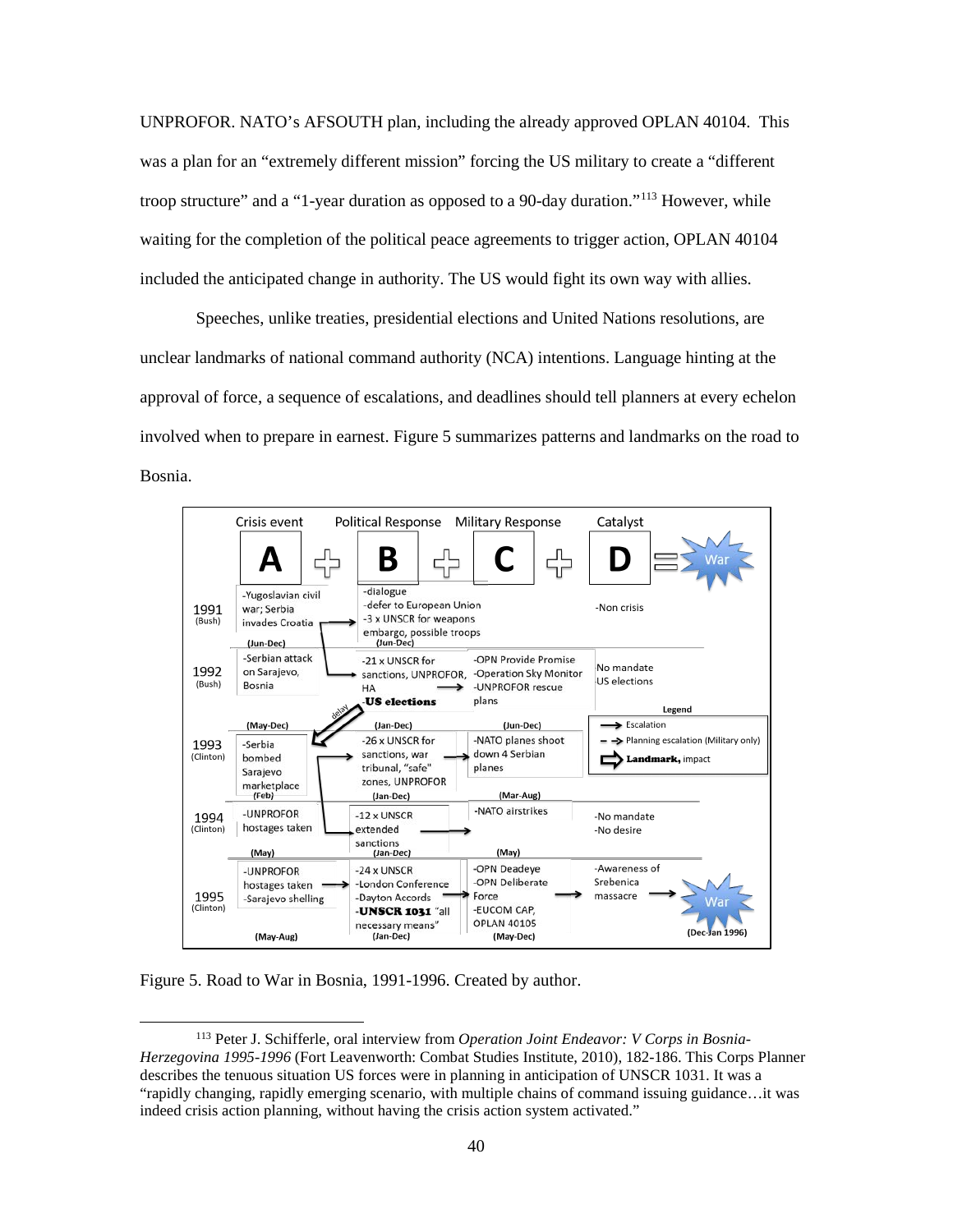Bosnia also showed a protracted crisis-response pattern indicative of a secondary interest war. US elections delayed any potential military response in 1992. The minor air and sea NATO operations in support of the UNPROFOR did not constitute a major commitment. Although the absence of any other clear landmarks demonstrated both a lack of US commitment and a lack of international consensus, it did evidence a strong desire for better circumstances. For the United States, Srebrenica was the catalyst that unified public opinion both domestically and internationally.

## Conclusion

<span id="page-49-0"></span>Military planners can better align their military operations with the national intent by using the crisis-response pattern and relevant landmarks to interpret what the military will be asked to do, and by when. During the crisis situations on the roar to war in Panama, the Gulf War, Haiti, and Bosnia, policy was in flux making military alignment with policy difficult. While the NCA orients to the ill-defined situation and clarifies their proposed response, planners can use patterns and landmarks to fill in the blanks and press forward, anticipating what military objectives and timelines will be.

The crisis-response pattern provides the following useful extracts about how the United States goes to war in non-existential situations. First, war over secondary interests (like in Panama, Haiti, and Bosnia) is unlikely during Presidential election years. Second, war must be a last resort, only decided upon when Panamanian elections failed, when Saddam stubbornly held Kuwait past the deadline, when Aristide refused the USS *Harlan County* at Port-au-Prince, and when the UNPROFOR failed in Srebrenica. Third, there must be a cohesive political team, down to the Geographic Combatant Commander. Panama operations had to wait for Thurman to replace Woerner; Bosnia and Haiti operations had to wait until Perry replaced Aspin. Fourth, the United States (particularly since Panama) strives for international legitimacy before undertaking large-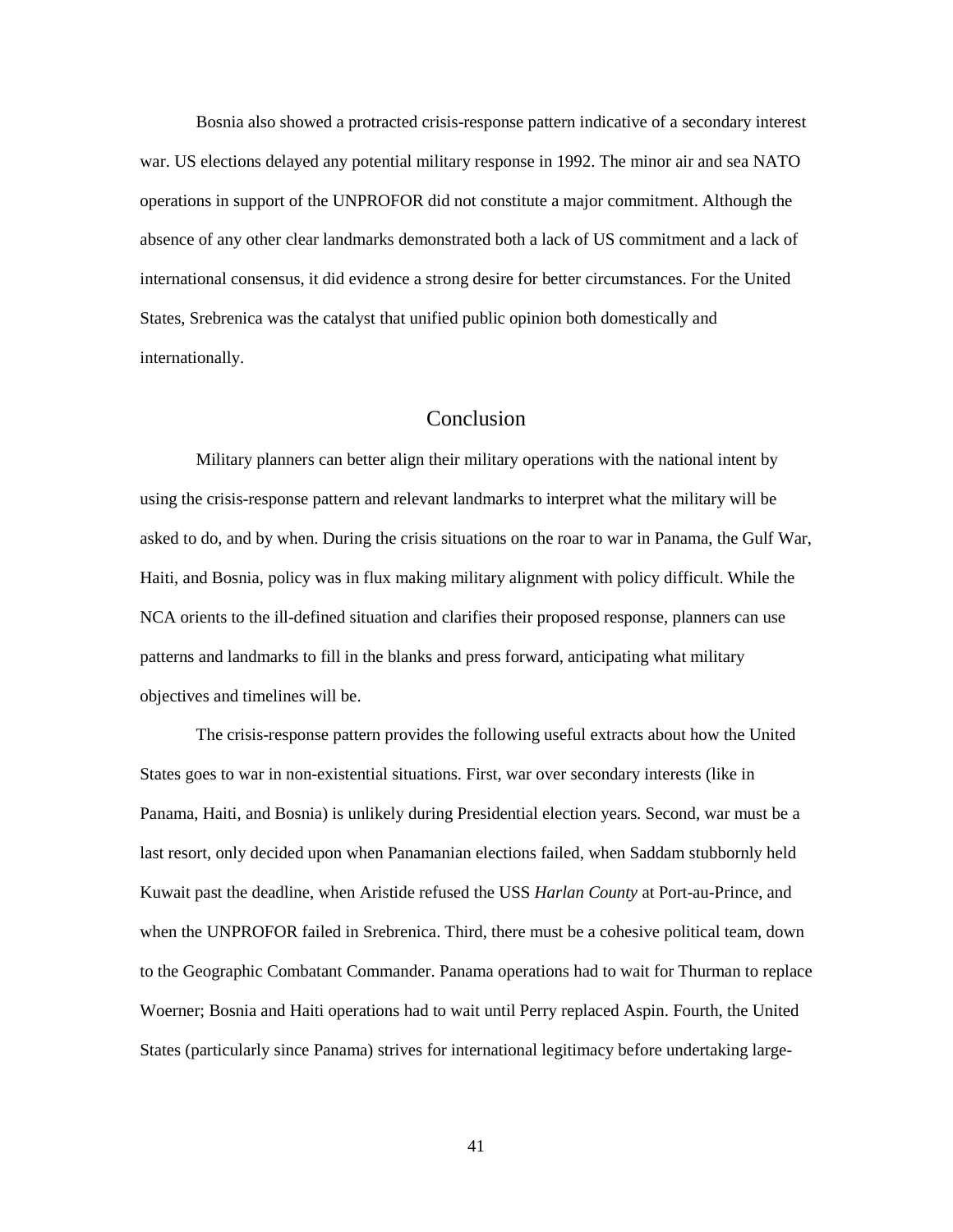scale military action, evident by UN resolutions authorizing Iraq, Haiti, and Bosnia.<sup>[114](#page-50-0)</sup> Fifth, there must be a politically aligned military plan. Military plans were not ready when Noriega disregarded election results, when Iraq invaded Kuwait, when Cedras rejected USS *Harlan County* berth at Port-a-Prince, or when Serbs slaughtered 8,000 civilians in Srebrenica. When a crisis event occurs, there will be a political response and possibly a military response. If all prerequisites are met and a catalyst event occurs, war is imminent.

Regarding landmarks, the most evident signal of future US military actions are found in UN resolutions, national elections, treaties and other agreements. Not every resolution, treaty, or agreement is a landmark, and there may be other landmarks, such as some speeches, that do not fall under these three categories. Existential situations, such as President Roosevelt's declaration of war on December 8, 1941, are of such magnitude that they bypass landmarks and patterns altogether. Yet for the last thirty years, landmarks have revealed national intent about what the military will be asked to do and when. These sources are unclassified and accessible to every echelon seeking clarity amongst the cacophony of modern media. Very few planners have direct lines to a NCA or receives direct guidance. Identification of landmarks help every planner align military objectives with national intent more rapidly. In a crisis situation, time is the most precious resource.<sup>[115](#page-50-1)</sup>

Today, planners watching the non-existential situation between the Democratic People's Republic of Korea (DPRK) and the United States under President Trump might ask whether the

<span id="page-50-0"></span> <sup>114</sup> The notable exception is Kosovo in 1998. NATO, afraid of another Srebrenica and convinced of the inadequacy of the UN, took matters into their own hands. Threatening airstrikes in October, only the Kosovo Verification Mission agreement stopped them. After a massacre of Albanians in Racak in January, and the Rambouillet Accords broke down, NATO began airstrikes without UN approval. The first UN resolution on the topic came March 31, 1999, a week after airstrikes began. It is also important to note that this was not a large-scale ground operation, but only airstrikes. Perhaps this indicates a force size threshold below which the US may not seek UN authorization.

<span id="page-50-1"></span><sup>115</sup> Susan J. Flores, "JTFs: Some Practical Implications," *Joint Forces Quarterly* (Spring 1995), 111-113. LTC Flores illustrates how quickly JTF crisis plans had to come together in planning for Somalia. "Many JTFs are stood up to respond to international crises that require a quick reaction, the first 16 to 72 hours being critical in planning."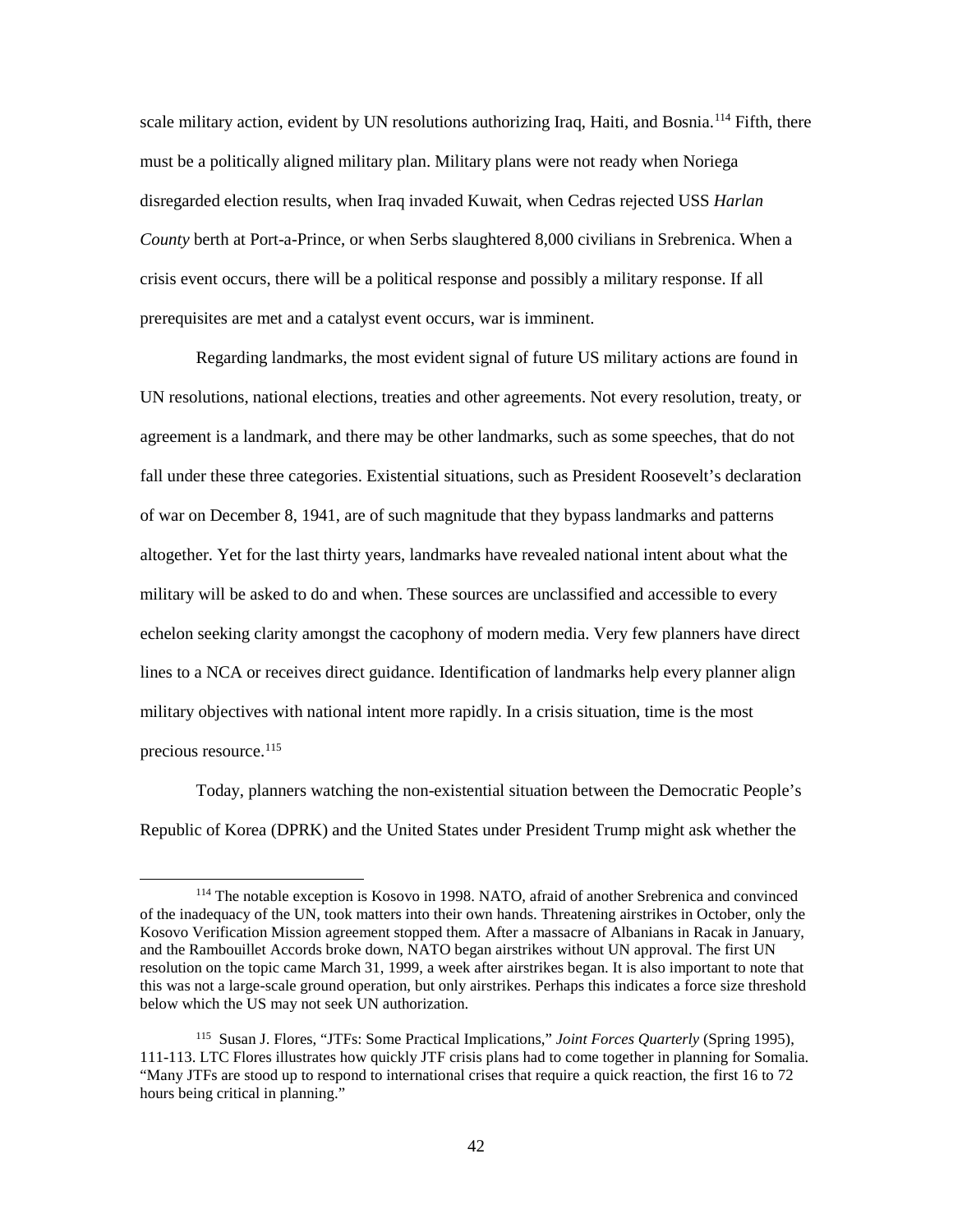crisis-response pattern and landmarks help clarify national intent and the imminence of largescale military action. Given President Trump's heated response to the 2017 DPRK missile tests, it is likely that these tests were perceived as a crisis. The US responded politically through rhetoric, UN sanctions, and requests for dialogue. The five UNSCRs in 2017 gave some insight to termination criteria with calls for the DPRK to "abandon all nuclear weapons…and any other existing weapons of mass destruction," forbids further launches using "ballistic missile technology," and established a political timeline of one year for sanctions to continue.<sup>[116](#page-51-0)</sup> President Trump's vilification of North Korea as a "rogue regime" provides no useful information for planners.<sup>117</sup> While bombast between the stakeholders has transcended previous levels, officially it has still not reached the UNSCR level of authorizing "all necessary means" to denuclearize the country. Along with resolutions, the Nuclear Non-Proliferation Treaty is relevant. Although denounced by the DPRK since 2003, the treaty has no expiration date and binds Russia and China, both signatories, to the United States in resolving a nuclear DPRK.<sup>[118](#page-51-2)</sup> In short, the current landmarks show objectives but no international consensus on military action.

Militarily, there are likely arrays of plans on the shelf at GCC and Corps-level headquarters for those who are on the TPFDD for any action on the Korean peninsula. Undoubtedly these geographically separated HQs are refining plans and updating the NCA periodically. Likely, these headquarters have for decades been plagued by cyclic crisis surges and steady-state planning operations. Also, no new JTF has been activated for this purpose. In short, a

<span id="page-51-0"></span> <sup>116</sup> United Nations Security Council, Resolution 2397 (2017), "Non-Proliferation/Democratic Peoples Republic of Korea," December 22, accessed February 7, 2018, http://www.un.org/en/ga/search/ view\_doc.asp?symbol= S/RES/2397(2017).

<span id="page-51-1"></span><sup>117</sup> Donald J. Trump, *National Security Strategy* (Washington, DC: White House), accessed February 7, 2018, https://www.whitehouse.gov/wp-content/uploads/2017/12/NSS-Final-12-18-2017- 0905.pdf, I.

<span id="page-51-2"></span><sup>118</sup> US Delegation to the 2010 Nuclear Nonproliferation Treaty Review Conference, "Treaty on the Nonproliferation of Nuclear Weapons," accessed March 18, 2018, https://www.state.gov/documents/ organization/141503.pdf.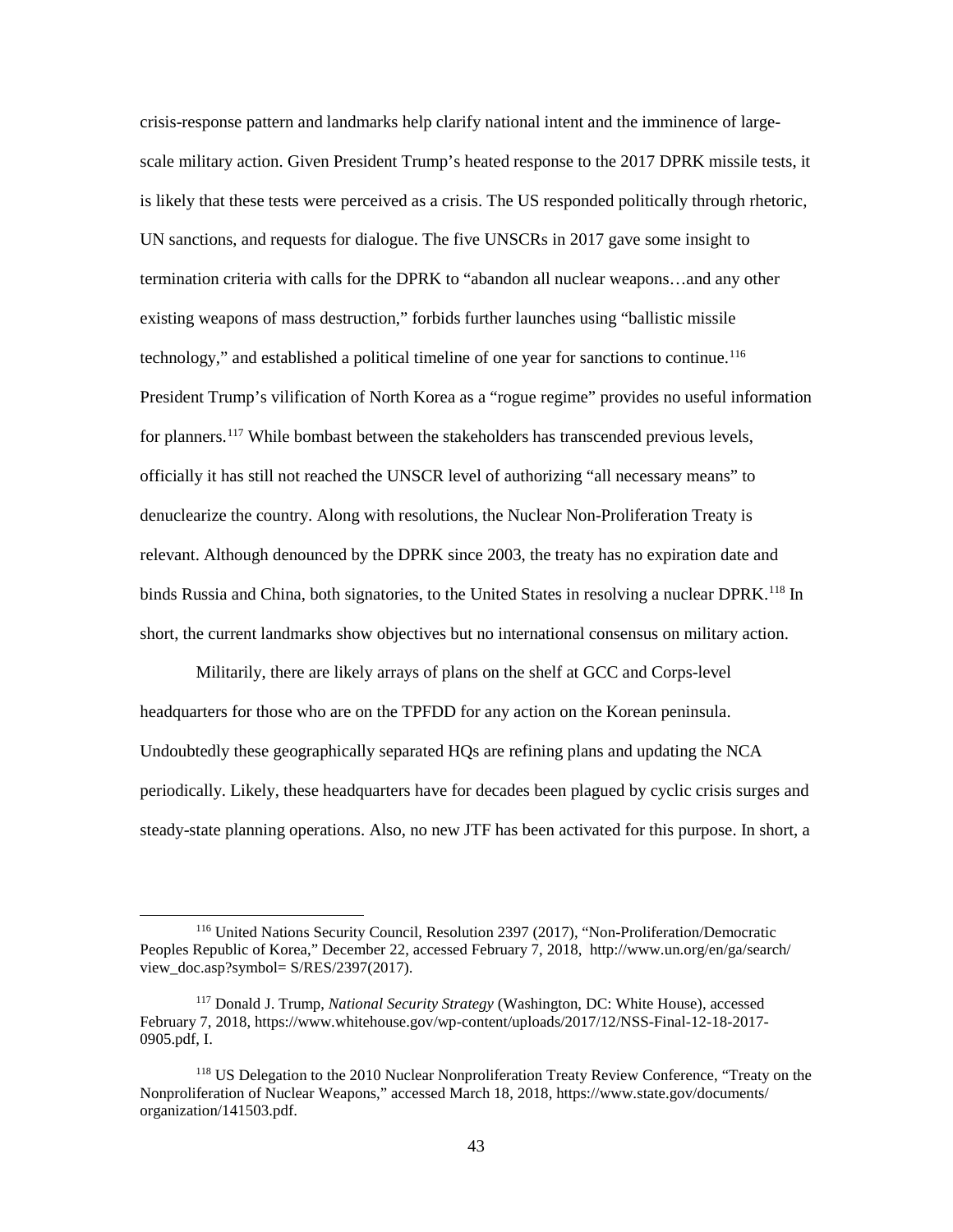major new commitment of troops is not imminent in North Korea, at least not until some new crisis or triggering event.

## Recommendations

<span id="page-52-0"></span>The crisis-response pattern and relevant landmarks help planners to filter media noise and accurately deduce national policy. National intent is elusive, particularly during times of crisis. Information is everywhere, yet incomplete, with bits of policy parceled out amongst speeches, newspapers, blogs and tweets. Outside the chain of command, the crisis-response patter and relevant landmarks should be the first place to look to understand US policy for a given crisis.

US Army and Joint doctrine do not adequately prepare planners for the uncertain policy environment, especially during times of crisis. Panama, the Gulf War, Haiti, and Bosnia were all planned under crisis conditions in policy environments that were under construction. Expanding the lens to other modern large-scale military conflicts like Somalia (1992), Afghanistan (2001), and Iraq (2003), these too were planned under the same uncertain and time-constrained conditions. That trend is likely to continue, and doctrine should make that clear. "Coherence with national policy" is often suggested in JP 5-0 without acknowledging that national policy is a moving target.<sup>[119](#page-52-1)</sup> FM 6-0 even misleads staff into thinking that, "decisionmaking in a timeconstrained environment usually occurs after a unit has entered the area of operations and begun operations," which has not been true at the outset of any large-scale conflict in the last 30 years.[120](#page-52-2) Planners referenced in this case study all strong voiced opinions to the contrary. Policy during crisis about whether the military will be used, for what objectives, and on what timeline, is routinely unclear, and doctrine should be updated to reflect this longstanding tendency.

 <sup>119</sup> US Joint Staff, JP 5-0, *Joint Planning*, I-9.

<span id="page-52-2"></span><span id="page-52-1"></span><sup>120</sup> US Department of Defense, US Army, Field Manual (FM) 6-0 C2, *Commander and Staff Organizations and Operations* (Washington, DC: Government Printing Office, 2016), 9-44.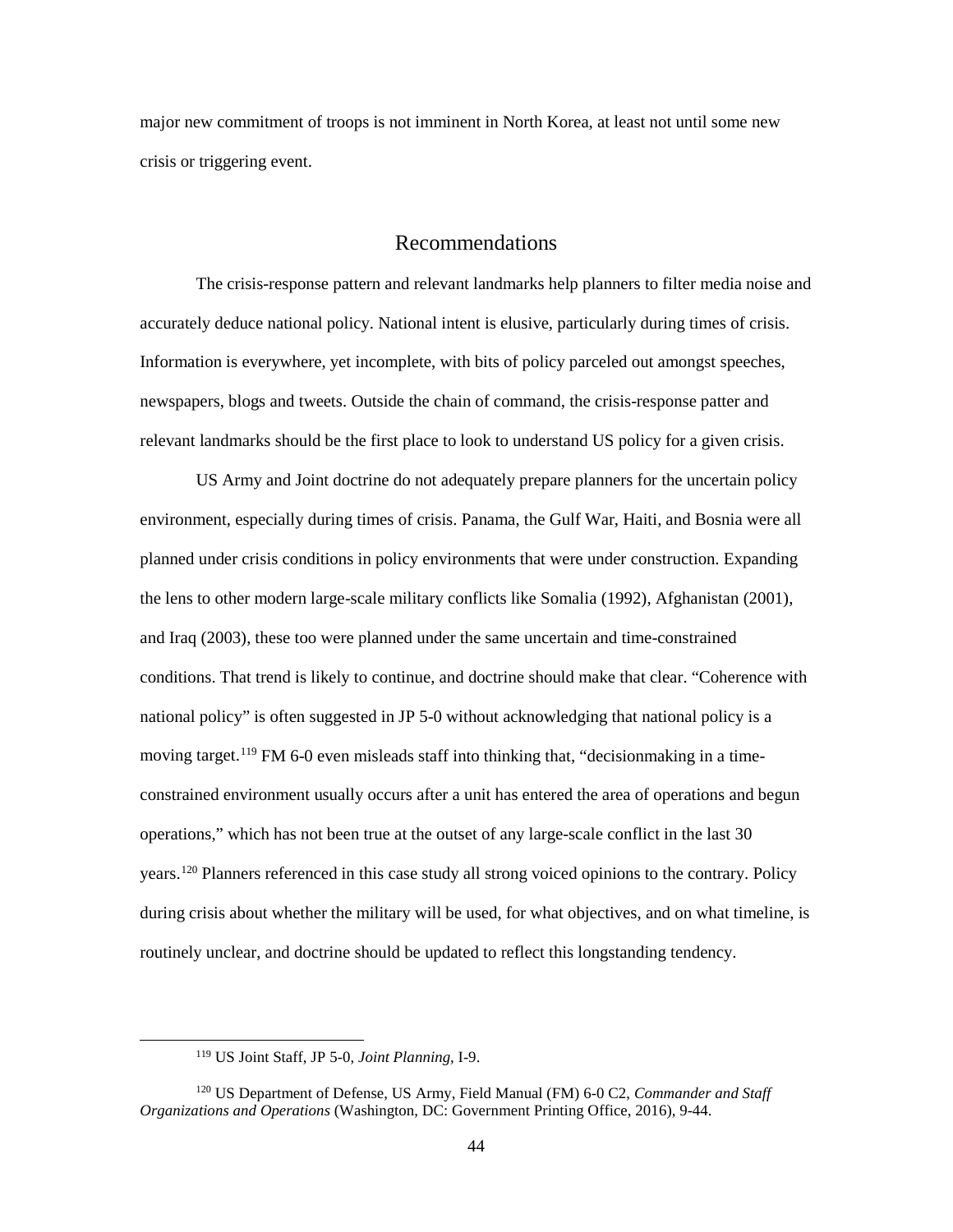The other missing piece in current planning doctrine is how the vital information about termination criteria and timelines are ascertained. JP 5-0 assumes they are gleaned from national strategic documents such as the *National Security Strategy*, the *National Military Strategy*, and several others.<sup>[121](#page-53-0)</sup> The granularity of specific guidance relevant to specific crises is unlikely to be found there for two reasons. First, crises, by definition, were not anticipated, while these strategic documents synthesize only anticipated conflicts. Second, these documents represent what the NCA wish to do rather than what they are able to do in the current environment. The crisisresponse pattern and landmarks, on the other hand, overcome both inherent weaknesses of strategic documents.

Patterns and landmarks fall on the seam of civil-military relations. This seam is a weakness of contemporary military planning that should be remedied. Political and military entities need to work closer together during planning so relevant information does not get lost in between. Pending UN resolutions, upcoming election cycles, and treaties in force are all well known to other interagency partners but reside outside of the military lane. Other agencies may be aware of other landmarks, including classified agreements, germane to the operation. There was a secret transfer of power agreement between Noriega and Diaz Herrera by July 31, 1987.<sup>[122](#page-53-1)</sup> One month prior to the deadline, General Noriega changed his mind and announced Diaz Herrera's retirement. This led to the actions against the US embassy in June. Like the Canal Treaty transition date, this was a pivotal date of which military planners were not aware of but other agencies were. Closer civil-military relationships, especially with the state department, during

 <sup>121</sup> US Joint Staff, JP 5-0, *Joint Planning*, II-1-II-32.

<span id="page-53-1"></span><span id="page-53-0"></span><sup>122</sup> John Dinges, *Our Man in Panama: How General Noriega used the United States—And Made Millions in Drugs and Arms* (New York: Random House), 142.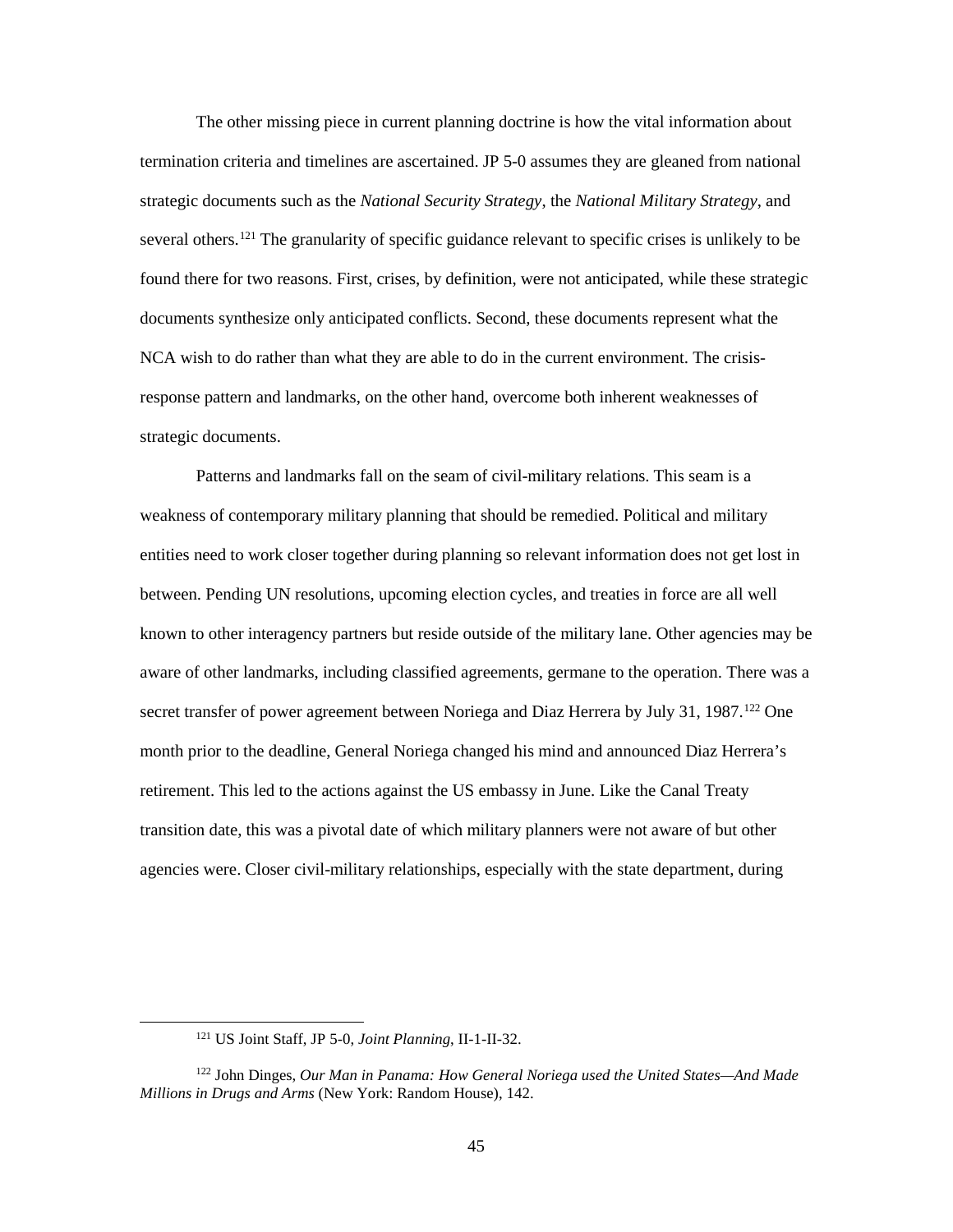military crisis planning would prevent patterns and landmarks from being overlooked.<sup>[123](#page-54-0)</sup> More and more, war is a multi-disciplinary endeavor requiring more than just military planners to contemplate military actions.

Lawyers are uniquely suited to help as most landmarks are legal documents. While subjecting plans to legal reviews may be considered an afterthought, legal scrutiny for landmarks provides planners pivotal information about termination criteria and timelines of military missions that should guide planning from the start. Army Staff Judge Advocates (SJA) practice international law, which means "interpretation and application of foreign law, comparative law, martial law, and domestic law affecting military operations overseas."[124](#page-54-1) UN Resolutions and treaties are international law, and whatever ambitions the NCA has for military action will ultimately have to pass legal muster.<sup>[125](#page-54-2)</sup> Legitimacy is a principle of joint operations, and these international agreements are the primary source. What the United States agrees to in the UN is empirically an accurate signal of US intentions.

<span id="page-54-0"></span> <sup>123</sup> US Department of State, "Treaties in Force: A List of Treaties and Other International Agreements of the United States in Force on January 1, 2017," accessed February 7, 2018, https://www. state.gov/s/l/treaty/tif/index.htm. Treaties with foreign countries are managed by the Department of State. Annually, they publish a Treaties in Force (TIF) document documenting all active treaties. The comprehensive 2017 catalogue is over 500 pages, summarizing each active treaty in a sentence or two. It also includes the date signed, date the treaty entered into force, and reference numbers to search for the entire text. Also on the DoS website are international agreements, executive orders, and other relevant international law information.

<span id="page-54-1"></span><sup>124</sup> US Department of Defense, US Army, Field Manual (FM) 1-04, *Legal Support to the Operational Army* (Washington, DC: Government Printing Office, 2013), 5-3. Disclaimer, I am not a lawyer, nor am I advocating the Army needs more of them. However, they have an important role.

<span id="page-54-2"></span><sup>125</sup> UN Security Council, website, accessed March 18, 2018, http://www.un.org/en/sc/documents/ resolutions/index.shtml. United Nations documents are readily accessible. The Security Council is an important subset of the UN. The five permanent members, China, Russia, United Kingdom, France, and United States, each have power to veto international intervention. The other fifteen temporary members are voted in by the general assembly, serve two year terms, and rotate chairman responsibilities, including setting the council agenda, monthly. UNSCRs represent agreed-upon goals of the United Nations and are binding international law. Another useful source of pre-resolution UN insight is published in a website available at http://www.whatsinblue.org, accessed January 23, 2018. The title is a reference to the text color of UNSCR final drafts going into the final stage of negotiations. The website is produced by a legal team of insiders at the United Nations and is publicly available.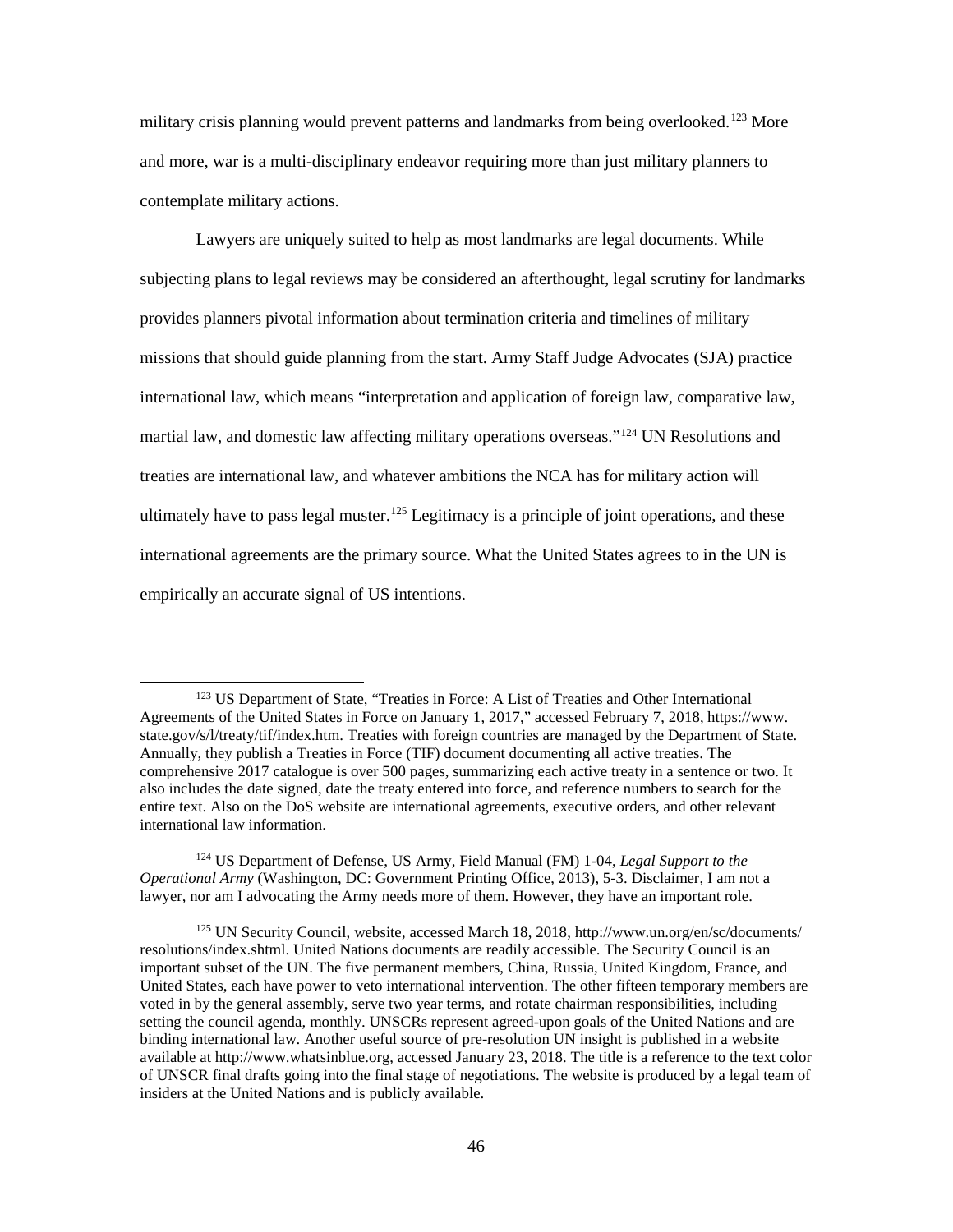Planners who are politically astute, well-connected to other agencies, and have a good understanding of the origins of crises are best suited to identify patterns on the road to war, including where a current potential operation currently lays. If the build-up has been protracted, planners may have to look back several crises. From the pattern, determine whether [A], [B], and [C] phases have been met, and if [D] is really all the NCA is waiting on. Like politicians, float a hypothesis to your higher headquarters about what phase a future operation is currently in before commencing planning. Look for landmarks amongst the pattern, and read the President's mind.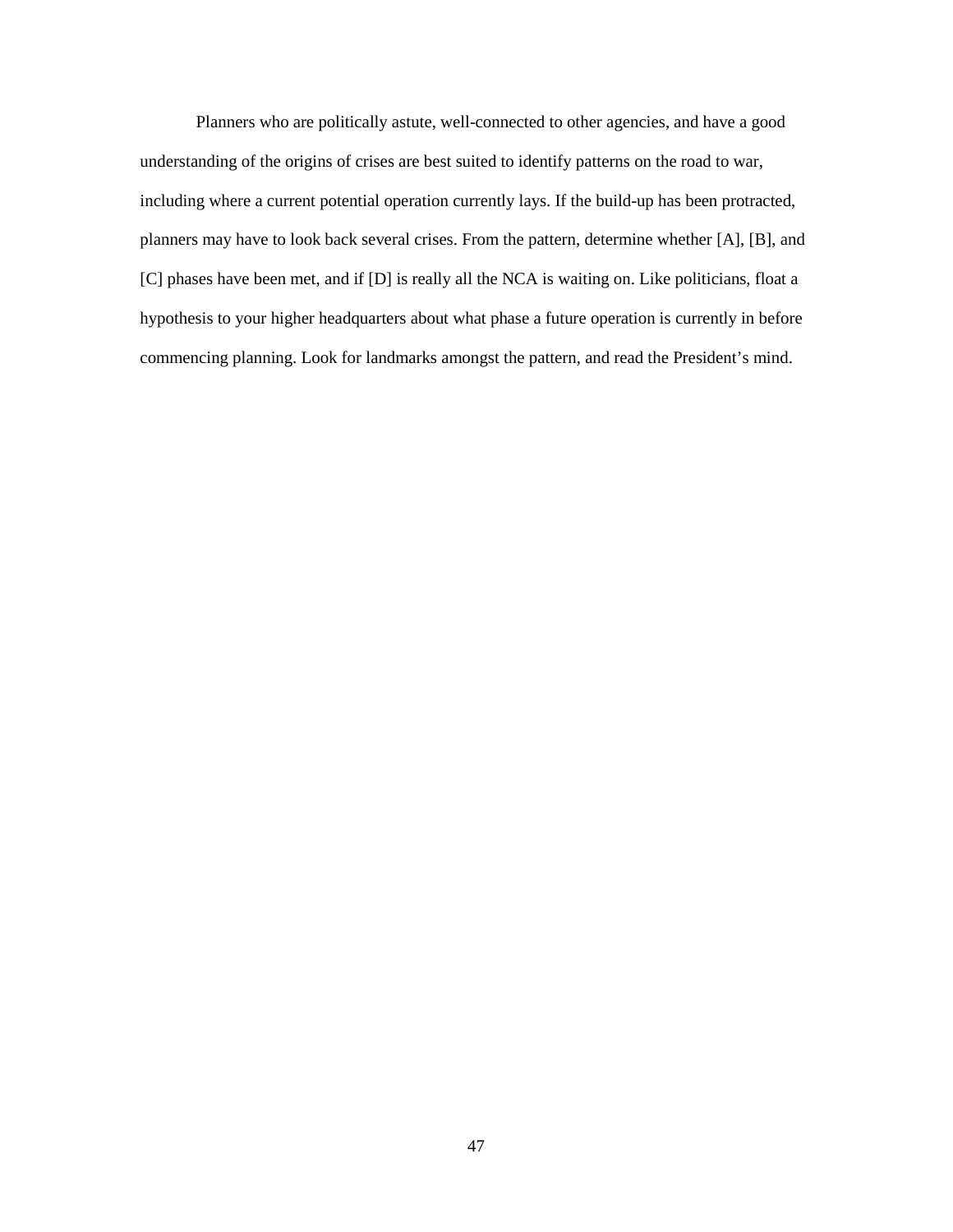## Bibliography

#### <span id="page-56-0"></span>Panama (1989)

*Books* 

- Cheney, Richard B. *In My Time*. New York: Threshold Editions, 2011.
- Dinges, John. *Our Man in Panama: How General Noriega Used the United States-And Made Millions in Drugs and Arms*. New York: Random House Inc., 1990.
- Donnelly, Thomas, Margaret Roth, and Caleb Baker. *Operation Just Cause: The Storming of Panama.* New York: Lexington Books, 1991.
- Kempe, Frederick. *Divorcing the Dictator: America's Bungled Affair With Noriega*. New York: IB Tauris & Co, 1990.
- Reagan, Ronald. *An American Life: The Autobiography*. New York: Simon and Schuster, 1990.
- Schultz, George P. *Turmoil and Triumph: My Years as Secretary of State*. New York: Charles Scribner & Sons, 1993.
- Scranton, Margaret. *The Noriega Years*. Boulder: Lynne Rienner Publishers, 1991.
- Woodward, Bob. *The Commanders.* New York: Simon & Schuster, 1991.
- *Journal Articles in Print*
- Bennett, William C. "Just Cause and the Principles of War." *Military Review* 71, no. 13 (March 1991):10-5.
- Donnelly, Tom. "Don't Underestimate the US Army." *Parameters* 20, no. 1 (March 1990): 101- 102.
- Fishel, John T. and Edmund S. Cowan. "Civil-Military Operations and the War for Moral Legitimacy in Latin America." *Military Review* 68, no. 1 (January 1988): 36-49.
- Fishel, John T. and Richard Downie. "Taking Responsibility for our Actions? Establishing Order and Stability in Panama." *Military Review* 72, no. 3 (April 1992): 66-78.
- Gilboa, Eytan. "The Panama Invasion Revisited: Lessons for the Use of Force in the Post Cold War Era." *Political Science Quarterly*, vol. 110, no. 4, 1995, 539-562. Accessed February 7, 2018. https://web.archive.org/web/20120426073757/https://www.mtholyoke.edu/ acad/intrel/gilboa.htm.
- Greenhut, Jeffrey et al. "Civil Affairs in Operation Just Cause." *Special Warfare* 4, no. 1 (Winter 1991): 28-37.
- Luttwak, Edward. "Just Cause-A Military Score Sheet." *Parameters* 20, no. 1 (March 1990): 100- 101.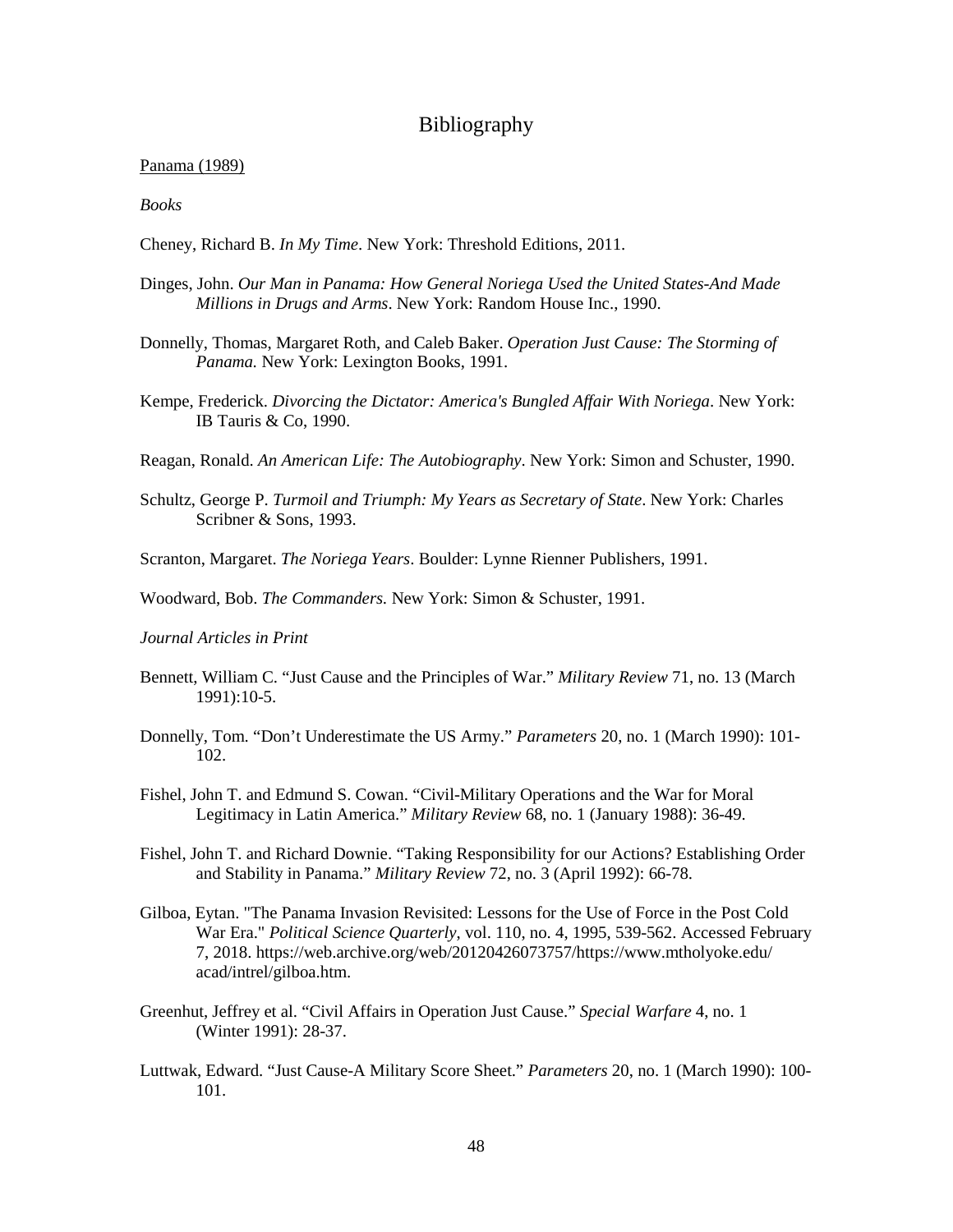Steele, Dennis. "Operation Just Cause." *Army* 40, no. 2 (February 1990): 34-37.

#### *Newspaper Articles*

- Halloran, Richard. 1989. "Bush Plans to Name Colin Powell To Head Joint Chiefs, Aides Say," *New York Times*, August 10. Accessed December 13, 2017. http://www.nytimes.com /1989/08/10/us/bush-plans-to-name-colin-powell-to-head-joint-chiefs-aides-say.html.
- -. 1989. "U.S. Military Chief Is Replaced In the Central American Region", New York Times, July 21. Accessed December 13, 2017. http://www.nytimes.com/1989/07/21/ world/us-military-chief-is-replaced-in-the-central-american-region.html.
- Lewis, Paul. 1989. "Fighting in Panama: United Nations Security Council Condemnation of Invasion Vetoed," *New York Times*, December 24. Accessed September 23, 2017. http://www.nytimes.com/1989/12/24/world/fighting-panama-united-nations-securitycouncil-condemnation-invasion-vetoed.html.
- Sciolino, Elaine. 1989. "General See Lack of Panama Policy," *New York Times*, February 24. Accessed November 01, 2017. http://www.nytimes.com/1989/02/24/world/general-seeslack-of-panama-policy.html.
- United Press International. 1988. "Economic Sanctions: Reagan Steps Up Pressure on Panama." *Los Angeles Times*, April 10. Accessed October 31, 2017. http://articles.latimes.com/ 1988-04-10/news/mn-1328\_1\_economic-sanctions.

#### *Government Documents*

- Cole, Ronald H. *Just Cause: Planning and Execution of Joint Operations in Panama (February 1988-January 1990).* Washington, DC: Joint History Office, 1990.
- ———. "Operation Just Cause: Panama." Office of the Chairman of the Joint Chiefs of Staff. Washington, DC: Joint History Office, 1995.
- ———. *Grenada, Panama, and Haiti: Joint Operational Reform*. Washington DC: National Defense University Center of Counterproliferation Research, 1999.
	- ———. *Operation Just Cause: The Planning and Execution of Joint Operations in Panama, February 1988-January 1990*. Fort Leavenworth: Combat Studies Institute Press, 1996.
- Fishel, John T. "Planning For Post-Conflict Panama: What It Tells Us About Phase IV Operations." In *Turning Victory into Success: Military Operations After the Campaign*, edited by Brian M. De Toy, 168-178. Fort Leavenworth: Combat Studies Institute Press, 2005.
- Phillips, Cody R., *Operations Just Cause: The Incursion into Panama*. CMH 70-85-1. Fort Leavenworth: Center of Military History, 2004.
- Pickering, Thomas, "Panama: A Just Cause." US Department of State, Bureau of Public Affairs, Washington, DC, Dec 22, 1989.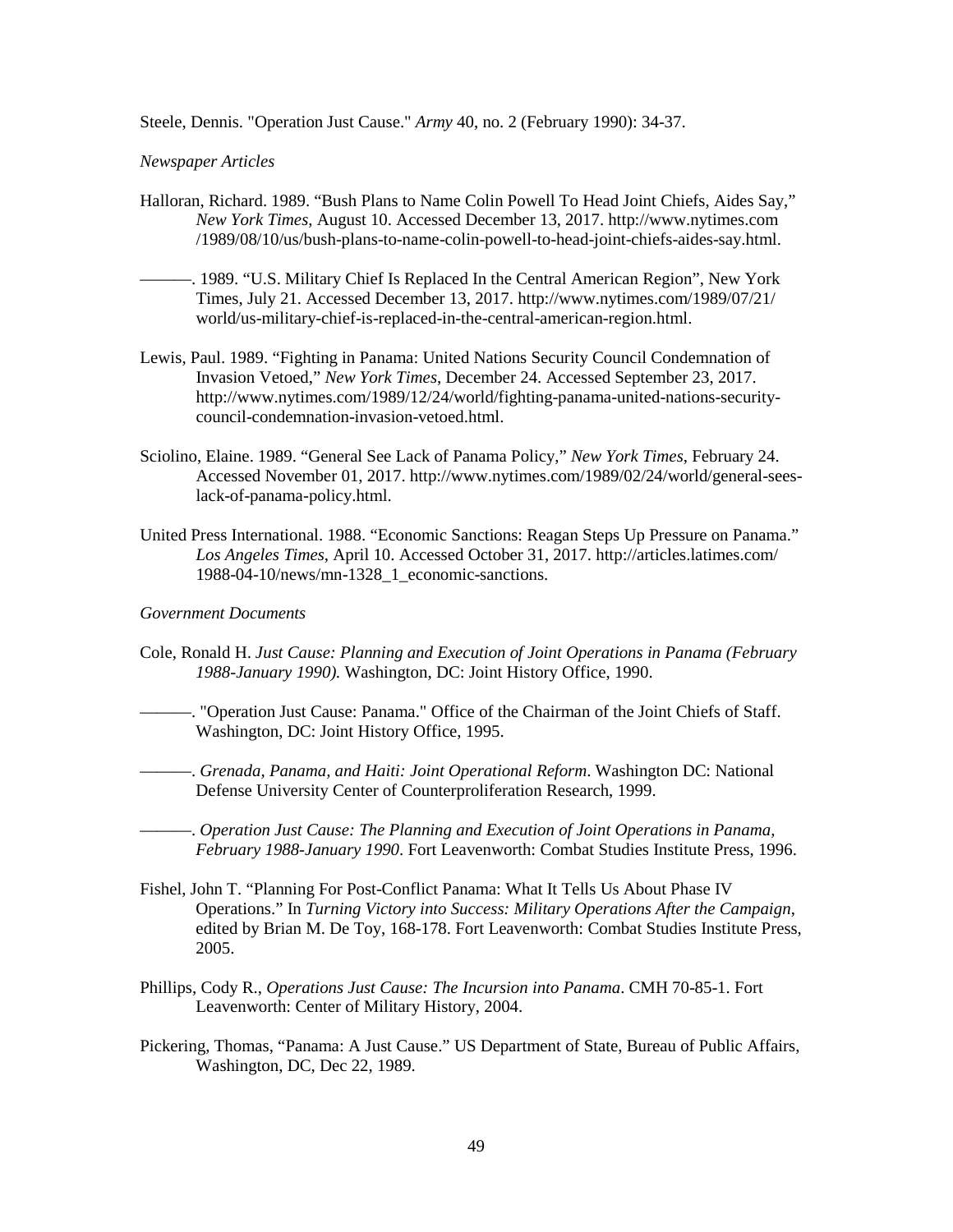- Ratcliff, Ronald. "Panama–The Enduring Crisis 1985–1989." *Case Studies in Policy Making and Implementation*. Newport: US Naval War College, 2002.
- Reynolds, Nicholas E. *Just Cause: Marine Operations in Panama, 1988-1990*. Government Printing Office, 1996.
- Schultz Jr, Richard H. *Just Cause: In the Aftermath of War, US Support for Reconstruction and Nation-Building in Panama Following Just Cause.* Maxwell Air Force Base: Air University Press (1993).
- Taw, Jennifer M., *Operation Just Cause: Lessons for Operations Other Than War*. MR-569-A. Santa Monica: RAND Corporation, 1996.
- Yates, Lawrence A. "Planning: Operation Just Cause, December 1989." In *Combined Arms in Battle Since 1939*, edited by Roger J. Spiller, 197-204. Fort Leavenworth: US Army Command and General Staff College Press, 1992.
	- ———. *The US Military Intervention in Panama: Origins, Planning, and Crisis Management, June 1987-December 1989*. CMH Publication 55-1-1. Washington DC: Center of Military History, 2008.

#### *Theses, Monographs*

- Conley Jr, William J. "Operations" Just Cause" and" Promote Liberty": The Implications of Military Operations Other Than War." Master of Military Studies Thesis, Marine Corps Command and Staff College, 2001.
- Fishel, John T. "The Fog of Peace: Planning and Executing the Restoration of Panama." Monograph, US Army War College, 1992.
- Jackson, James. "Just Cause: Some Lessons Learned." Monograph, US Army War College. Carlisle Barracks: Strategic Studies Institute, 1992.
- Percival III, John R. "Building a New World Order: "Operation Just Cause" and the Construction of a Post-Cold War American Foreign Policy." Honors Thesis, Whitman College, 2016.

#### *Other*

- Reagan, Ronald. "To Restore America." Televised Campaign Address, March 31, 1976. Accessed November 22, 2017. http://reagan2020.us/speeches/To\_Restore\_America.asp.
- Restrepo, Luis. "50 US Violations of the Carter-Torrijos Treaties." The Skeptic Tank (Blog), 1988. Accessed November 22, 2017. http://www.skepticfiles.org/socialis/panama7.htm.
- Marcella, Gabriel and Woerner, Fred F. "The Road to War: The US Panamanian Crisis, 1987- 1989." Unpublished paper, May 6, 1991.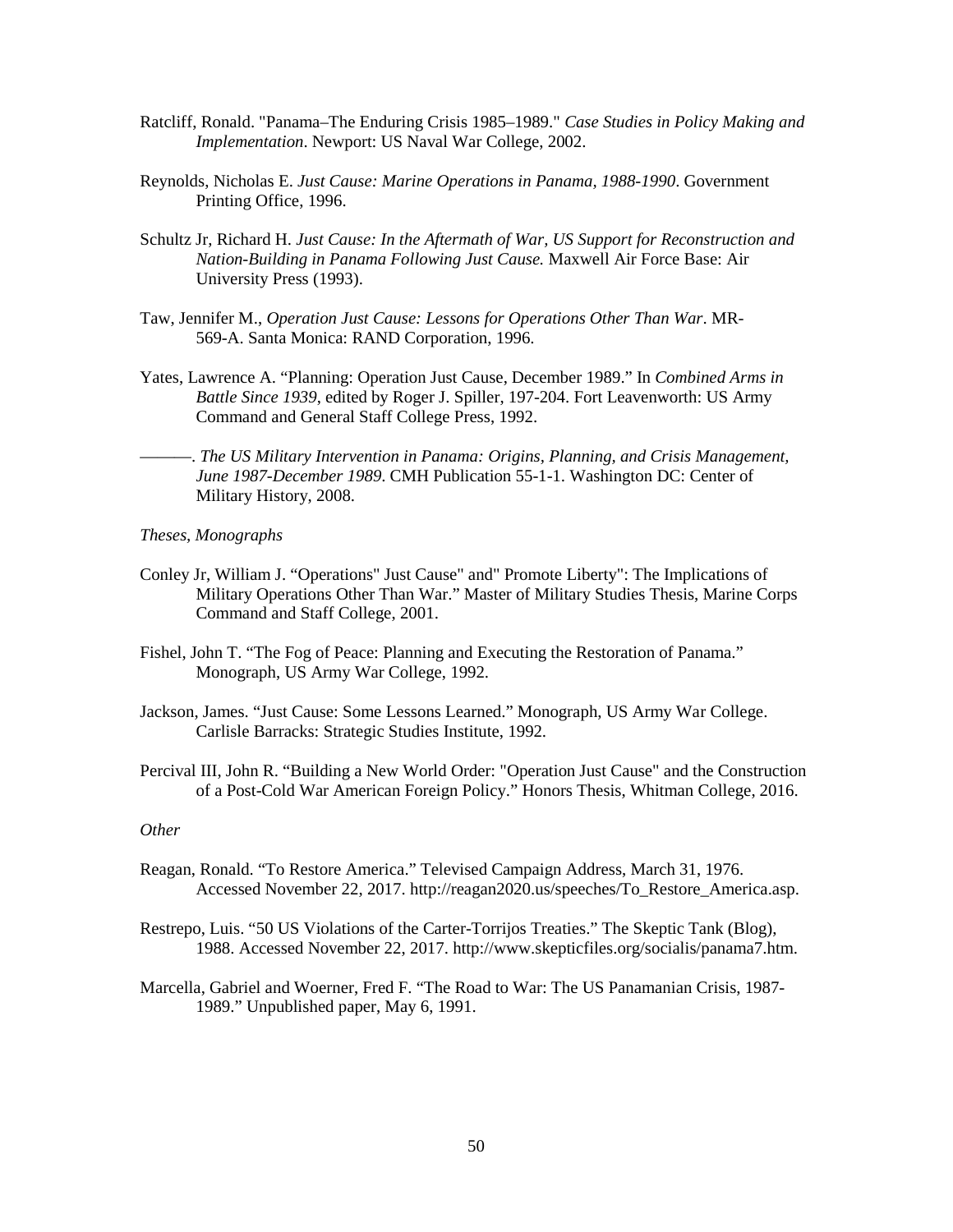#### Iraq (1991)

#### *Books*

Baker III, James A. *The Politics of Diplomacy.* New York: G.P. Putnam's Sons, 1995.

Powell, Colin L. *My American Journey*. New York: Ballantine Books, 1995.

Woodward, Bob. *The Commanders.* New York, Simon & Schuster, 1991.

#### *Government Documents*

- Bush, George H. W. "National Security Directive 26, Subject: US Policy Towards the Persian Gulf." George Bush Presidential Library and Museum, October 2, 1989. Accessed February 1, 2017. https://bush41library.tamu.edu/files/nsd/nsd26.pdf.
- ———. "National Security Directive 54, Subject: Responding to Iraqi Aggression in the Gulf." George Bush Presidential Library and Museum. January 15, 1991. Accessed February 1, 2017. https://bush41library.tamu.edu/files/nsd/ nsd54.pdf.
- Schubert, Frank N. and Theresa L. Kraus. *The Whirlwind War.* CMH Publication 70-30-1. Washington DC: Center of Military History, 1995.
- Swain, Richard M. *Lucky War: Third Army in Desert Storm*. Fort Leavenworth: Combat Studies Institute Press, 1997.
- United Nations Security Council. Resolution 660 (1990). "The Situation Between Iraq and Kuwait." United Nations, August 02. Accessed November 23, 2017. http://www.un.org/en/ga/search/view\_doc.asp?symbol=S/RES/660(1990).
- ———. Resolution 661 (1990). "The Situation Between Iraq and Kuwait." United Nations, August 06. Accessed November 23, 2017. http://www.un.org/en/ga/search/view\_doc. asp?symbol=S/RES/661(1990).
- -. Resolution 678 (1990). "The Situation Between Iraq and Kuwait." United Nations, November 29. Accessed November 23, 2017. http://www.un.org/en/ga/search/ viewdoc.asp?symbol=S/RES/678(1990).

#### *Theses, Monographs*

Dawson, David A. "The Evolution of U.S. Central Command from Operational To Strategic Headquarters." Thesis, US Army War College, 2010.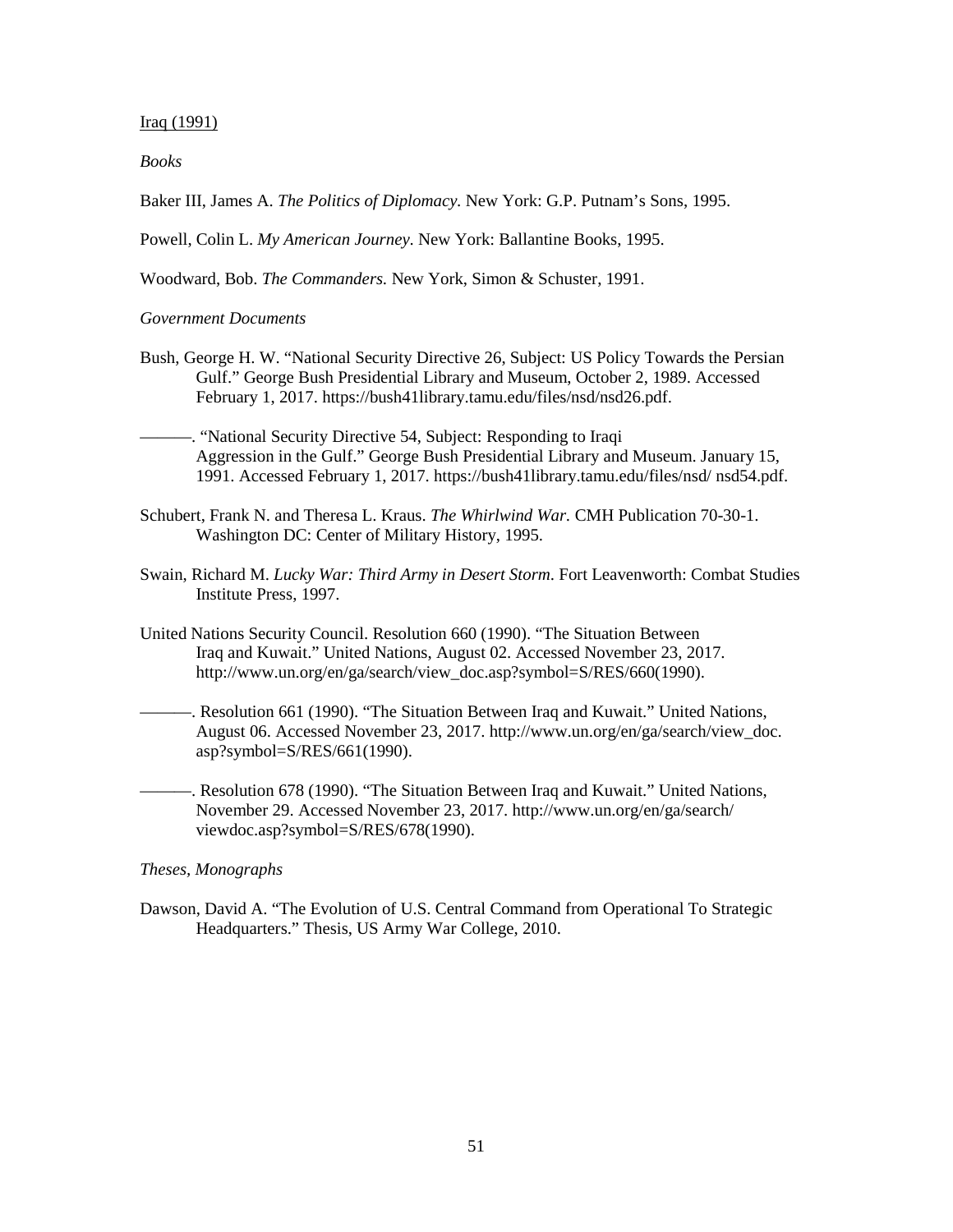#### Somalia (1992)

#### *Journal Articles in Print*

- Flores, Susan J. "JTFs: Some Practical Implications." *Joint Forces Quarterly* (Spring 1995), 111- 113.
- Freeman, Waldo D., Robert B. Lambert, and Jason D. Mims. "Operation Restore Hope: A USCENTCOM Perspective." *Military Review* 73, no. 9 (1993): 61-72.

Hoar, Joseph P. "A CINC's Perspective." *Joint Force Quarterly* (Autumn 1993), 56-63.

*Government Documents* 

- Baumann, Robert F., Lawrence A. Yates, and Versalle F. Washington. *My Clan Against the World: US and Coalition Forces in Somalia 1992-1994*. Fort Leavenworth, KS: Combat Studies Institute Press, 2003.
- Mroczkowski, Dennis P. *Restoring Hope: In Somalia with the Unified Task Force, 1992-1993*. Washington DC: US Marine Corps History Division, 2005.
- Poole, Walter S. *The Effort to Save Somalia, August 1992-March 1994.* Washington DC: Joint History Office, 2005.
- Stewart, Richard W. *United States Army in Somalia: 1992-1994*. CMH Publication 70-81-1. Washington DC: Government Printing Office, 2003.
- United Nations Security Council. Resolution 733 (1992). "Items Relating to the Situation in Somalia." United Nations, January 23. Accessed November 23, 2017. http://www.un.org/en/ga/search/view\_doc.asp?symbol =S/RES/733(1992).
- ———. Resolution 746 (1992). "Items Relating to the Situation in Somalia." United Nations, March 17. Accessed November 23, 2017. http://www.un.org/en/ga/search/view\_doc.asp? symbol=S/RES/746(1992).
- ———. Resolution 751 (1992). "Items Relating to the Situation in Somalia." United Nations, April 24. Accessed November 23, 2017. http://www.un.org/en/ga/search/view\_doc. asp?symbol=S/RES/751(1992).
- -. Resolution 767 (1992). "Items Relating to the Situation in Somalia." United Nations, 27 July. Accessed November 23, 2017. http://www.un.org/en/ga/search/viewdoc.asp?symbol  $=S/RES/767(1992)$ .
	- ———. Resolution 775 (1992). "Items Relating to the Situation in Somalia." United Nations, 28 August. Accessed November 23, 2017. http://www.un.org/en/ga/search/view\_doc. asp?symbol=S/RES/775 (1992).
		- ———. Resolution 794 (1992). "Items Relating to the Situation in Somalia." 03 December. Accessed November 23, 2017. http://www.un.org/en/ga/search/view\_doc.asp?symbol= S/RES/794(1992).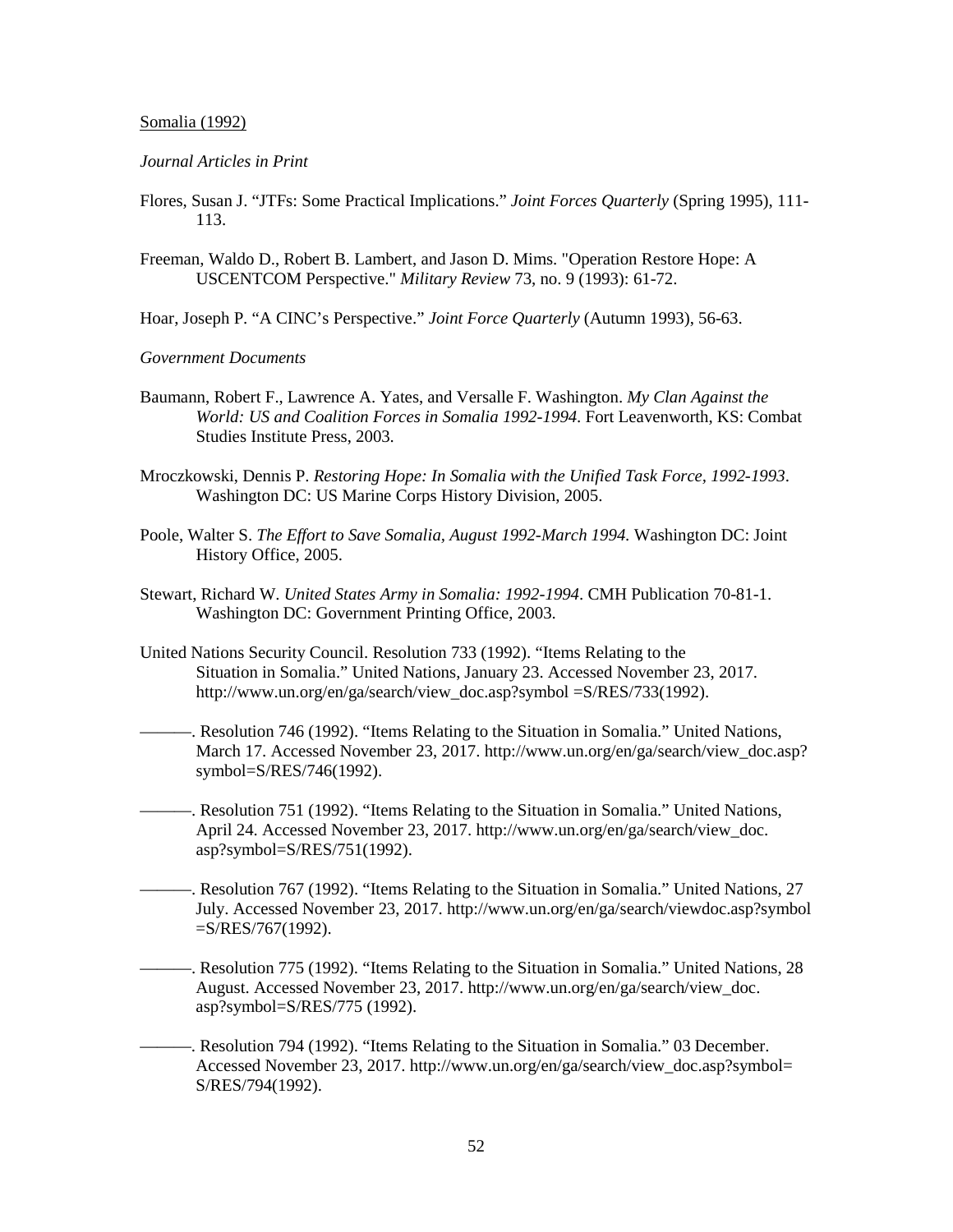#### *Theses, Monographs*

- Baggott, Christopher L. "A Leap Into the Dark: Crisis Action Planning For Operation Restore Hope." Monograph, School of Advanced Military Studies, Fort Leavenworth, 1996.
- Lofland, Valerie. "Somalia: US Intervention and Operation Restore Hope." *Case Studies in Policy-Making and Implementation* 6. Monograph, US Naval War College, 1992, 53-64.
- Ratliff, Leslie. "Joint Task Force Somalia: A Case Study." Monograph, Carlisle Barracks: Strategic Studies Institute, 1992.
- Toth, John R. "Mastering the Transition: Corps or Division to Joint Task Force." Monograph, School of Advanced Military Studies, 2004.

#### Haiti (1995)

#### *Books*

- Baker III, James A. *The Politics of Diplomacy*. New York: G.P. Putnam's Sons, 1995.
- Christopher, Warren M. *In the Stream of History: Shaping Foreign Policy for a New Era.*  Stanford: Stanford University Press, 1998.
- Halberstam, David L. *War in a Time of Peace: Bush, Clinton, and the Generals*. New York: Schribner, 2001.
- Shelton, Henry H. *Without Hesitation: The Odyssey of an American Warrior*. New York: St. Martin's Press, 2010.

*Journal Articles in Print* 

Fishel, John T. "Operation Uphold Democracy: Old Principles, New Realities." *Military Review* 77, no. 4 (July-August 1997): 22-30.

Mendel, William M. "The Haiti Contingency." *Military Review* 74, no. 1 (January 1994): 48-57.

Riehm, Peter J.A. "The USS Harlan County Affair." *Military Review* 77, no. 4 (July-August 1997): 31-37.

#### *Newspaper Articles*

Meek, Paul. 1994. "Why the Governors Island Accord Failed," Washington Post, May 17. Accessed February 16, 2018. https://www.washingtonpost.com/archive/opinions/ 1994/05/17/why-the-governors-island-accord-failed/b21e86dc-b95b-43ee-a4e0- 279f012c6fbf/?utm\_term=.e8b13f0d4609.

#### *Government Documents*

Clinton, William J. "Presidential Decision Directive/ National Security Council 25, Subject: US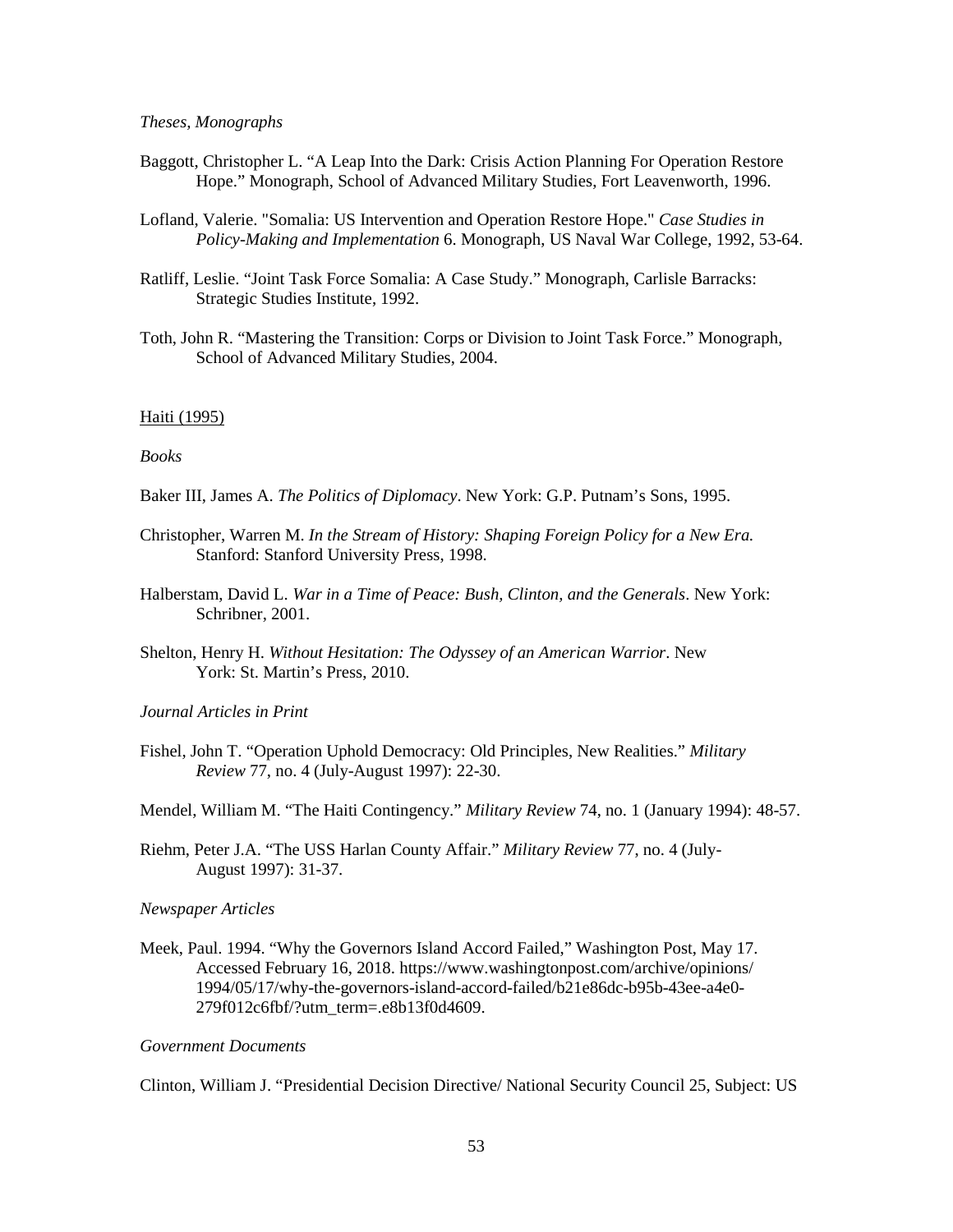Policy on Reforming Multilateral Peace Operations." Clinton Digital Library, May 3, 1994. Accessed March 14, 2018. https://clinton.presidentiallibraries.us/items/show/ 12749.

- Kretchik, Walter, Robert Baumann, and John Fishel. *Invasion, Intervention, Intervasion: A Concise History of the U.S. Army in Operation Uphold Democracy*. Fort Leavenworth: Combat Studies Institute Press, 1998.
- Lofland, Valerie. "Somalia: US Intervention and Operation Restore Hope." *Case Studies in Policy-Making and Implementation* 6. Newport: Naval War College Press. 1992.
- Mendel, William W. *Planning for Haiti*. Fort Leavenworth: Foreign Military Studies Office, 1993.
- United Nations Security Council. Resolution 841 (1993). "Haiti." United Nations, 16 June. Accessed November 23, 2017. http://www.un.org/en/ga/search/view\_doc.asp?symbol= S/RES/841(1993).
- ———. Resolution 862 (1993). "Haiti." United Nations, 31 August. Accessed November 23, 2017. http://www.un.org/en/ga/ search/view\_doc.asp?symbol=S/RES/862(1993).
- ———. Resolution 867 (1993). "Haiti." United Nations, 23 September. Accessed November 23, 2017. http://www.un.org/en/ga/search/view\_doc.asp?symbol =S/RES/867(1993).
- ———. Resolution 873 (1993). "Haiti." United Nations, 13 October. Accessed November 23, 2017. http://www.un.org/en/ga/search/view\_doc.asp?symbol= S/RES/873(1993).
- ———. Resolution 875 (1993). "Haiti." United Nations, 16 October. Accessed November 23, 2017. http://www.un.org/en/ga/search/view\_doc.asp?symbol=S/RES/875(1993).
- ———. Resolution 917 (1994). "Haiti." United Nations, 6 May. Accessed November 23, 2017. http://www.un.org/en/ga/search/view\_doc.asp? symbol=S/RES/917(1994).
- ———. Resolution 933 (1994). "Haiti." United Nations, 30 June. Accessed November 23, 2017. http://www.un.org/en/ga/search/view\_doc.asp? symbol=S/RES/933(1994).
- ———. Resolution 940 (1994). "Haiti." United Nations, 31 July. Accessed November 23, 2017. http://www.un.org/en/ga/search/view\_doc.asp? symbol=S/RES/940(1994).

## *Other*

Perry, William J. Oral Interview. Conducted by Russell Riley. University of Virginia: Clinton Presidential History Project*,* February 21, 2006. Accessed February 26, 2018. https://millercenter.org/the-presidency/presidential-oral-histories/william-perry-oralhistory-deputy-secretary-defense.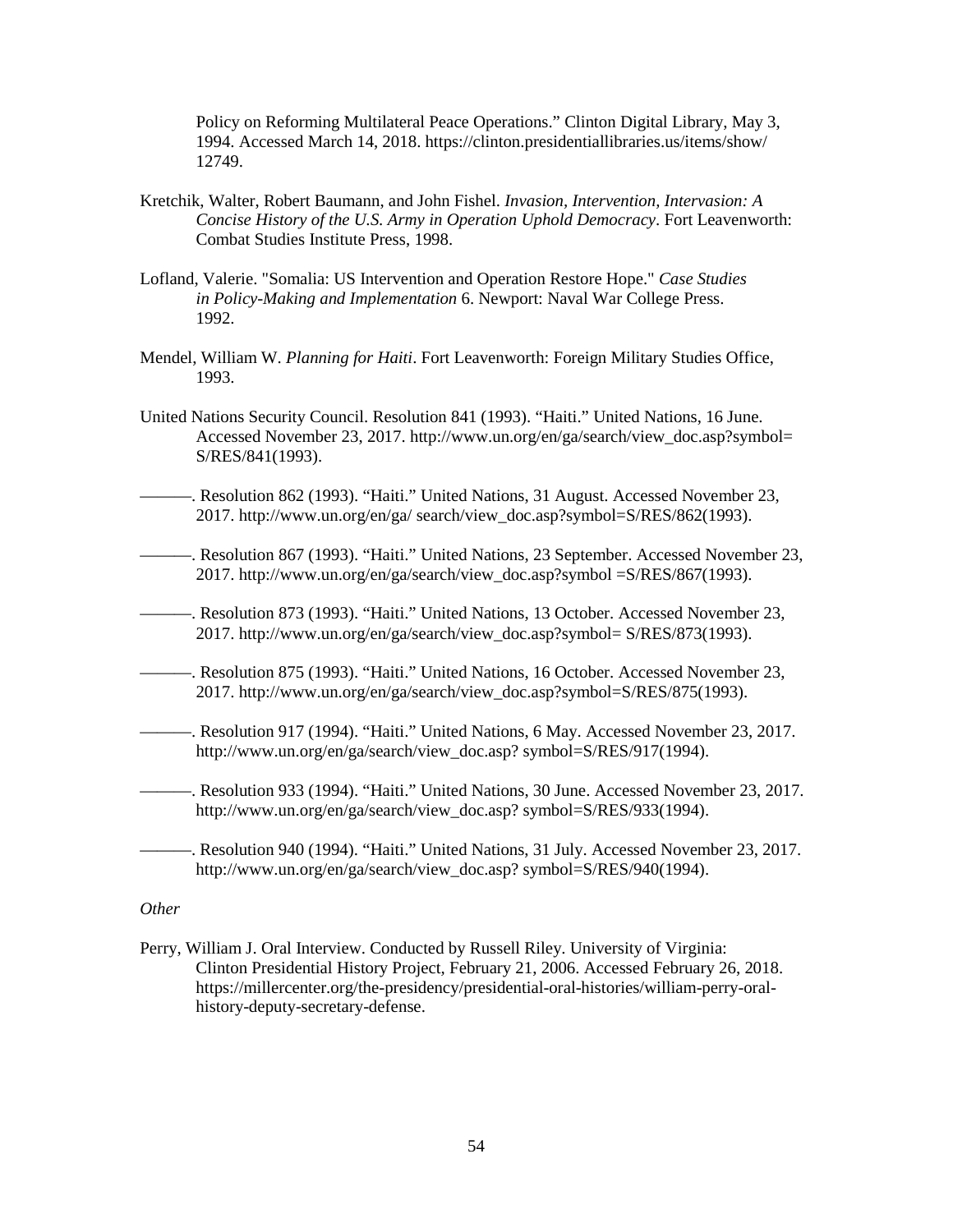#### Bosnia

*Books* 

Albright, Madeleine J.K. *Madame Secretary*. New York: Miramax Books, 2003.

Blumenthal, Sydney S. *The Clinton Wars*. New York: Farrar, Straus, and Giroux, 2003.

- Christopher, Warren M. *In the Stream of History: Shaping Foreign Policy in the New Era*. Stanford: Stanford University Press, 1998.
- *Journal Articles in Print*
- Daalder, Ivo H. "Decision to Intervene: How the War in Bosnia Ended." *Foreign Service Journal* 75 (December 1998): 24-31.

#### *Government Documents*

- Bormolini, Barbara, Robert Klemmer, and Norm Trier. "Analytical Support to Operation Joint Endeavor." Operations Research/Systems Analysis Cell, Headquarters US Army Europe, April 1996.
- Baumann, Robert, George Gawrych, and Walter Kretchik. *Armed Peacekeepers in Bosnia*. Fort Leavenworth: Combat Studies Institute Press, 2004.
- Buchanan, William B. *Operation Joint Endeavor-Description and Lessons Learned*. Washington, DC: Institute For Defense Analysis, 1996.
- Lewis, John P. *JTF-190 Operation Uphold Democracy Oral History Interviews*. Edited by Cynthia L. Hayden. Fort Bragg: XVIII Airborne History, 1994. Accessed February 10, 2018. https://library.duke.edu/digitalcollections/caribbeansea\_csmep 05004/.
- Schifferle, Peter J. Oral interview, *Operation Joint Endeavor: V Corps in Bosnia-Herzegovina 1995-1996*. Fort Leavenworth: Combat Studies Institute, 2010, 182-186.
- United Nations Security Council. Resolution 734 (1992). "Socialist Federal Republic of Yugoslavia." United Nations, February 21. Accessed November 23, 2017. http://www.un.org/en /ga/search/view\_doc.asp?symbol=S/RES/734(1992).
- -. Resolution 743 (1992). "Socialist Federal Republic of Yugoslavia." United Nations, 21 February. Accessed November 23, 2017. http://www.un.org/en/ga/search/view\_ doc.asp?symbol=S/RES/743(1992).
	- ———. Resolution 758 (1992). "Bosnia and Herzegovina." United Nations, 8 June. Accessed November 23, 2017. http://www.un.org/en/ga/search/view\_doc.asp?symbol=S/RES/ 758(1992).
	- ———. Resolution 836 (1993). "Bosnia and Herzegovina." United Nations, 4 June. Accessed November 23, 2017. http://www.un.org/en/ga/search/view\_doc.asp?symbol=S/RES/ 836(1993).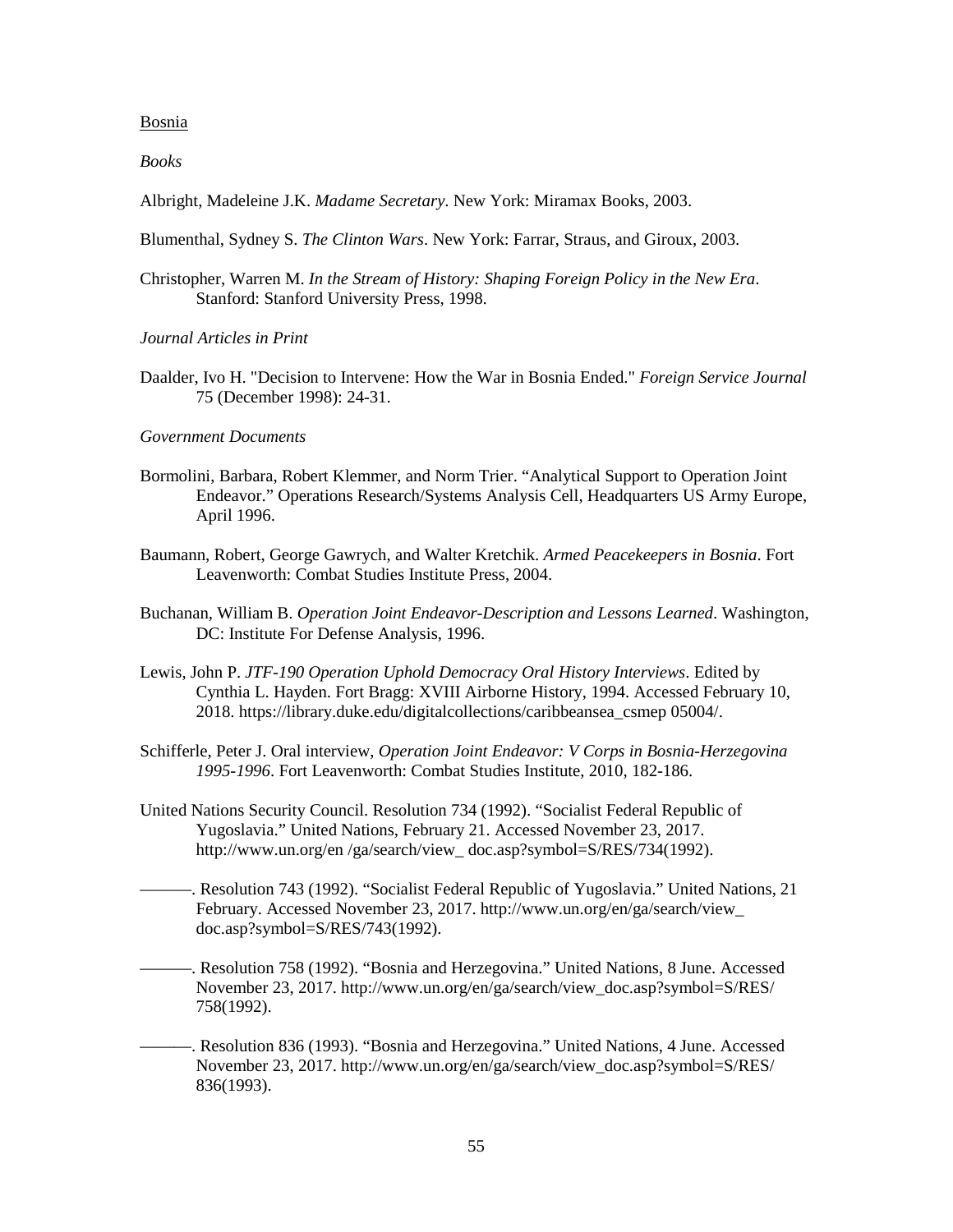———. Resolution 1031 (1995). "Bosnia and Herzegovina and Multinational Implementation Force (IFOR)." United Nations, 15 December. Accessed November 23, 2017. http://www.un.org/en/ga/search/view\_doc.asp?symbol=S/RES/1031(1995).

Wentz, Larry, Richard L. Layton, James J. Landon, Andrew Bair, Michael J. Dziedzic, Pascale Combelles-Siegel, Mark R. Jacobson, and Kenneth Allard. *Lessons from Bosnia: The IFOR Experience*. National Defense University, Washington, DC: Institute for National Strategic Studies, 1998.

#### General

### *Books*

- Brooks, Rosa. *How Everything Became War and the Military Became Everything: Tales from the Pentagon.* New York: Simon and Schuster, 2016.
- Clausewitz, Carl von. *On War,* trans. Translated and edited by Michael Howard and Peter Paret. Princeton: Princeton University Press, 1984.
- Grygiel, Jakub J. *Great Powers and Geopolitical Change.* Baltimore: Johns Hopkins University Press, 2008.
- Moltke, Helmuth von. *Moltke on the Art of War*, edited and translated by Daniel J. Hughes and Harry Bell. New York: Valentine Books, 1993.

Rabinovich, Abraham. *The Yom Kippur War*. New York: Schocken Books, 2017.

Slim, William J. *Defeat Into Victory*. London: Papermac, 1987.

*Journal Articles in Print*

- Gleckler, Robert A. "Why War Plans, Really?" *Joint Force Quarterly* 79 (4<sup>th</sup> Quarter 2015): 71-76.
- Putnam, Robert D. "Diplomacy and Domestic Politics: The Logic of Two-Level Games." *International Organization* 42, no. 3 (1988), 427-460.

#### *Government Documents*

- Benson, Kevin C. M. "Phase IV CJFLCC Stability Operations Planning." In *Turning Victory into Success: Military Operations After the Campaign*, edited by Brian M. De Toy, 168-178. Fort Leavenworth: Combat Studies Institute Press, 2005.
- Dempsey, Martin E. "Letter to US Senator Carl Levin." July 19, 2013. Accessed January 23, 2018. Available http://thehill.com/images/stories/news/2013/07\_july/22/dempsey.pdf.
- Trump, Donald J. *National Security Strategy*. Washington, DC: White House. Accessed February 7, 2018. https://www.whitehouse.gov/wp-content/uploads/2017/12/NSS-Final-12-18- 2017-0905.pdf, I.